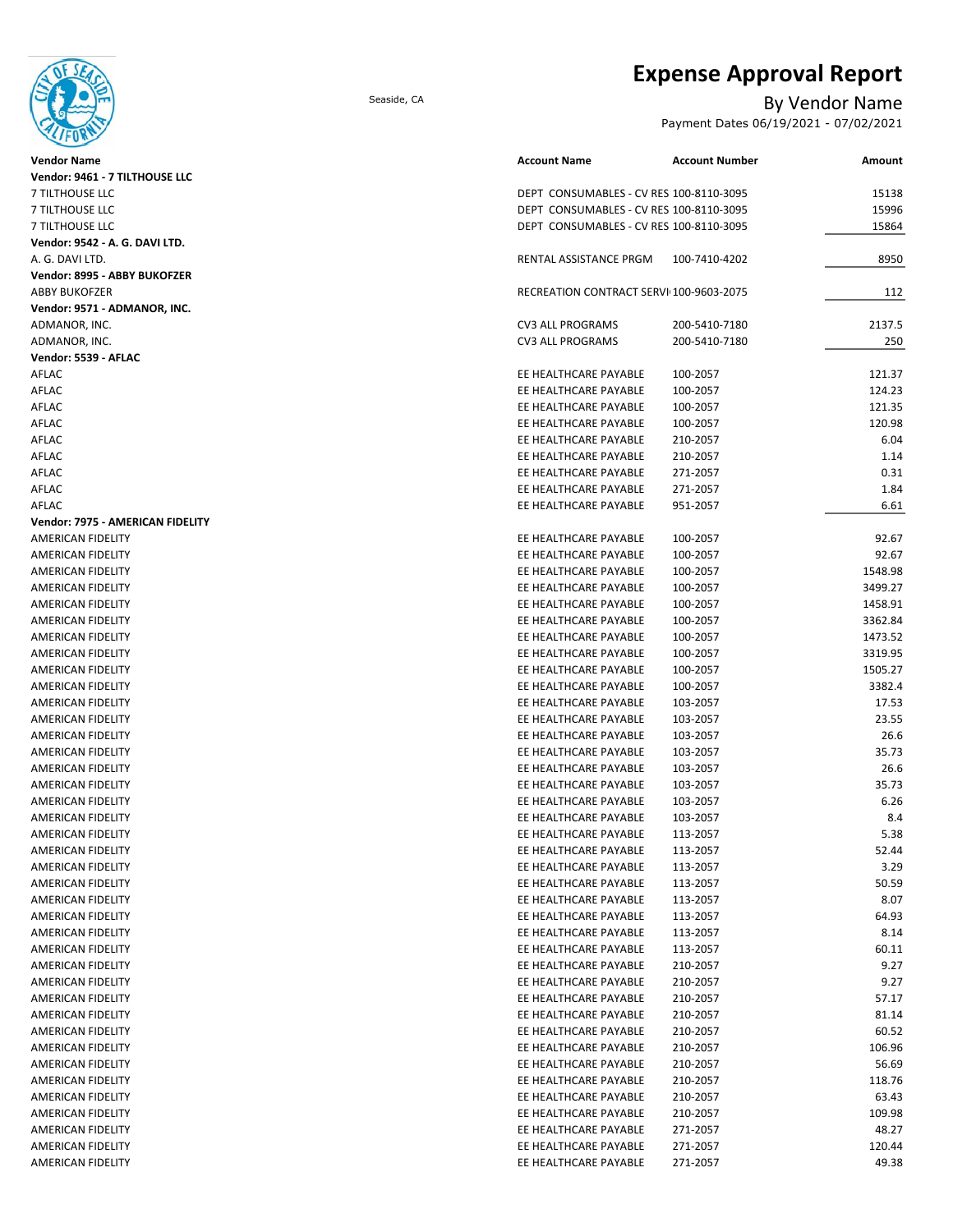| AMERICAN FIDELITY                  | EE HEALTHCARE PAYABLE                | 271-2057 | 90.87   |
|------------------------------------|--------------------------------------|----------|---------|
| <b>AMERICAN FIDELITY</b>           | EE HEALTHCARE PAYABLE                | 271-2057 | 57.13   |
| AMERICAN FIDELITY                  | EE HEALTHCARE PAYABLE                | 271-2057 | 98.06   |
| AMERICAN FIDELITY                  | EE HEALTHCARE PAYABLE                | 271-2057 | 49.25   |
| AMERICAN FIDELITY                  | EE HEALTHCARE PAYABLE                | 271-2057 | 92.09   |
|                                    |                                      | 401-2057 |         |
| AMERICAN FIDELITY                  | EE HEALTHCARE PAYABLE                |          | 22.86   |
| AMERICAN FIDELITY                  | EE HEALTHCARE PAYABLE                | 401-2057 | 100.72  |
| AMERICAN FIDELITY                  | EE HEALTHCARE PAYABLE                | 401-2057 | 42.08   |
| AMERICAN FIDELITY                  | EE HEALTHCARE PAYABLE                | 401-2057 | 173.28  |
| AMERICAN FIDELITY                  | EE HEALTHCARE PAYABLE                | 401-2057 | 47.41   |
| AMERICAN FIDELITY                  | EE HEALTHCARE PAYABLE                | 401-2057 | 193.88  |
| AMERICAN FIDELITY                  | EE HEALTHCARE PAYABLE                | 401-2057 | 17.91   |
| AMERICAN FIDELITY                  | EE HEALTHCARE PAYABLE                | 401-2057 | 105.54  |
| AMERICAN FIDELITY                  | EE HEALTHCARE PAYABLE                | 501-2057 | 32.96   |
|                                    |                                      |          |         |
| AMERICAN FIDELITY                  | EE HEALTHCARE PAYABLE                | 501-2057 | 22.02   |
| AMERICAN FIDELITY                  | EE HEALTHCARE PAYABLE                | 501-2057 | 32.96   |
| AMERICAN FIDELITY                  | EE HEALTHCARE PAYABLE                | 501-2057 | 22.02   |
| AMERICAN FIDELITY                  | EE HEALTHCARE PAYABLE                | 501-2057 | 32.39   |
| AMERICAN FIDELITY                  | EE HEALTHCARE PAYABLE                | 501-2057 | 22.02   |
| AMERICAN FIDELITY                  | EE HEALTHCARE PAYABLE                | 501-2057 | 35.6    |
| <b>AMERICAN FIDELITY</b>           | EE HEALTHCARE PAYABLE                | 501-2057 | 29.43   |
| AMERICAN FIDELITY                  | EE HEALTHCARE PAYABLE                | 951-2057 | 83.4    |
| AMERICAN FIDELITY                  | EE HEALTHCARE PAYABLE                | 951-2057 | 83.4    |
|                                    |                                      |          |         |
| AMERICAN FIDELITY                  | EE HEALTHCARE PAYABLE                | 951-2057 | 19.89   |
| <b>AMERICAN FIDELITY</b>           | EE HEALTHCARE PAYABLE                | 951-2057 | 57.78   |
| AMERICAN FIDELITY                  | EE HEALTHCARE PAYABLE                | 951-2057 | 44.4    |
| <b>AMERICAN FIDELITY</b>           | EE HEALTHCARE PAYABLE                | 951-2057 | 84.41   |
| AMERICAN FIDELITY                  | EE HEALTHCARE PAYABLE                | 951-2057 | 33.78   |
| AMERICAN FIDELITY                  | EE HEALTHCARE PAYABLE                | 951-2057 | 53.59   |
| AMERICAN FIDELITY                  | EE HEALTHCARE PAYABLE                | 951-2057 | 49.73   |
| AMERICAN FIDELITY                  | EE HEALTHCARE PAYABLE                | 951-2057 | 88.31   |
| Vendor: 7976 - AMERICAN FIDELITY   |                                      |          |         |
| AMERICAN FIDELITY                  | EE HEALTHCARE PAYABLE                | 100-2057 | 112.5   |
|                                    |                                      |          |         |
| AMERICAN FIDELITY                  | EE HEALTHCARE PAYABLE                | 100-2057 | 112.5   |
| AMERICAN FIDELITY                  | EE HEALTHCARE PAYABLE                | 100-2057 | 1937.9  |
| AMERICAN FIDELITY                  | EE HEALTHCARE PAYABLE                | 100-2057 | 1635.52 |
| AMERICAN FIDELITY                  | EE HEALTHCARE PAYABLE                | 100-2057 | 1890.4  |
| AMERICAN FIDELITY                  | EE HEALTHCARE PAYABLE                | 100-2057 | 1656.34 |
| AMERICAN FIDELITY                  | EE HEALTHCARE PAYABLE                | 113-2057 | 48.61   |
| AMERICAN FIDELITY                  | EE HEALTHCARE PAYABLE                | 113-2057 | 65.4    |
| AMERICAN FIDELITY                  | EE HEALTHCARE PAYABLE                | 113-2057 | 58.35   |
| AMERICAN FIDELITY                  | EE HEALTHCARE PAYABLE                | 113-2057 | 62.5    |
| AMERICAN FIDELITY                  | EE HEALTHCARE PAYABLE                | 210-2057 | 11.25   |
|                                    |                                      |          |         |
| AMERICAN FIDELITY                  | EE HEALTHCARE PAYABLE                | 210-2057 | 11.25   |
| AMERICAN FIDELITY                  | EE HEALTHCARE PAYABLE                | 210-2057 | 5.72    |
| AMERICAN FIDELITY                  | EE HEALTHCARE PAYABLE                | 210-2057 | 5.72    |
| AMERICAN FIDELITY                  | EE HEALTHCARE PAYABLE                | 210-2057 | 5.72    |
| AMERICAN FIDELITY                  | EE HEALTHCARE PAYABLE                | 210-2057 | 5.73    |
| AMERICAN FIDELITY                  | EE HEALTHCARE PAYABLE                | 271-2057 | 75      |
| AMERICAN FIDELITY                  | EE HEALTHCARE PAYABLE                | 271-2057 | 72.1    |
| AMERICAN FIDELITY                  | EE HEALTHCARE PAYABLE                | 271-2057 | 69.21   |
| AMERICAN FIDELITY                  | EE HEALTHCARE PAYABLE                | 271-2057 | 75      |
|                                    |                                      |          |         |
| AMERICAN FIDELITY                  | EE HEALTHCARE PAYABLE                | 401-2057 | 10.61   |
| AMERICAN FIDELITY                  | EE HEALTHCARE PAYABLE                | 401-2057 | 33.33   |
| AMERICAN FIDELITY                  | EE HEALTHCARE PAYABLE                | 401-2057 | 33.33   |
| AMERICAN FIDELITY                  | EE HEALTHCARE PAYABLE                | 401-2057 | 33.33   |
| AMERICAN FIDELITY                  | EE HEALTHCARE PAYABLE                | 501-2057 | 50      |
| AMERICAN FIDELITY                  | EE HEALTHCARE PAYABLE                | 501-2057 | 50      |
| AMERICAN FIDELITY                  | EE HEALTHCARE PAYABLE                | 501-2057 | 50      |
| AMERICAN FIDELITY                  | EE HEALTHCARE PAYABLE                | 501-2057 | 50      |
| AMERICAN FIDELITY                  | EE HEALTHCARE PAYABLE                | 503-2057 | 20.83   |
| AMERICAN FIDELITY                  | EE HEALTHCARE PAYABLE                | 503-2057 | 20.83   |
|                                    |                                      |          |         |
| AMERICAN FIDELITY                  | EE HEALTHCARE PAYABLE                | 503-2057 | 20.83   |
| AMERICAN FIDELITY                  | EE HEALTHCARE PAYABLE                | 503-2057 | 20.83   |
| AMERICAN FIDELITY                  | EE HEALTHCARE PAYABLE                | 951-2057 | 101.25  |
| AMERICAN FIDELITY                  | EE HEALTHCARE PAYABLE                | 951-2057 | 101.25  |
| Vendor: 0126 - AMERICAN LOCK & KEY |                                      |          |         |
| AMERICAN LOCK & KEY                | DEPARTMENT CONSUMABLES 100-8310-3095 |          | 13.11   |
|                                    |                                      |          |         |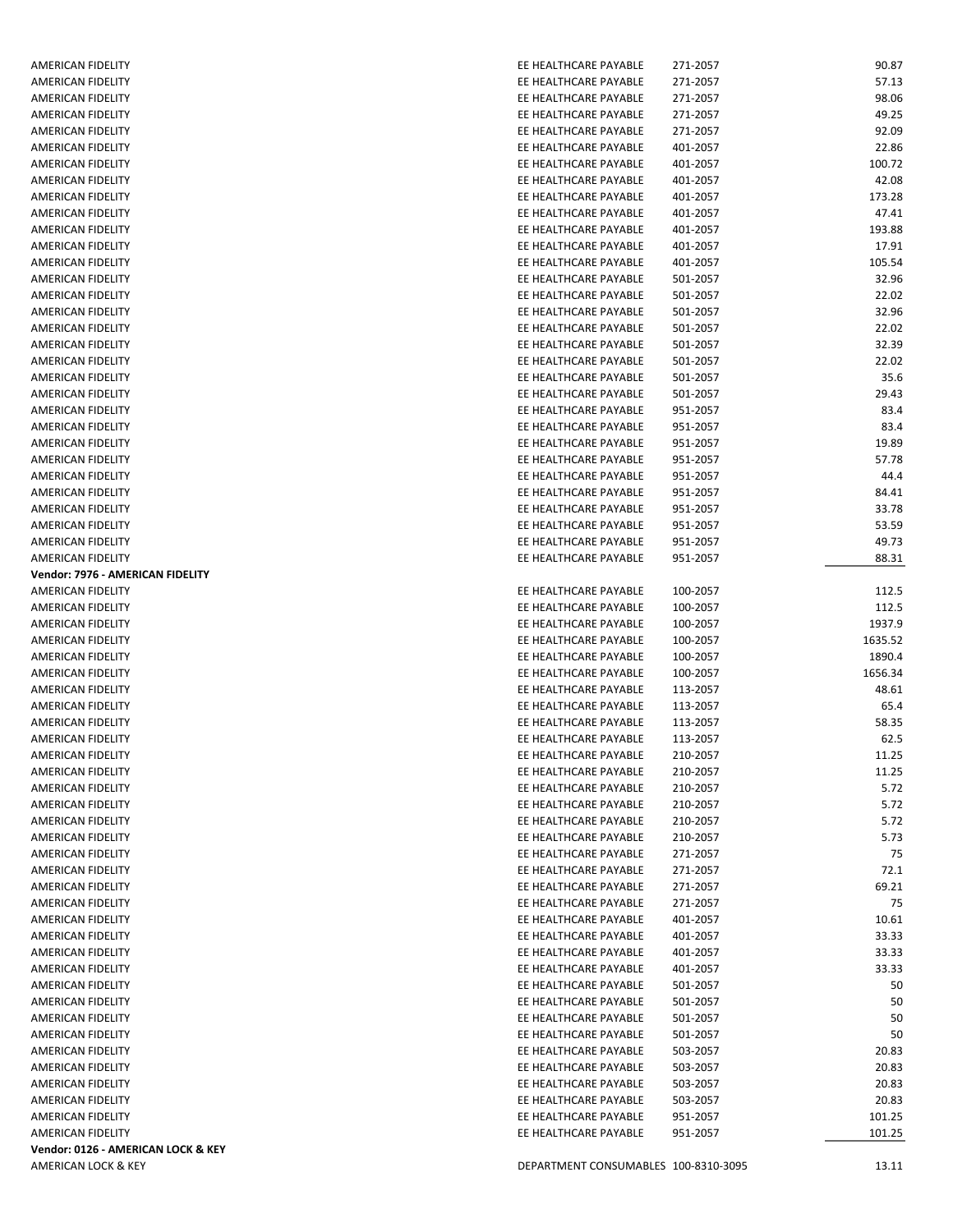| AMERICAN LOCK & KEY                                       | DEPARTMENT CONSUMABLES 100-8420-3095                       |               | 226.15   |
|-----------------------------------------------------------|------------------------------------------------------------|---------------|----------|
| AMERICAN LOCK & KEY                                       | DEPARTMENT CONSUMABLES 401-8620-3095                       |               | 226.15   |
| Vendor: 9499 - AMY OPPENHEIMER                            |                                                            |               |          |
| AMY OPPENHEIMER                                           | LEGAL SERVICES - SPECIAL                                   | 100-3010-1023 | 5136     |
| AMY OPPENHEIMER                                           | LEGAL SERVICES - SPECIAL                                   | 100-3010-1023 | 2435.5   |
| Vendor: 9458 - ANGELINA'S BAKERY DELI & CAFE              |                                                            |               |          |
| ANGELINA'S BAKERY DELI & CAFE                             | DEPT CONSUMABLES - CV RESI100-8110-3095                    |               | 12498    |
| ANGELINA'S BAKERY DELI & CAFE                             | DEPT CONSUMABLES - CV RESI100-8110-3095                    |               | 12630    |
| ANGELINA'S BAKERY DELI & CAFE                             | DEPT CONSUMABLES - CV RESI100-8110-3095                    |               | 12630    |
| Vendor: 6747 - AT&T MOBILITY                              |                                                            |               |          |
| <b>AT&amp;T MOBILITY</b>                                  | MOBILE COMMUNICATIONS 503-4010-5135                        |               | 256.75   |
| <b>AT&amp;T MOBILITY</b>                                  | MOBILE COMMUNICATIONS                                      | 503-4010-5135 | 464.82   |
| <b>Vendor: 0216 - AT&amp;T</b>                            |                                                            |               |          |
| AT&T                                                      | COMPUTER SUPPLIES/SOFTWA 100-6110-3102                     |               | 216.54   |
| AT&T                                                      | UTILITY ASSISTANCE PRGM                                    | 100-7410-4201 | 80.78    |
| AT&T                                                      | <b>TELEPHONE</b>                                           | 503-4010-5132 | 2830.14  |
| Vendor: 8980 - ATHENA OCCMED                              |                                                            |               |          |
| ATHENA OCCMED                                             | SUBCONTRACTED WORK - CV R100-8110-2073                     |               | 3520     |
| ATHENA OCCMED                                             | SUBCONTRACTED WORK - CV R100-8110-2073                     |               | 1760     |
| ATHENA OCCMED                                             | TEMPORARY CONTRACT SERVI(100-9100-2043                     |               | 56.5     |
| Vendor: 0922 - AUGARTEN LTD.                              |                                                            |               |          |
| AUGARTEN LTD.                                             | <b>VEHICLE PARTS</b>                                       | 501-8520-6144 | 306.67   |
| AUGARTEN LTD.                                             | <b>VEHICLE PARTS</b>                                       | 501-8520-6144 | 36.7     |
| AUGARTEN LTD.                                             | <b>VEHICLE PARTS</b>                                       | 501-8520-6144 | 335.04   |
| Vendor: 7324 - BEAR ELECTRICAL SOLUTIONS                  |                                                            |               |          |
| BEAR ELECTRICAL SOLUTIONS                                 | SUBCONTRACTED WORK                                         | 113-8730-2073 | 170      |
| <b>BEAR ELECTRICAL SOLUTIONS</b>                          | TRAFFIC SIGNAL MAINTENANCI210-8210-2077                    |               | 3973.75  |
| BEAR ELECTRICAL SOLUTIONS                                 | TRAFFIC SIGNAL MAINTENANCI210-8210-2077                    |               | 1785     |
|                                                           |                                                            |               |          |
| BEAR ELECTRICAL SOLUTIONS                                 | JUDGEMENTS/DAMAGES                                         | 502-5120-2088 | 4950     |
| BEAR ELECTRICAL SOLUTIONS                                 | JUDGEMENTS/DAMAGES                                         | 502-5120-2088 | 4950     |
| Vendor: 3851 - BOUND TREE MEDICAL, LLC                    |                                                            |               |          |
| <b>BOUND TREE MEDICAL, LLC</b>                            | <b>CSA 74 PURCHASES</b>                                    | 100-6640-3096 | 7.89     |
| Vendor: 9631 - BUTLONG, INC.                              |                                                            |               |          |
| BUTLONG, INC.                                             | RENTAL ASSISTANCE PRGM                                     | 100-7410-4202 | 2591.25  |
| Vendor: 9470 - C & A PORTABLE POTTIES SERVICE LLC         |                                                            |               |          |
|                                                           |                                                            |               |          |
| C & A PORTABLE POTTIES SERVICE LLC                        | SUBCONTRACTED WORK - CV R100-8110-2073                     |               | 87.4     |
| C & A PORTABLE POTTIES SERVICE LLC                        | SUBCONTRACTED WORK - CV R100-8110-2073                     |               | 196.65   |
| C & A PORTABLE POTTIES SERVICE LLC                        | SUBCONTRACTED WORK - CV R100-8110-2073                     |               | 2062.55  |
| C & A PORTABLE POTTIES SERVICE LLC                        | SUBCONTRACTED WORK - CV R100-8110-2073                     |               | 1080     |
| Vendor: 0530 - CA. STATE DISBURSEMENT UNIT                |                                                            |               |          |
| CA. STATE DISBURSEMENT UNIT                               | <b>GARNISHMENT PAYABLE</b>                                 | 100-2059      | 90       |
| CA. STATE DISBURSEMENT UNIT                               | <b>GARNISHMENT PAYABLE</b>                                 | 100-2059      | 128.36   |
| CA. STATE DISBURSEMENT UNIT                               | <b>GARNISHMENT PAYABLE</b>                                 | 100-2059      | 461.53   |
| CA. STATE DISBURSEMENT UNIT                               | <b>GARNISHMENT PAYABLE</b>                                 | 100-2059      | 603.69   |
| CA. STATE DISBURSEMENT UNIT                               | <b>GARNISHMENT PAYABLE</b>                                 | 271-2059      | 153      |
| CA. STATE DISBURSEMENT UNIT                               | <b>GARNISHMENT PAYABLE</b>                                 | 951-2059      | 135      |
| CA. STATE DISBURSEMENT UNIT                               | <b>GARNISHMENT PAYABLE</b>                                 | 951-2059      | 14.25    |
| Vendor: 5103 - CALIF LAW ENFRCMNT ASSOC                   |                                                            |               |          |
| CALIF LAW ENFRCMNT ASSOC                                  | MISC PAYROLL PAYABLES                                      | 100-2062      | 20.76    |
| CALIF LAW ENFRCMNT ASSOC                                  | MISC PAYROLL PAYABLES                                      | 100-2062      | 269.88   |
| CALIF LAW ENFRCMNT ASSOC                                  | MISC PAYROLL PAYABLES                                      | 100-2062      | 20.74    |
| CALIF LAW ENFRCMNT ASSOC                                  | <b>MISC PAYROLL PAYABLES</b>                               | 100-2062      | 269.62   |
| Vendor: 9584 - CALIFORNIA AMERICAN WATER                  |                                                            |               |          |
| CALIFORNIA AMERICAN WATER                                 | UTILITY ASSISTANCE PRGM                                    | 100-7410-4201 | 313.26   |
| CALIFORNIA AMERICAN WATER                                 | UTILITY ASSISTANCE PRGM                                    | 100-7410-4201 | 552.19   |
| CALIFORNIA AMERICAN WATER                                 | UTILITY ASSISTANCE PRGM                                    | 100-7410-4201 | 446.18   |
| Vendor: 8512 - CALIFORNIA TOWING & TRANSPORT              |                                                            |               |          |
| CALIFORNIA TOWING & TRANSPORT                             | OTHER EXPENSE                                              | 100-6110-2078 | 525      |
| CALIFORNIA TOWING & TRANSPORT                             | <b>INVESTIGATION EXPENSE</b>                               | 100-6130-4125 | 275      |
| Vendor: 0501 - CALIFORNIA-AMERICAN WATER                  |                                                            |               |          |
| CALIFORNIA-AMERICAN WATER                                 | UTILITY ASSISTANCE PRGM                                    | 100-7410-4201 | 550.37   |
| CALIFORNIA-AMERICAN WATER                                 | UTILITY ASSISTANCE PRGM                                    | 100-7410-4201 | 1532.37  |
| CALIFORNIA-AMERICAN WATER                                 | UTILITY ASSISTANCE PRGM                                    | 100-7410-4201 | 295.47   |
| Vendor: 9639 - CARDINALLI REALTY & PROPERTY MGMT CO, INC. |                                                            |               |          |
| CARDINALLI REALTY & PROPERTY MGMT (                       | RENTAL ASSISTANCE PRGM                                     | 100-7410-4202 | 10992.49 |
| Vendor: 0666 - CELLEBRITE INC.                            |                                                            |               |          |
| CELLEBRITE INC.<br>CELLEBRITE INC.                        | INVESTIGATION EXPENDITURE 243-6110-4125<br>PRVNT EQUIPMENT |               | 8948.35  |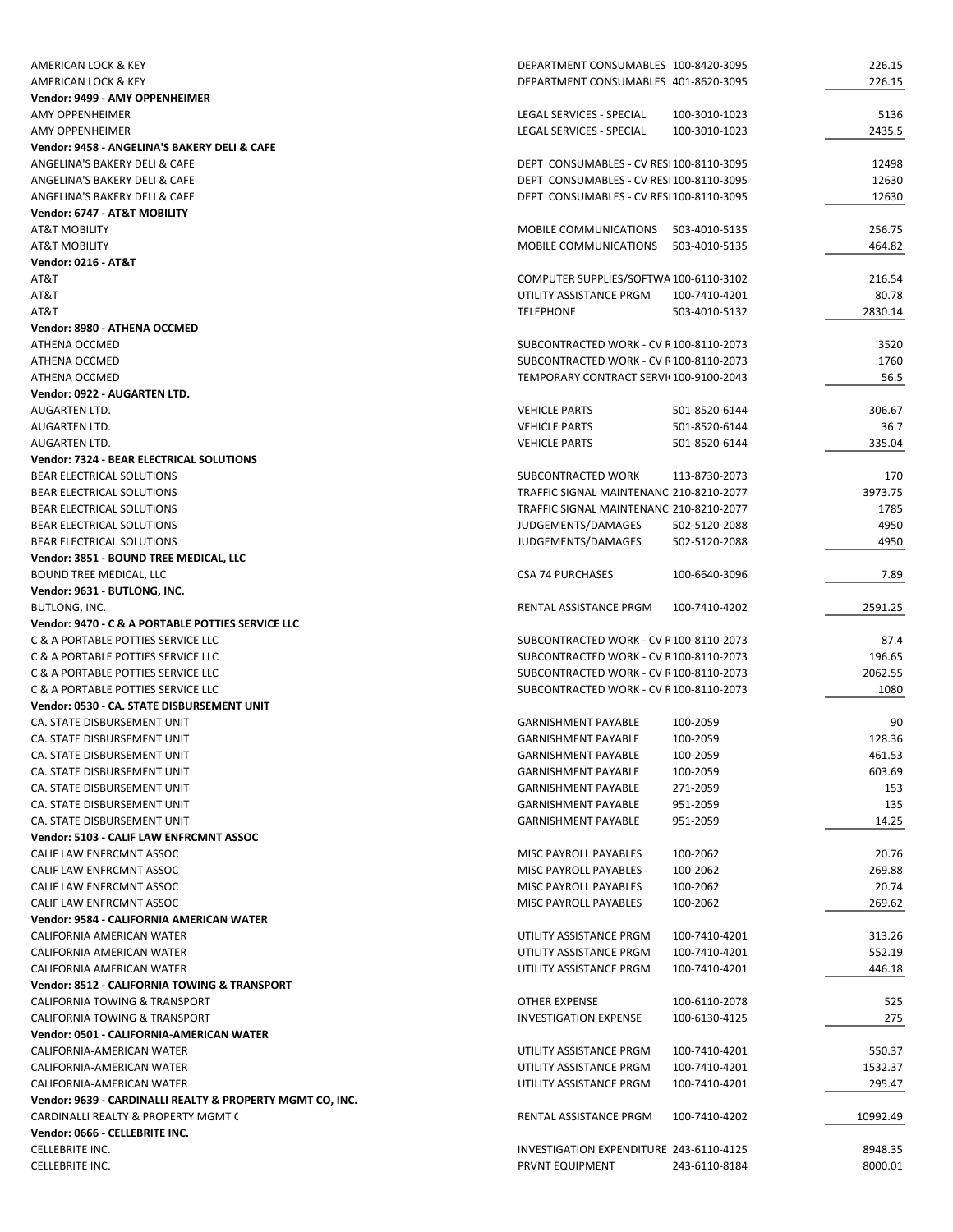| CELLEBRITE INC.                                                                               | PRVNT EQUIPMENT                        | 243-6110-8184 | 273.13  |
|-----------------------------------------------------------------------------------------------|----------------------------------------|---------------|---------|
| Vendor: 5583 - CITY OF DEL REY OAKS                                                           |                                        |               |         |
| <b>CITY OF DEL REY OAKS</b>                                                                   | <b>IMPACT FEES</b>                     | 951-8810-9196 | 8865.02 |
| Vendor: 3068 - CITY OF SAND CITY                                                              |                                        |               |         |
| <b>CITY OF SAND CITY</b>                                                                      | <b>IMPACT FEES</b>                     | 951-8810-9196 | 4903.33 |
| Vendor: 1630 - CITY OF SEASIDE PETTY CASH                                                     |                                        |               |         |
| CITY OF SEASIDE PETTY CASH                                                                    | PETTY CASH - FINANCE                   | 100-1004      | 485.55  |
| Vendor: 5272 - CITY OF SEASIDE                                                                |                                        |               |         |
| <b>CITY OF SEASIDE</b>                                                                        | UTILITY ASSISTANCE PRGM                | 100-7410-4201 | 1384.97 |
| Vendor: 9579 - CITYGATE ASSOCIATES, LLC                                                       | TEMPORARY CONTRACT SERVI(100-6640-2043 |               |         |
| CITYGATE ASSOCIATES, LLC<br>Vendor: 6553 - COMCAST                                            |                                        |               | 5421.94 |
| <b>COMCAST</b>                                                                                | UTILITY ASSISTANCE PRGM                | 100-7410-4201 | 130.9   |
| <b>COMCAST</b>                                                                                | SUBCONTRACTED WORK                     | 100-9100-2073 | 274.1   |
| <b>COMCAST</b>                                                                                | DATA COMMUNICATION                     | 503-4010-5138 | 300.06  |
| Vendor: 9486 - COMPANY NURSE, LLC                                                             |                                        |               |         |
| COMPANY NURSE, LLC                                                                            | CONSULTANT - CV RESPONSE 100-8110-1030 |               | 500     |
| Vendor: 0814 - CONSOLIDATED ELECTRICAL DISTRIBUTORS, INC.                                     |                                        |               |         |
| CONSOLIDATED ELECTRICAL DISTRIBUTOR                                                           | DEPARTMENT CONSUMABLES 113-8730-3095   |               | 33.56   |
| Vendor: 8493 - CORODATA RECORDS MGMT., INC.                                                   |                                        |               |         |
| CORODATA RECORDS MGMT., INC.                                                                  | <b>CONTRACT SERVICES</b>               | 100-2021-2075 | 455.9   |
| Vendor: 2279 - COUNTY OF MONTEREY IT DEPT.                                                    |                                        |               |         |
| COUNTY OF MONTEREY IT DEPT.                                                                   | COMPUTER SUPPLIES/SOFTWA 100-6110-3102 |               | 1242    |
| COUNTY OF MONTEREY IT DEPT.                                                                   | COMPUTER SUPPLIES/SOFTWA 100-6110-3102 |               | 1242    |
| COUNTY OF MONTEREY IT DEPT.                                                                   | <b>RADIO REPAIR</b>                    | 100-6120-2052 | 402.13  |
| COUNTY OF MONTEREY IT DEPT.                                                                   | <b>RADIO REPAIR</b>                    | 100-6120-2052 | 9798.72 |
| COUNTY OF MONTEREY IT DEPT.                                                                   | COUNTY COMMUNICATIONS 100-6610-2041    |               | 447.12  |
| Vendor: 9526 - CRAVEN LANDSCAPING, INC.                                                       |                                        |               |         |
| CRAVEN LANDSCAPING, INC.                                                                      | SUBCONTRACTED WORK                     | 100-8420-2073 | 630     |
| Vendor: 8903 - CUSTOM HOUSE REALTY & PROP MGMT                                                |                                        |               |         |
| <b>CUSTOM HOUSE REALTY &amp; PROP MGMT</b>                                                    | RENTAL ASSISTANCE PRGM                 | 100-7410-4202 | 1350    |
| Vendor: 1324 - D B GAYA CONSULTING LLC                                                        |                                        |               |         |
| D B GAYA CONSULTING LLC                                                                       | <b>WATER TANK RECOATING</b>            | 401-8910-9556 | 8825.9  |
| <b>D B GAYA CONSULTING LLC</b>                                                                | <b>WATER TANK RECOATING</b>            | 401-8910-9556 | 7058.4  |
| Vendor: 6818 - DE LAGE LANDEN                                                                 |                                        |               |         |
| DE LAGE LANDEN                                                                                | <b>COPIER SERVICES</b>                 | 100-5110-2044 | 544.27  |
| Vendor: 0988 - DEL REY CAR WASH                                                               |                                        |               |         |
|                                                                                               |                                        |               |         |
| DEL REY CAR WASH                                                                              | OTHER EXPENSE                          | 100-6110-2078 | 205     |
| DEL REY CAR WASH                                                                              | <b>OTHER EXPENSE</b>                   | 501-8510-2078 | 21      |
| Vendor: 4896 - DEPARTMENT OF JUSTICE                                                          |                                        |               |         |
| DEPARTMENT OF JUSTICE                                                                         | PERSONNEL RECRUITMENT                  | 100-2031-2064 | 96      |
| DEPARTMENT OF JUSTICE                                                                         | BACKGROUND INVESTIGATION 100-9310-1027 |               | 288     |
| Vendor: 2932 - DISASTER KLEENUP SPECIALISTS                                                   |                                        |               |         |
| DISASTER KLEENUP SPECIALISTS                                                                  | SUBCONTRACTED WORK                     | 100-8430-2073 | 903.66  |
| DISASTER KLEENUP SPECIALISTS                                                                  | SUBCONTRACTED WORK                     | 100-8430-2073 | 2251.83 |
| <b>Vendor: 5816 - DMV</b>                                                                     |                                        |               |         |
| <b>DMV</b><br>Vendor: 5163 - DON CHAPIN COMPANY, INC.                                         | DEPARTMENT EQUIPMENT                   | 113-8730-8187 | 1476    |
| DON CHAPIN COMPANY, INC.                                                                      | BICYCLE SAFE STORM GRATE 210-8210-9576 |               | 5852    |
| Vendor: 0898 - DTJ CORP.                                                                      |                                        |               |         |
| DTJ CORP.                                                                                     | DEPARTMENT CONSUMABLES 100-8310-3095   |               | 50      |
| DTJ CORP.                                                                                     | DEPARTMENT CONSUMABLES 100-8310-3095   |               | 32.25   |
| DTJ CORP.                                                                                     | DEPARTMENT CONSUMABLES 100-8310-3095   |               | 24      |
| DTJ CORP.                                                                                     | DEPARTMENT CONSUMABLES 100-8310-3095   |               | 5       |
| DTJ CORP.                                                                                     | DEPARTMENT CONSUMABLES 100-8310-3095   |               | 11.15   |
| DTJ CORP.                                                                                     | TEMPORARY CONTRACT SERVI(100-9100-2043 |               | 41.5    |
| DTJ CORP.                                                                                     | TEMPORARY CONTRACT SERVI(100-9100-2043 |               | 19      |
| DTJ CORP.                                                                                     | TEMPORARY CONTRACT SERVI(100-9100-2043 |               | $-9.5$  |
| DTJ CORP.                                                                                     | TEMPORARY CONTRACT SERVI(100-9100-2043 |               | 27      |
| DTJ CORP.                                                                                     | TEMPORARY CONTRACT SERVI(100-9100-2043 |               | 5       |
| DTJ CORP.                                                                                     | TEMPORARY CONTRACT SERVI(100-9100-2043 |               | 5       |
| Vendor: 4892 - EDGES ELECTRICAL GROUP                                                         |                                        |               |         |
| EDGES ELECTRICAL GROUP                                                                        | DEPARTMENT CONSUMABLES 113-8730-3095   |               | 75.15   |
| <b>EDGES ELECTRICAL GROUP</b>                                                                 | DEPARTMENT CONSUMABLES 113-8730-3095   |               | 78.53   |
| <b>EDGES ELECTRICAL GROUP</b>                                                                 | DEPARTMENT CONSUMABLES 113-8730-3095   |               | 129.24  |
| <b>EDGES ELECTRICAL GROUP</b>                                                                 | DEPARTMENT CONSUMABLES 113-8730-3095   |               | 112.23  |
| Vendor: 8979 - ERROL L. MONTGOMERY & ASSOCIATES, INC.<br>ERROL L. MONTGOMERY & ASSOCIATES, II | CONSULTING COSTS                       | 670-2130-1030 | 1500    |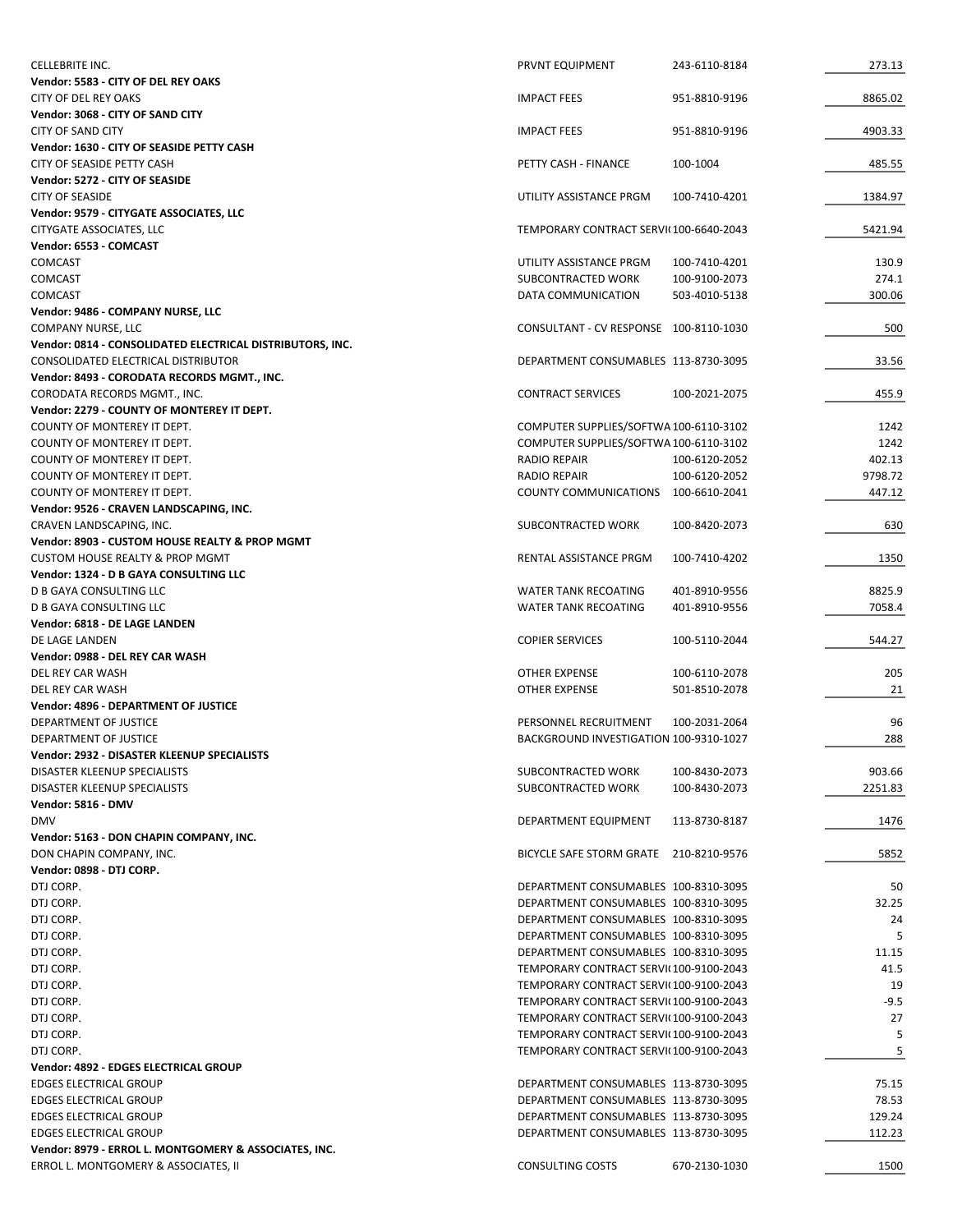| Vendor: 5969 - FASTENAL COMPANY                          |                                                                              |               |                |
|----------------------------------------------------------|------------------------------------------------------------------------------|---------------|----------------|
| <b>FASTENAL COMPANY</b>                                  | SUBCONTRACTED WORK                                                           | 100-8420-2073 | 539.8          |
| Vendor: 1268 - FRANCHISE TAX BOARD                       |                                                                              |               |                |
| <b>FRANCHISE TAX BOARD</b>                               | <b>GARNISHMENT PAYABLE</b>                                                   | 100-2059      | 2.24           |
| <b>FRANCHISE TAX BOARD</b>                               | <b>GARNISHMENT PAYABLE</b>                                                   | 113-2059      | 47.76          |
| <b>FRANCHISE TAX BOARD</b>                               | <b>GARNISHMENT PAYABLE</b>                                                   |               | 50             |
|                                                          |                                                                              | 113-2059      |                |
| Vendor: 6306 - GAVILAN PEST CONTROL                      |                                                                              |               |                |
| <b>GAVILAN PEST CONTROL</b>                              | PEST CONTROL                                                                 | 100-8310-2057 | 92             |
| <b>Vendor: 5198 - GOLDEN STATE PORTABLES</b>             |                                                                              |               |                |
| <b>GOLDEN STATE PORTABLES</b>                            | SUBCONTRACTED WORK                                                           | 100-8310-2073 | 553.63         |
| <b>GOLDEN STATE PORTABLES</b>                            | <b>EQUIPMENT RENTAL</b>                                                      | 100-8420-2087 | 130.36         |
| Vendor: 7763 - GREENWASTE RECOVERY, INC.                 |                                                                              |               |                |
| GREENWASTE RECOVERY, INC.                                | SUBCONTRACTED WORK - CV R100-8110-2073                                       |               | 890.61         |
|                                                          |                                                                              |               |                |
| Vendor: 4222 - HARRIS & ASSOCIATES, INC.                 |                                                                              |               |                |
| HARRIS & ASSOCIATES, INC.                                | <b>SB1 CAPITAL PROJECTS</b>                                                  | 210-8210-9577 | 3467.76        |
| HARRIS & ASSOCIATES, INC.                                | <b>SB1 CAPITAL PROJECTS</b>                                                  | 210-8210-9577 | 3412.07        |
| HARRIS & ASSOCIATES, INC.                                | <b>SB1 CAPITAL PROJECTS</b>                                                  | 210-8210-9577 | 4993.57        |
| HARRIS & ASSOCIATES, INC.                                | <b>SB1 CAPITAL PROJECTS</b>                                                  | 210-8210-9577 | 2912.9         |
| HARRIS & ASSOCIATES, INC.                                | <b>SB1 CAPITAL PROJECTS</b>                                                  | 210-8210-9577 | 2604.5         |
| HARRIS & ASSOCIATES, INC.                                | CONSTRUCTION IN PROGRESS- 212-8920-9600                                      |               | 48261.68       |
|                                                          |                                                                              |               |                |
| HARRIS & ASSOCIATES, INC.                                | CONSTRUCTION IN PROGRESS- 212-8920-9600                                      |               | 52989.12       |
| HARRIS & ASSOCIATES, INC.                                | CONSTRUCTION IN PROGRESS- 212-8920-9600                                      |               | 76599.18       |
| HARRIS & ASSOCIATES, INC.                                | CONSTRUCTION IN PROGRESS- 212-8920-9600                                      |               | 44702.1        |
| HARRIS & ASSOCIATES, INC.                                | CONSTRUCTION IN PROGRESS- 212-8920-9600                                      |               | 36230.5        |
| HARRIS & ASSOCIATES, INC.                                | SUBCONTRACTED WORK                                                           | 329-8110-2073 | 55667.5        |
| HARRIS & ASSOCIATES, INC.                                | LIFT STATION UPGRADES                                                        | 953-8820-9204 | 6667.5         |
|                                                          | FREMONT BL SEWR MAIN UPG 953-8820-9207                                       |               |                |
| HARRIS & ASSOCIATES, INC.                                |                                                                              |               | 5760           |
| HARRIS & ASSOCIATES, INC.                                | DEL MONTE SWR MAIN REPLA(953-8820-9214                                       |               | 1470           |
| Vendor: 1494 - HD SUPPLY FACILITIES MAINTENANCE          |                                                                              |               |                |
| HD SUPPLY FACILITIES MAINTENANCE                         | SUBCONTRACTED WORK                                                           | 100-8310-2073 | 616.5          |
| HD SUPPLY FACILITIES MAINTENANCE                         | SUBCONTRACTED WORK                                                           | 100-8310-2073 | 49.14          |
| HD SUPPLY FACILITIES MAINTENANCE                         | SUBCONTRACTED WORK                                                           | 100-8310-2073 | 470.98         |
| HD SUPPLY FACILITIES MAINTENANCE                         | SUBCONTRACTED WORK                                                           | 100-8310-2073 | 232.13         |
|                                                          |                                                                              |               |                |
| Vendor: 2351 - HICKS & HORNELL                           |                                                                              |               |                |
| <b>HICKS &amp; HORNELL</b>                               | <b>TIRES</b>                                                                 | 501-8520-6147 | 25.73          |
| Vendor: 4308 - HI-LINE INC.                              |                                                                              |               |                |
| HI-LINE INC.                                             | <b>TOOLS</b>                                                                 | 501-8520-3107 | 246.65         |
| Vendor: 9643 - HINDS BROTHERS CALIFORNIA LLC             |                                                                              |               |                |
| HINDS BROTHERS CALIFORNIA LLC                            | RENTAL ASSISTANCE PRGM                                                       | 100-7410-4202 | 3670           |
| Vendor: 4838 - HIRERIGHT GIS INTERMEDIATE CORP., INC.    |                                                                              |               |                |
|                                                          |                                                                              |               |                |
| HIRERIGHT GIS INTERMEDIATE CORP., INC                    | SUBCONTRACTED WORK                                                           | 951-8820-2073 | 54.7           |
| Vendor: 1561 - HOME DEPOT CREDIT SERVICES                |                                                                              |               |                |
|                                                          |                                                                              |               |                |
| HOME DEPOT CREDIT SERVICES                               | DEPARTMENT CONSUMABLES 100-8310-3095                                         |               | 384.06         |
| HOME DEPOT CREDIT SERVICES                               | DEPARTMENT CONSUMABLES 100-8310-3095                                         |               | 4.79           |
| <b>HOME DEPOT CREDIT SERVICES</b>                        | DEPARTMENT CONSUMABLES 100-8310-3095                                         |               |                |
|                                                          |                                                                              |               | 164.36         |
| HOME DEPOT CREDIT SERVICES                               | DEPARTMENT CONSUMABLES 100-8310-3095                                         |               | $-4.34$        |
| HOME DEPOT CREDIT SERVICES                               | DEPARTMENT CONSUMABLES 100-8310-3095                                         |               | 53.48          |
| HOME DEPOT CREDIT SERVICES                               | DEPARTMENT CONSUMABLES 100-8310-3095                                         |               | 28.89          |
| HOME DEPOT CREDIT SERVICES                               | DEPARTMENT CONSUMABLES 100-8310-3095                                         |               | 43.78          |
| HOME DEPOT CREDIT SERVICES                               | DEPARTMENT CONSUMABLES 100-8310-3095                                         |               | 22.78          |
|                                                          | DEPARTMENT CONSUMABLES 100-8310-3095                                         |               |                |
| HOME DEPOT CREDIT SERVICES                               |                                                                              |               | 11.08          |
| HOME DEPOT CREDIT SERVICES                               | DEPARTMENT CONSUMABLES 100-8310-3095                                         |               | 6.51           |
| HOME DEPOT CREDIT SERVICES                               | DEPARTMENT CONSUMABLES 100-8420-3095                                         |               | 64.42          |
| HOME DEPOT CREDIT SERVICES                               | DEPARTMENT CONSUMABLES 100-8420-3095                                         |               | 141.85         |
| HOME DEPOT CREDIT SERVICES                               | DEPARTMENT CONSUMABLES 113-8730-3095                                         |               | 129.75         |
| HOME DEPOT CREDIT SERVICES                               | DEPARTMENT CONSUMABLES 113-8730-3095                                         |               | 46.54          |
| HOME DEPOT CREDIT SERVICES                               | DEPARTMENT CONSUMABLES 113-8730-3095                                         |               | 15.67          |
|                                                          |                                                                              |               |                |
| HOME DEPOT CREDIT SERVICES                               | DEPARTMENT CONSUMABLES 113-8730-3095                                         |               | 19.62          |
| HOME DEPOT CREDIT SERVICES                               | DEPARTMENT CONSUMABLES 113-8730-3095                                         |               | 16.25          |
| HOME DEPOT CREDIT SERVICES                               | DEPARTMENT CONSUMABLES 113-8730-3095                                         |               | 72.01          |
| HOME DEPOT CREDIT SERVICES                               | DEPARTMENT CONSUMABLES 113-8730-3095                                         |               | 54.56          |
| HOME DEPOT CREDIT SERVICES                               | DEPARTMENT CONSUMABLES 113-8730-3095                                         |               | 46.65          |
| HOME DEPOT CREDIT SERVICES                               | DEPARTMENT CONSUMABLES 113-8730-3095                                         |               | 85.08          |
| HOME DEPOT CREDIT SERVICES                               | DEPARTMENT CONSUMABLES 113-8730-3095                                         |               | 26.13          |
|                                                          |                                                                              |               |                |
| HOME DEPOT CREDIT SERVICES                               | DEPARTMENT CONSUMABLES 113-8730-3095                                         |               | 7.4            |
| HOME DEPOT CREDIT SERVICES                               | DEPARTMENT CONSUMABLES 113-8730-3095                                         |               | 12             |
| HOME DEPOT CREDIT SERVICES<br>HOME DEPOT CREDIT SERVICES | DEPARTMENT CONSUMABLES 113-8730-3095<br>DEPARTMENT CONSUMABLES 113-8730-3095 |               | 46.14<br>64.65 |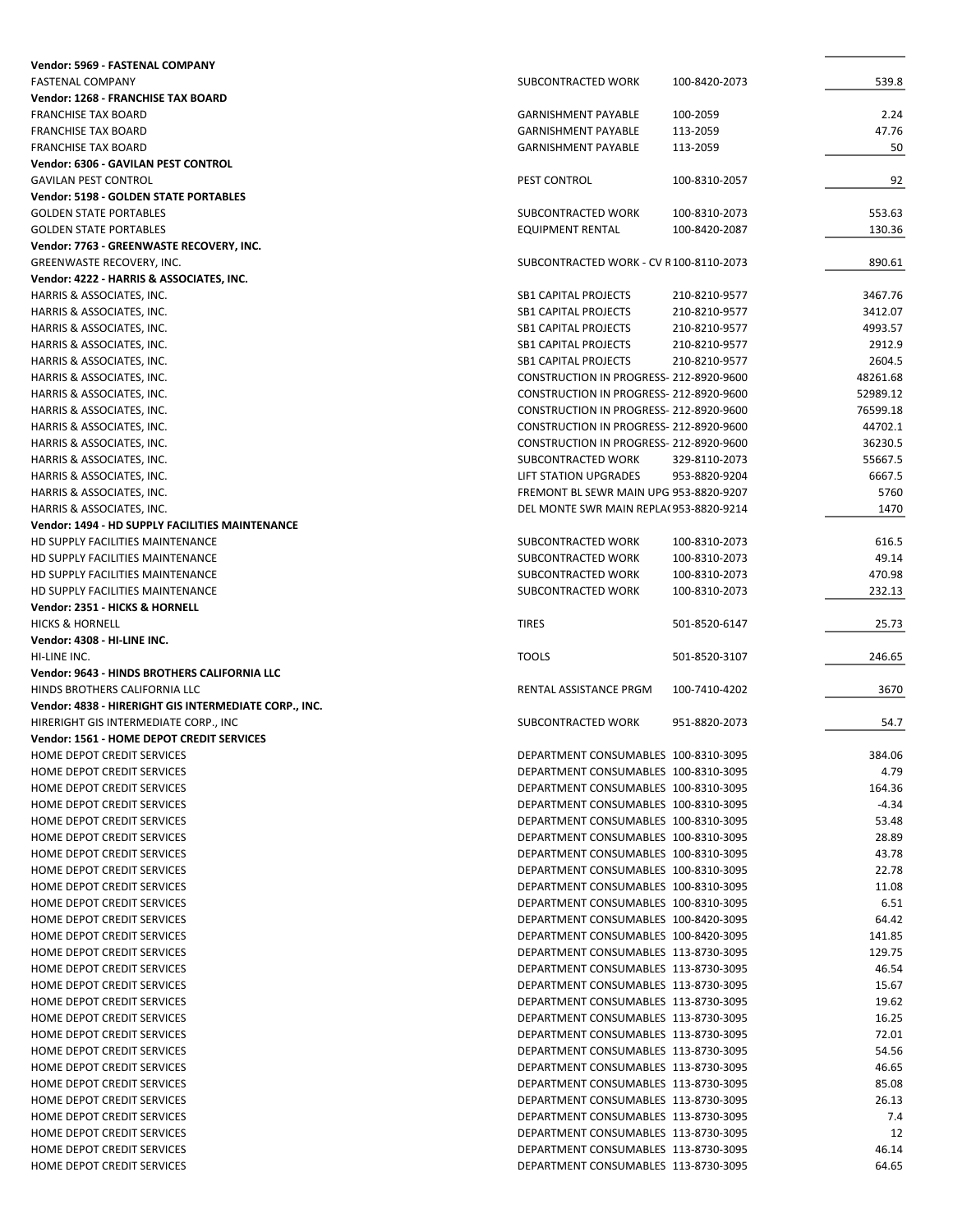| HOME DEPOT CREDIT SERVICES               | CONSUMABLES                          | 271-8110-3095 | 40.89     |
|------------------------------------------|--------------------------------------|---------------|-----------|
| HOME DEPOT CREDIT SERVICES               | DEPARTMENT CONSUMABLES 401-8620-3095 |               | 15.01     |
| HOME DEPOT CREDIT SERVICES               | DEPARTMENT CONSUMABLES 951-8820-3095 |               | 27.27     |
| Vendor: 1569 - HOPE SERVICES             |                                      |               |           |
|                                          |                                      |               |           |
| <b>HOPE SERVICES</b>                     | SUBCONTRACTED WORK                   | 100-8420-2073 | 3560.31   |
| Vendor: 4920 - ICMA RETIREMENT TRUST-457 |                                      |               |           |
| ICMA RETIREMENT TRUST-457                | DEFERRED COMP PAYABLE                | 100-2060      | 361.07    |
| ICMA RETIREMENT TRUST-457                | DEFERRED COMP PAYABLE                | 100-2060      | 763.8     |
| ICMA RETIREMENT TRUST-457                | DEFERRED COMP PAYABLE                | 100-2060      | 354.47    |
| ICMA RETIREMENT TRUST-457                | DEFERRED COMP PAYABLE                | 100-2060      | 346.62    |
| <b>ICMA RETIREMENT TRUST-457</b>         | DEFERRED COMP PAYABLE                | 100-2060      | 343.74    |
| ICMA RETIREMENT TRUST-457                | DEFERRED COMP PAYABLE                | 100-2060      | 211.04    |
| ICMA RETIREMENT TRUST-457                | DEFERRED COMP PAYABLE                | 100-2060      | 265.53    |
|                                          | DEFERRED COMP PAYABLE                |               | 6555.16   |
| ICMA RETIREMENT TRUST-457                |                                      | 100-2060      |           |
| ICMA RETIREMENT TRUST-457                | DEFERRED COMP PAYABLE                | 100-2060      | 12708.37  |
| ICMA RETIREMENT TRUST-457                | DEFERRED COMP PAYABLE                | 100-2060      | 833.59    |
| ICMA RETIREMENT TRUST-457                | DEFERRED COMP PAYABLE                | 100-2060      | 198.9     |
| ICMA RETIREMENT TRUST-457                | DEFERRED COMP PAYABLE                | 100-2060      | 5225.67   |
| ICMA RETIREMENT TRUST-457                | DEFERRED COMP PAYABLE                | 100-2060      | $-361.07$ |
| ICMA RETIREMENT TRUST-457                | DEFERRED COMP PAYABLE                | 100-2060      | 44.88     |
| ICMA RETIREMENT TRUST-457                | DEFERRED COMP PAYABLE                | 100-2060      | 5488.11   |
| ICMA RETIREMENT TRUST-457                | DEFERRED COMP PAYABLE                | 100-2060      | 26.04     |
| ICMA RETIREMENT TRUST-457                | DEFERRED COMP PAYABLE                | 100-2060      | 763.78    |
|                                          |                                      |               |           |
| ICMA RETIREMENT TRUST-457                | DEFERRED COMP PAYABLE                | 100-2060      | 346.62    |
| ICMA RETIREMENT TRUST-457                | DEFERRED COMP PAYABLE                | 100-2060      | 265.55    |
| ICMA RETIREMENT TRUST-457                | DEFERRED COMP PAYABLE                | 100-2060      | 198.9     |
| ICMA RETIREMENT TRUST-457                | DEFERRED COMP PAYABLE                | 100-2060      | 343.74    |
| ICMA RETIREMENT TRUST-457                | DEFERRED COMP PAYABLE                | 100-2060      | 833.59    |
| ICMA RETIREMENT TRUST-457                | DEFERRED COMP PAYABLE                | 100-2060      | 211.04    |
| ICMA RETIREMENT TRUST-457                | DEFERRED COMP PAYABLE                | 100-2060      | 6495.94   |
| ICMA RETIREMENT TRUST-457                | DEFERRED COMP PAYABLE                | 100-2060      | 13119.57  |
| ICMA RETIREMENT TRUST-457                | DEFERRED COMP PAYABLE                | 100-2060      | 352.94    |
|                                          |                                      |               |           |
| ICMA RETIREMENT TRUST-457                | DEFERRED COMP PAYABLE                | 103-2060      | 20.05     |
| ICMA RETIREMENT TRUST-457                | DEFERRED COMP PAYABLE                | 103-2060      | 46.92     |
| ICMA RETIREMENT TRUST-457                | DEFERRED COMP PAYABLE                | 113-2060      | 8.27      |
| ICMA RETIREMENT TRUST-457                | DEFERRED COMP PAYABLE                | 113-2060      | 75.12     |
| ICMA RETIREMENT TRUST-457                | DEFERRED COMP PAYABLE                | 113-2060      | 35.23     |
| ICMA RETIREMENT TRUST-457                | DEFERRED COMP PAYABLE                | 113-2060      | 332.19    |
| ICMA RETIREMENT TRUST-457                | DEFERRED COMP PAYABLE                | 113-2060      | 1.53      |
| ICMA RETIREMENT TRUST-457                | DEFERRED COMP PAYABLE                | 113-2060      | 81.32     |
| ICMA RETIREMENT TRUST-457                | DEFERRED COMP PAYABLE                | 113-2060      | 35.24     |
| ICMA RETIREMENT TRUST-457                | DEFERRED COMP PAYABLE                | 113-2060      | 285.28    |
|                                          |                                      |               |           |
| ICMA RETIREMENT TRUST-457                | DEFERRED COMP PAYABLE                | 200-2060      | 88        |
| ICMA RETIREMENT TRUST-457                | DEFERRED COMP PAYABLE                | 200-2060      | 88        |
| <b>ICMA RETIREMENT TRUST-457</b>         | DEFERRED COMP PAYABLE                | 210-2060      | 383.55    |
| ICMA RETIREMENT TRUST-457                | DEFERRED COMP PAYABLE                | 210-2060      | 38.47     |
| ICMA RETIREMENT TRUST-457                | DEFERRED COMP PAYABLE                | 210-2060      | 70.46     |
| ICMA RETIREMENT TRUST-457                | DEFERRED COMP PAYABLE                | 210-2060      | 82.45     |
| ICMA RETIREMENT TRUST-457                | DEFERRED COMP PAYABLE                | 210-2060      | 6.7       |
| ICMA RETIREMENT TRUST-457                | DEFERRED COMP PAYABLE                | 210-2060      | 234.96    |
| ICMA RETIREMENT TRUST-457                | DEFERRED COMP PAYABLE                | 210-2060      | 70.46     |
|                                          |                                      |               |           |
| ICMA RETIREMENT TRUST-457                | DEFERRED COMP PAYABLE                | 210-2060      | 57.17     |
| ICMA RETIREMENT TRUST-457                | DEFERRED COMP PAYABLE                | 210-2060      | 144.8     |
| ICMA RETIREMENT TRUST-457                | DEFERRED COMP PAYABLE                | 210-2060      | 16.82     |
| ICMA RETIREMENT TRUST-457                | DEFERRED COMP PAYABLE                | 210-2060      | 401.98    |
| ICMA RETIREMENT TRUST-457                | DEFERRED COMP PAYABLE                | 246-2060      | 383.33    |
| ICMA RETIREMENT TRUST-457                | DEFERRED COMP PAYABLE                | 246-2060      | 383.33    |
| ICMA RETIREMENT TRUST-457                | DEFERRED COMP PAYABLE                | 271-2060      | 35.23     |
| ICMA RETIREMENT TRUST-457                | DEFERRED COMP PAYABLE                | 271-2060      | 130.3     |
| ICMA RETIREMENT TRUST-457                |                                      | 271-2060      | 172.56    |
|                                          | DEFERRED COMP PAYABLE                |               |           |
| ICMA RETIREMENT TRUST-457                | DEFERRED COMP PAYABLE                | 271-2060      | 76.45     |
| ICMA RETIREMENT TRUST-457                | DEFERRED COMP PAYABLE                | 271-2060      | 35.24     |
| ICMA RETIREMENT TRUST-457                | DEFERRED COMP PAYABLE                | 271-2060      | 176.63    |
| ICMA RETIREMENT TRUST-457                | DEFERRED COMP PAYABLE                | 401-2060      | 27.92     |
| ICMA RETIREMENT TRUST-457                | DEFERRED COMP PAYABLE                | 401-2060      | 330.03    |
| ICMA RETIREMENT TRUST-457                | DEFERRED COMP PAYABLE                | 401-2060      | 17.61     |
| ICMA RETIREMENT TRUST-457                | DEFERRED COMP PAYABLE                | 401-2060      | 15        |
| ICMA RETIREMENT TRUST-457                | DEFERRED COMP PAYABLE                | 401-2060      | 42.81     |
|                                          |                                      |               |           |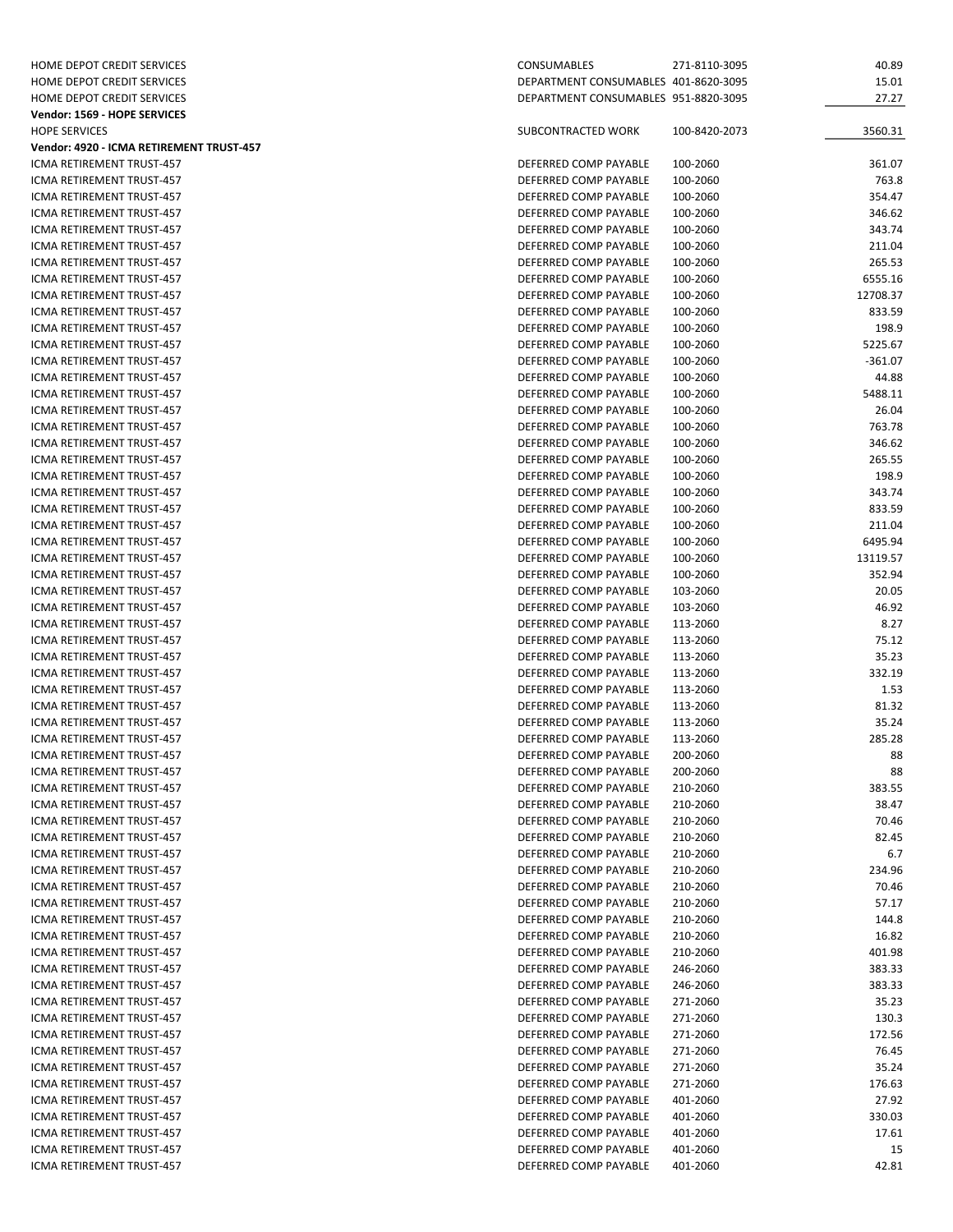| ICMA RETIREMENT TRUST-457                               | DEFERRED COMP PAYABLE                  | 401-2060      | 17.62   |
|---------------------------------------------------------|----------------------------------------|---------------|---------|
| ICMA RETIREMENT TRUST-457                               | DEFERRED COMP PAYABLE                  | 401-2060      | 33.66   |
| ICMA RETIREMENT TRUST-457                               | DEFERRED COMP PAYABLE                  | 401-2060      | 83.32   |
| ICMA RETIREMENT TRUST-457                               | DEFERRED COMP PAYABLE                  | 401-2060      | 80.65   |
| ICMA RETIREMENT TRUST-457                               | DEFERRED COMP PAYABLE                  | 401-2060      | 475.11  |
|                                                         |                                        |               |         |
| ICMA RETIREMENT TRUST-457                               | DEFERRED COMP PAYABLE                  | 501-2060      | 225.64  |
| ICMA RETIREMENT TRUST-457                               | DEFERRED COMP PAYABLE                  | 501-2060      | 72.12   |
| ICMA RETIREMENT TRUST-457                               | DEFERRED COMP PAYABLE                  | 501-2060      | 35.23   |
| ICMA RETIREMENT TRUST-457                               | DEFERRED COMP PAYABLE                  | 501-2060      | 6.7     |
| ICMA RETIREMENT TRUST-457                               | DEFERRED COMP PAYABLE                  | 501-2060      | 225.64  |
| ICMA RETIREMENT TRUST-457                               | DEFERRED COMP PAYABLE                  | 501-2060      | 35.24   |
| ICMA RETIREMENT TRUST-457                               | DEFERRED COMP PAYABLE                  | 501-2060      | 66.01   |
| ICMA RETIREMENT TRUST-457                               | DEFERRED COMP PAYABLE                  | 503-2060      | 787.07  |
|                                                         |                                        |               |         |
| ICMA RETIREMENT TRUST-457                               | DEFERRED COMP PAYABLE                  | 503-2060      | 912.5   |
| ICMA RETIREMENT TRUST-457                               | DEFERRED COMP PAYABLE                  | 503-2060      | 787.07  |
| ICMA RETIREMENT TRUST-457                               | DEFERRED COMP PAYABLE                  | 503-2060      | 912.5   |
| ICMA RETIREMENT TRUST-457                               | DEFERRED COMP PAYABLE                  | 951-2060      | 326.5   |
| ICMA RETIREMENT TRUST-457                               | DEFERRED COMP PAYABLE                  | 951-2060      | 342.37  |
| ICMA RETIREMENT TRUST-457                               | DEFERRED COMP PAYABLE                  | 951-2060      | 23.07   |
| ICMA RETIREMENT TRUST-457                               | DEFERRED COMP PAYABLE                  | 951-2060      | 35.21   |
| ICMA RETIREMENT TRUST-457                               | DEFERRED COMP PAYABLE                  | 951-2060      | 370.5   |
| ICMA RETIREMENT TRUST-457                               | DEFERRED COMP PAYABLE                  |               |         |
|                                                         |                                        | 951-2060      | 4.37    |
| ICMA RETIREMENT TRUST-457                               | DEFERRED COMP PAYABLE                  | 951-2060      | 35.15   |
| <b>ICMA RETIREMENT TRUST-457</b>                        | DEFERRED COMP PAYABLE                  | 951-2060      | 326.64  |
| ICMA RETIREMENT TRUST-457                               | DEFERRED COMP PAYABLE                  | 953-2060      | 10.67   |
| ICMA RETIREMENT TRUST-457                               | DEFERRED COMP PAYABLE                  | 953-2060      | 3.05    |
| Vendor: 7173 - Iconix Waterworks (US) Inc.              |                                        |               |         |
| Iconix Waterworks (US) Inc.                             | DEPARTMENT CONSUMABLES 210-8110-3095   |               | 1351.57 |
| Vendor: 6970 - ID CONCEPTS, LLC                         |                                        |               |         |
| ID CONCEPTS, LLC                                        | DEPARTMENT CONSUMABLES 100-6610-3095   |               | 27.68   |
|                                                         |                                        |               |         |
| Vendor: 8332 - IVY SIMPSON                              |                                        |               |         |
| <b>IVY SIMPSON</b>                                      | SUBCONTRACTED WORK                     | 100-8310-2073 | 216     |
| Vendor: 7065 - JAN ROEHL CONSULTING                     |                                        |               |         |
| JAN ROEHL CONSULTING                                    | JAN ROEHL CONSULTING                   | 100-2042-1039 | 3875    |
| Vendor: 9638 - KAISER PREMIER LLC                       |                                        |               |         |
| KAISER PREMIER LLC                                      | DEPARTMENT CONSUMABLES 951-8820-3095   |               | 599     |
| Vendor: 9243 - KAYE BOHLER                              |                                        |               |         |
| <b>KAYE BOHLER</b>                                      | COMMUNITY FIREWORKS EVEN 100-1010-7167 |               | 900     |
| Vendor: 1798 - KELLY-MOORE PAINT COMPANY                |                                        |               |         |
|                                                         |                                        |               |         |
| KELLY-MOORE PAINT COMPANY                               | DEPARTMENT CONSUMABLES 210-8110-3095   |               | 4.42    |
| KELLY-MOORE PAINT COMPANY                               | DEPARTMENT CONSUMABLES 210-8110-3095   |               | 42.05   |
| Vendor: 9628 - KIMBERLY GABRIEL                         |                                        |               |         |
| KIMBERLY GABRIEL                                        | PARK RENTAL FEES                       | 100-3691      | 98.15   |
| KIMBERLY GABRIEL                                        | <b>MAINTENANCE FEES</b>                | 257-3689      | 32.72   |
| Vendor: 9240 - KOVATCH MOBILE EQUIPMENT CORP.           |                                        |               |         |
| KOVATCH MOBILE EQUIPMENT CORP.                          | <b>OUTSIDE REPAIRS</b>                 | 501-8520-6148 | 960     |
| Vendor: 0213 - LANGUAGE LINE SERVICES                   |                                        |               |         |
|                                                         |                                        |               |         |
| LANGUAGE LINE SERVICES                                  | <b>TELEPHONE</b>                       | 100-6110-5132 | 31.83   |
| Vendor: 4560 - LAUREL CONTE                             |                                        |               |         |
| LAUREL CONTE                                            | SUBCONTRACTED WORK                     | 113-8730-2073 | 1300    |
| LAUREL CONTE                                            | SUBCONTRACTED WORK                     | 113-8730-2073 | 1300    |
| LAUREL CONTE                                            | SUBCONTRACTED WORK                     | 113-8730-2073 | 1300    |
| Vendor: 6172 - LEXISNEXIS RISK DATA MANGEMENT INC.      |                                        |               |         |
| LEXISNEXIS RISK DATA MANGEMENT INC.                     | <b>INVESTIGATION EXPENSE</b>           | 100-6130-4125 | 150     |
| LEXISNEXIS RISK DATA MANGEMENT INC.                     | POLICE EQUIPMENT                       | 221-6120-8184 | 960     |
| Vendor: 1971 - LIEBERT CASSIDY WHITMORE                 |                                        |               |         |
|                                                         |                                        |               |         |
| LIEBERT CASSIDY WHITMORE                                | CONSULTANT                             | 100-2031-1030 | 5016    |
| LIEBERT CASSIDY WHITMORE                                | LEGAL SERVICES - SPECIAL               | 100-3010-1023 | 2310    |
| LIEBERT CASSIDY WHITMORE                                | LEGAL SERVICES - SPECIAL               | 100-3010-1023 | 60      |
| Vendor: 9634 - LOMBARDO DIAMOND CORE DRILLING CO., INC. |                                        |               |         |
| LOMBARDO DIAMOND CORE DRILLING CO                       | SUBCONTRACTED WORK                     | 329-8110-2073 | 1227.11 |
| Vendor: 8838 - M & A STEAM                              |                                        |               |         |
| M & A STEAM                                             | SUBCONTRACTED WORK                     | 113-8730-2073 | 600     |
| M & A STEAM                                             | SUBCONTRACTED WORK                     | 113-8730-2073 | 500     |
|                                                         |                                        |               |         |
| Vendor: 2045 - M & S BUILDING SUPPLY, INC               |                                        |               |         |
| M & S BUILDING SUPPLY, INC                              | DEPARTMENT CONSUMABLES 100-8420-3095   |               | 1308.43 |
| Vendor: 9532 - MANGOLD PROPERTY MANAGEMENT, INC.        |                                        |               |         |
| MANGOLD PROPERTY MANAGEMENT, INC                        |                                        |               | 348.75  |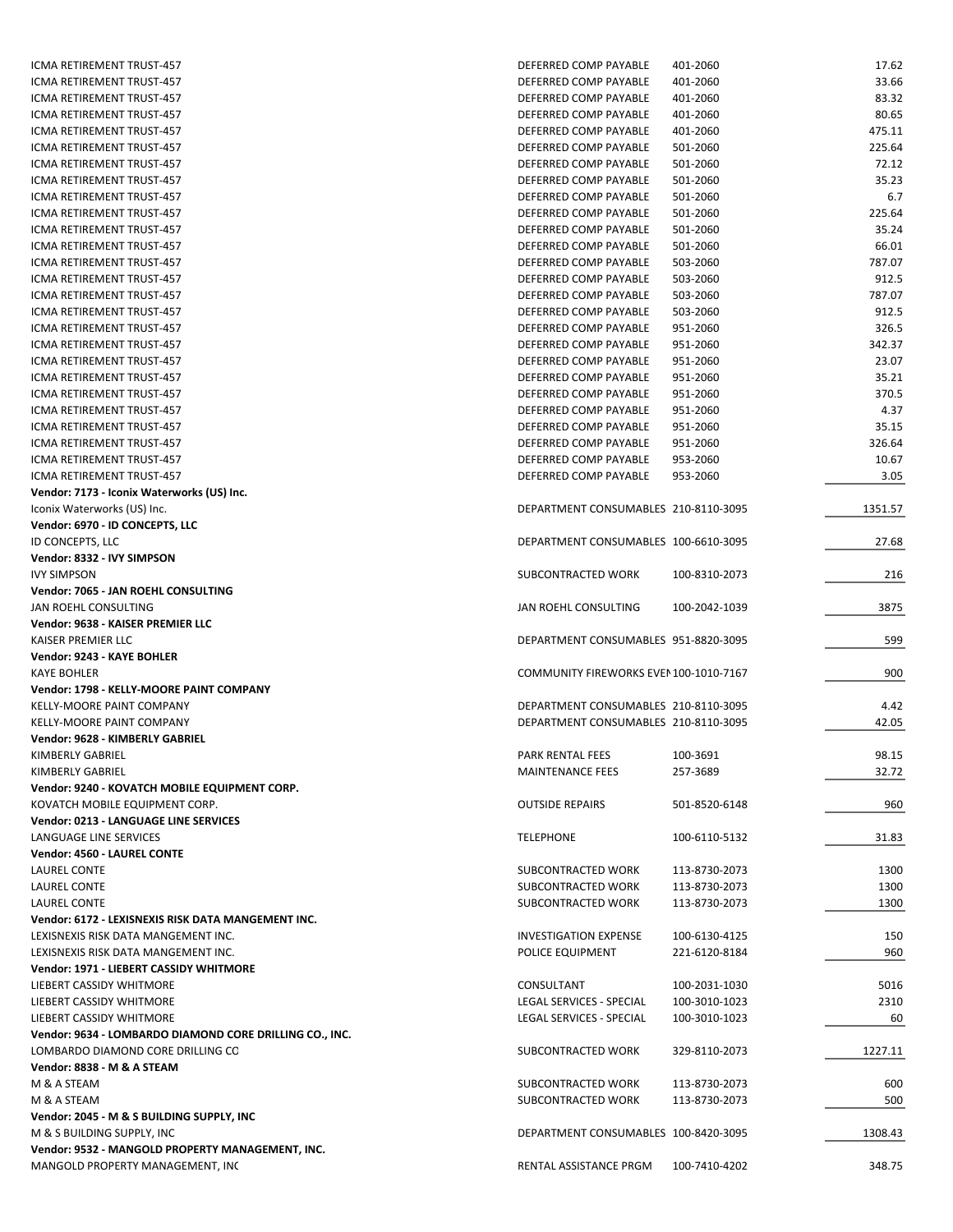| MANGOLD PROPERTY MANAGEMENT, INC             | RENTAL ASSISTANCE PRGM<br>100-7410-4202   | 9356.25 |
|----------------------------------------------|-------------------------------------------|---------|
| Vendor: 6379 - MARINA COAST WATER DISTRICT   |                                           |         |
| MARINA COAST WATER DISTRICT                  | UTILITY ASSISTANCE PRGM<br>100-7410-4201  | 1036.24 |
| MARINA COAST WATER DISTRICT                  | UTILITY ASSISTANCE PRGM<br>100-7410-4201  | 1896.34 |
| MARINA COAST WATER DISTRICT                  | SUBCONTRACTED WORK - CV R100-8110-2073    | 244.07  |
| MARINA COAST WATER DISTRICT                  | <b>WATER</b><br>100-8310-5133             | 488.76  |
| MARINA COAST WATER DISTRICT                  | <b>WATER</b><br>100-8440-5133             | 3830.21 |
| MARINA COAST WATER DISTRICT                  | <b>WATER</b><br>210-8420-5133             | 1440.76 |
| Vendor: 6237 - MARTIN B. FEENEY, PG, CHg     |                                           |         |
| MARTIN B. FEENEY, PG, CHg                    | <b>CONSULTING COSTS</b><br>670-2130-1030  | 9480.4  |
| Vendor: 2236 - MBS BUSINESS SYSTEMS          |                                           |         |
| MBS BUSINESS SYSTEMS                         | <b>COPIER SERVICES</b><br>100-6610-2044   | 337.42  |
| MBS BUSINESS SYSTEMS                         | <b>COPIER SERVICES</b><br>100-8310-2044   | 107.36  |
| MBS BUSINESS SYSTEMS                         | <b>COPIER SERVICES</b><br>100-8310-2044   | 141.79  |
| Vendor: 2426 - McDONALD REFRIGERATION INC    |                                           |         |
| MCDONALD REFRIGERATION INC                   | SUBCONTRACTED WORK<br>113-8730-2073       | 277.85  |
| Vendor: 7576 - MELVIN MASON                  |                                           |         |
| <b>MELVIN MASON</b>                          | SUBCONTRACTED WORK<br>100-9100-2073       | 300     |
| Vendor: 3521 - MERRY TRUCKSIS                |                                           |         |
| <b>MERRY TRUCKSIS</b>                        | DEPARTMENT CONSUMABLES 100-8310-3095      | 107.99  |
| Vendor: 0759 - MILESTONE COMMUNICATIONS INC. |                                           |         |
| MILESTONE COMMUNICATIONS INC.                | PUBLISHING & LEGAL ADVERTI: 100-2021-2063 | 127.58  |
| MILESTONE COMMUNICATIONS INC.                | PUBLISHING & LEGAL ADVERTI! 100-2021-2063 | 127.58  |
| MILESTONE COMMUNICATIONS INC.                | PUBLISHING & LEGAL ADVERTI! 100-2021-2063 | 141.75  |
| MILESTONE COMMUNICATIONS INC.                | PUBLISHING & LEGAL ADVERTI! 100-2021-2063 | 155.93  |
| MILESTONE COMMUNICATIONS INC.                | <b>CV3 ALL PROGRAMS</b><br>200-5410-7180  | 450     |
| MILESTONE COMMUNICATIONS INC.                | <b>CV3 ALL PROGRAMS</b><br>200-5410-7180  | 450     |
| MILESTONE COMMUNICATIONS INC.                | CV3 ALL PROGRAMS<br>200-5410-7180         | 450     |
| MILESTONE COMMUNICATIONS INC.                | <b>CV3 ALL PROGRAMS</b><br>200-5410-7180  | 450     |
| Vendor: 2184 - MISSION LINEN SUPPLY          |                                           |         |
| <b>MISSION LINEN SUPPLY</b>                  | UNIFORM SERVICE/LAUNDRY 100-6640-2049     | 88.51   |
| <b>MISSION LINEN SUPPLY</b>                  | UNIFORM SERVICE/LAUNDRY 100-6640-2049     | 89.76   |
| <b>MISSION LINEN SUPPLY</b>                  | UNIFORM SERVICE/LAUNDRY 100-6640-2049     | 85.01   |
| Vendor: 2186 - MISSION UNIFORM SERVICE       |                                           |         |
| <b>MISSION UNIFORM SERVICE</b>               | UNIFORM SERVICE/LAUNDRY 100-6640-2049     | 37.59   |
| <b>MISSION UNIFORM SERVICE</b>               | UNIFORM SERVICE/LAUNDRY 100-6640-2049     | 37.59   |
| <b>MISSION UNIFORM SERVICE</b>               | UNIFORM SERVICE/LAUNDRY 100-6640-2049     | 37.59   |
| <b>MISSION UNIFORM SERVICE</b>               | UNIFORM SERVICE/LAUNDRY 100-6640-2049     | 37.59   |
| <b>MISSION UNIFORM SERVICE</b>               | UNIFORM SERVICE/LAUNDRY 100-6640-2049     | 37.59   |
| <b>MISSION UNIFORM SERVICE</b>               | UNIFORM SERVICE/LAUNDRY 100-6640-2049     | 37.59   |
| <b>MISSION UNIFORM SERVICE</b>               | UNIFORM SERVICE / LAUNDRY 100-8310-2049   | 57.84   |
| <b>MISSION UNIFORM SERVICE</b>               | UNIFORM SERVICE / LAUNDRY 100-8310-2049   | 57.84   |
| <b>MISSION UNIFORM SERVICE</b>               | UNIFORM SERVICE / LAUNDRY 100-8310-2049   | 57.84   |
| <b>MISSION UNIFORM SERVICE</b>               | UNIFORM SERVICE/LAUNDRY 100-8410-2049     | 18.51   |
| <b>MISSION UNIFORM SERVICE</b>               | UNIFORM SERVICE/LAUNDRY 100-8410-2049     | 18.51   |
| <b>MISSION UNIFORM SERVICE</b>               | UNIFORM SERVICE/LAUNDRY 100-8410-2049     | 18.51   |
| MISSION UNIFORM SERVICE                      | UNIFORM SERVICE/LAUNDRY 100-8420-2049     | 3.36    |
| MISSION UNIFORM SERVICE                      | UNIFORM SERVICE/LAUNDRY 100-8420-2049     | 57.84   |
| <b>MISSION UNIFORM SERVICE</b>               | UNIFORM SERVICE/LAUNDRY 100-8420-2049     | 57.84   |
| <b>MISSION UNIFORM SERVICE</b>               | UNIFORM SERVICE/LAUNDRY 100-8420-2049     | 57.84   |
| MISSION UNIFORM SERVICE                      | UNIFORM SERVICE/LAUNDRY 100-8420-2049     | 22      |
| <b>MISSION UNIFORM SERVICE</b>               | UNIFORM SERVICE / LAUNDRY 100-8440-2049   | 34.69   |
| <b>MISSION UNIFORM SERVICE</b>               | UNIFORM SERVICE / LAUNDRY 100-8440-2049   | 34.69   |
| MISSION UNIFORM SERVICE                      | UNIFORM SERVICE / LAUNDRY 100-8440-2049   | 34.69   |
| <b>MISSION UNIFORM SERVICE</b>               | UNIFORM SERVICE / LAUNDRY 100-8450-2049   | 18.51   |
| <b>MISSION UNIFORM SERVICE</b>               | UNIFORM SERVICE / LAUNDRY 100-8450-2049   | 18.51   |
| MISSION UNIFORM SERVICE                      | UNIFORM SERVICE / LAUNDRY 100-8450-2049   | 18.51   |
| <b>MISSION UNIFORM SERVICE</b>               | UNIFORM SERVICE/LAUNDRY 100-9105-2049     | 134.15  |
| <b>MISSION UNIFORM SERVICE</b>               | UNIFORM SERVICE/LAUNDRY 100-9105-2049     | 134.15  |
| MISSION UNIFORM SERVICE                      | UNIFORM SERVICE / LAUNDRY 113-8730-2049   | 104.59  |
| MISSION UNIFORM SERVICE                      | UNIFORM SERVICE / LAUNDRY 113-8730-2049   | 104.59  |
| <b>MISSION UNIFORM SERVICE</b>               | UNIFORM SERVICE / LAUNDRY 113-8730-2049   | 38.56   |
| <b>MISSION UNIFORM SERVICE</b>               | UNIFORM SERVICE / LAUNDRY 113-8730-2049   | 104.59  |
| <b>MISSION UNIFORM SERVICE</b>               | UNIFORM SERVICE / LAUNDRY 113-8730-2049   | 38.56   |
| <b>MISSION UNIFORM SERVICE</b>               | UNIFORM SERVICE/LAUNDRY 210-8110-2049     | 46.26   |
| MISSION UNIFORM SERVICE                      | UNIFORM SERVICE/LAUNDRY 210-8110-2049     | 46.26   |
| MISSION UNIFORM SERVICE                      | UNIFORM SERVICE/LAUNDRY 210-8110-2049     | 46.26   |
| <b>MISSION UNIFORM SERVICE</b>               | UNIFORM SERVICE/LAUNDRY 210-8110-2049     | 60.56   |
|                                              |                                           |         |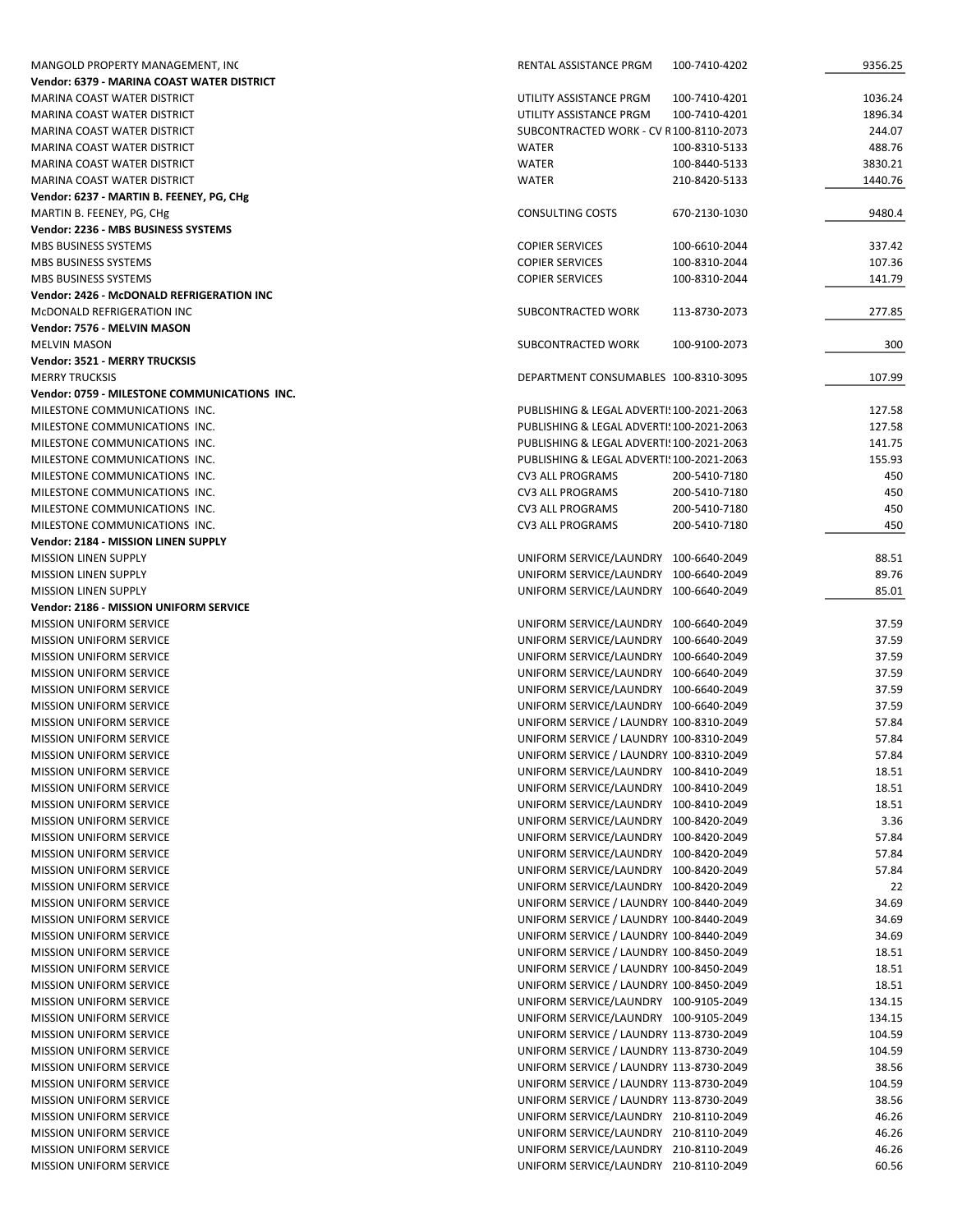| <b>MISSION UNIFORM SERVICE</b>                   | UNIFORM SERVICE/LAUNDRY 210-8420-2049   |               | 11.58      |
|--------------------------------------------------|-----------------------------------------|---------------|------------|
| MISSION UNIFORM SERVICE                          | UNIFORM SERVICE/LAUNDRY 210-8420-2049   |               | 11.58      |
| <b>MISSION UNIFORM SERVICE</b>                   |                                         |               |            |
|                                                  | UNIFORM SERVICE/LAUNDRY 210-8420-2049   |               | 11.58      |
| <b>MISSION UNIFORM SERVICE</b>                   | UNIFORM SERVICE/LAUNDRY 271-8110-2049   |               | 46.26      |
| <b>MISSION UNIFORM SERVICE</b>                   | UNIFORM SERVICE/LAUNDRY 271-8110-2049   |               | 46.26      |
| <b>MISSION UNIFORM SERVICE</b>                   | UNIFORM SERVICE/LAUNDRY 271-8110-2049   |               | 46.26      |
| <b>MISSION UNIFORM SERVICE</b>                   | UNIFORM SERVICE/LAUNDRY 401-8620-2049   |               | 46.26      |
| <b>MISSION UNIFORM SERVICE</b>                   | UNIFORM SERVICE/LAUNDRY 401-8620-2049   |               | 46.26      |
| <b>MISSION UNIFORM SERVICE</b>                   | UNIFORM SERVICE/LAUNDRY 401-8620-2049   |               | 46.26      |
| <b>MISSION UNIFORM SERVICE</b>                   | UNIFORM SERVICE/LAUNDRY 501-8520-2049   |               | 46.31      |
| <b>MISSION UNIFORM SERVICE</b>                   | UNIFORM SERVICE/LAUNDRY 501-8520-2049   |               | 46.31      |
| <b>MISSION UNIFORM SERVICE</b>                   | UNIFORM SERVICE/LAUNDRY 501-8520-2049   |               | 46.31      |
| <b>MISSION UNIFORM SERVICE</b>                   | UNIFORM SERVICE / LAUNDRY 951-8820-2049 |               | 46.3       |
| <b>MISSION UNIFORM SERVICE</b>                   | UNIFORM SERVICE / LAUNDRY 951-8820-2049 |               | 46.3       |
| <b>MISSION UNIFORM SERVICE</b>                   | UNIFORM SERVICE / LAUNDRY 951-8820-2049 |               | 46.3       |
| Vendor: 0144 - MOLINARI SUPPLY, INC.             |                                         |               |            |
| MOLINARI SUPPLY, INC.                            | JANITORIAL SUPPLIES                     | 100-6640-3093 | 32.99      |
| MOLINARI SUPPLY, INC.                            | JANITORIAL SUPPLIES                     | 100-6640-3093 | 85.76      |
| MOLINARI SUPPLY, INC.                            | JANITORIAL SUPPLIES                     | 100-6640-3093 | 118.75     |
| MOLINARI SUPPLY, INC.                            | DEPARTMENT CONSUMABLES 100-8310-3095    |               | 52.39      |
| MOLINARI SUPPLY, INC.                            | DEPARTMENT CONSUMABLES 100-8420-3095    |               | 23.07      |
| MOLINARI SUPPLY, INC.                            | DEPARTMENT CONSUMABLES 100-8420-3095    |               | 46.15      |
| MOLINARI SUPPLY, INC.                            | DEPARTMENT CONSUMABLES 100-8420-3095    |               | 1824.75    |
| MOLINARI SUPPLY, INC.                            | DEPARTMENT CONSUMABLES 401-8620-3095    |               | 24.44      |
| MOLINARI SUPPLY, INC.                            | DEPARTMENT CONSUMABLES 401-8620-3095    |               | 6.84       |
| Vendor: 4425 - MONTEREY AUTO SUPPLY, INC.        |                                         |               |            |
| MONTEREY AUTO SUPPLY, INC.                       |                                         |               | $-1042.21$ |
|                                                  | <b>VEHICLE PARTS</b>                    | 501-8520-6144 |            |
| MONTEREY AUTO SUPPLY, INC.                       | <b>VEHICLE PARTS</b>                    | 501-8520-6144 | 26.38      |
| MONTEREY AUTO SUPPLY, INC.                       | <b>VEHICLE PARTS</b>                    | 501-8520-6144 | 26.19      |
| MONTEREY AUTO SUPPLY, INC.                       | <b>VEHICLE PARTS</b>                    | 501-8520-6144 | 8.73       |
| MONTEREY AUTO SUPPLY, INC.                       | <b>VEHICLE PARTS</b>                    | 501-8520-6144 | 14.15      |
| MONTEREY AUTO SUPPLY, INC.                       | <b>VEHICLE PARTS</b>                    | 501-8520-6144 | 5.18       |
| MONTEREY AUTO SUPPLY, INC.                       | <b>VEHICLE PARTS</b>                    | 501-8520-6144 | 172.93     |
| MONTEREY AUTO SUPPLY, INC.                       | <b>VEHICLE PARTS</b>                    | 501-8520-6144 | 104.84     |
| MONTEREY AUTO SUPPLY, INC.                       | <b>VEHICLE PARTS</b>                    | 501-8520-6144 | 21.81      |
| MONTEREY AUTO SUPPLY, INC.                       | <b>VEHICLE PARTS</b>                    | 501-8520-6144 | $-21.81$   |
| MONTEREY AUTO SUPPLY, INC.                       | <b>VEHICLE PARTS</b>                    | 501-8520-6144 | 10.27      |
| MONTEREY AUTO SUPPLY, INC.                       | <b>VEHICLE PARTS</b>                    | 501-8520-6144 | $-256.98$  |
| MONTEREY AUTO SUPPLY, INC.                       | <b>VEHICLE PARTS</b>                    | 501-8520-6144 | 14.06      |
| MONTEREY AUTO SUPPLY, INC.                       | <b>VEHICLE PARTS</b>                    | 501-8520-6144 | 99.11      |
| MONTEREY AUTO SUPPLY, INC.                       | <b>VEHICLE PARTS</b>                    | 501-8520-6144 | 14.84      |
| MONTEREY AUTO SUPPLY, INC.                       | <b>VEHICLE PARTS</b>                    | 501-8520-6144 | 255.07     |
| MONTEREY AUTO SUPPLY, INC.                       | <b>VEHICLE PARTS</b>                    | 501-8520-6144 | 280.89     |
| MONTEREY AUTO SUPPLY, INC.                       | <b>VEHICLE PARTS</b>                    | 501-8520-6144 | 82.39      |
| MONTEREY AUTO SUPPLY, INC.                       | <b>VEHICLE PARTS</b>                    | 501-8520-6144 | 147.43     |
| MONTEREY AUTO SUPPLY, INC.                       | <b>VEHICLE PARTS</b>                    | 501-8520-6144 | 23.93      |
| MONTEREY AUTO SUPPLY, INC.                       | <b>VEHICLE PARTS</b>                    | 501-8520-6144 | 70.79      |
| MONTEREY AUTO SUPPLY, INC.                       | <b>VEHICLE PARTS</b>                    | 501-8520-6144 | $-70.79$   |
| MONTEREY AUTO SUPPLY, INC.                       | <b>VEHICLE PARTS</b>                    | 501-8520-6144 | 1136.18    |
| MONTEREY AUTO SUPPLY, INC.                       | <b>VEHICLE PARTS</b>                    | 501-8520-6144 | 41.56      |
| MONTEREY AUTO SUPPLY, INC.                       | <b>VEHICLE PARTS</b>                    | 501-8520-6144 | 47.72      |
| MONTEREY AUTO SUPPLY, INC.                       | <b>VEHICLE PARTS</b>                    | 501-8520-6144 | 43.61      |
| MONTEREY AUTO SUPPLY, INC.                       | <b>VEHICLE PARTS</b>                    | 501-8520-6144 | 25.5       |
| MONTEREY AUTO SUPPLY, INC.                       | <b>VEHICLE PARTS</b>                    | 501-8520-6144 | 115.14     |
|                                                  |                                         |               |            |
| MONTEREY AUTO SUPPLY, INC.                       | <b>VEHICLE PARTS</b>                    | 501-8520-6144 | $-10.9$    |
| MONTEREY AUTO SUPPLY, INC.                       | <b>VEHICLE PARTS</b>                    | 501-8520-6144 | 139.64     |
| MONTEREY AUTO SUPPLY, INC.                       | <b>VEHICLE PARTS</b>                    | 501-8520-6144 | 35.74      |
| MONTEREY AUTO SUPPLY, INC.                       | <b>VEHICLE PARTS</b>                    | 501-8520-6144 | 261.87     |
| MONTEREY AUTO SUPPLY, INC.                       | <b>VEHICLE PARTS</b>                    | 501-8520-6144 | 15.28      |
| MONTEREY AUTO SUPPLY, INC.                       | <b>VEHICLE PARTS</b>                    | 501-8520-6144 | 27.69      |
| MONTEREY AUTO SUPPLY, INC.                       | <b>VEHICLE PARTS</b>                    | 501-8520-6144 | 309.87     |
| Vendor: 7505 - MONTEREY BAY ANALYTICAL SVCS.     |                                         |               |            |
| MONTEREY BAY ANALYTICAL SVCS.                    | <b>WATER SAMPLING</b>                   | 401-8620-2072 | 78         |
| Vendor: 2223 - MONTEREY BAY ENGINEERS, INC.      |                                         |               |            |
| MONTEREY BAY ENGINEERS, INC.                     | CONSULTANT                              | 100-8910-1030 | 585        |
| MONTEREY BAY ENGINEERS, INC.                     | CONSULTANT                              | 100-8910-1030 | 1620       |
| MONTEREY BAY ENGINEERS, INC.                     | CONSULTANT                              | 100-8910-1030 | 1917.5     |
| Vendor: 9527 - MONTEREY BAY MILITARY HOUSING LLC |                                         |               |            |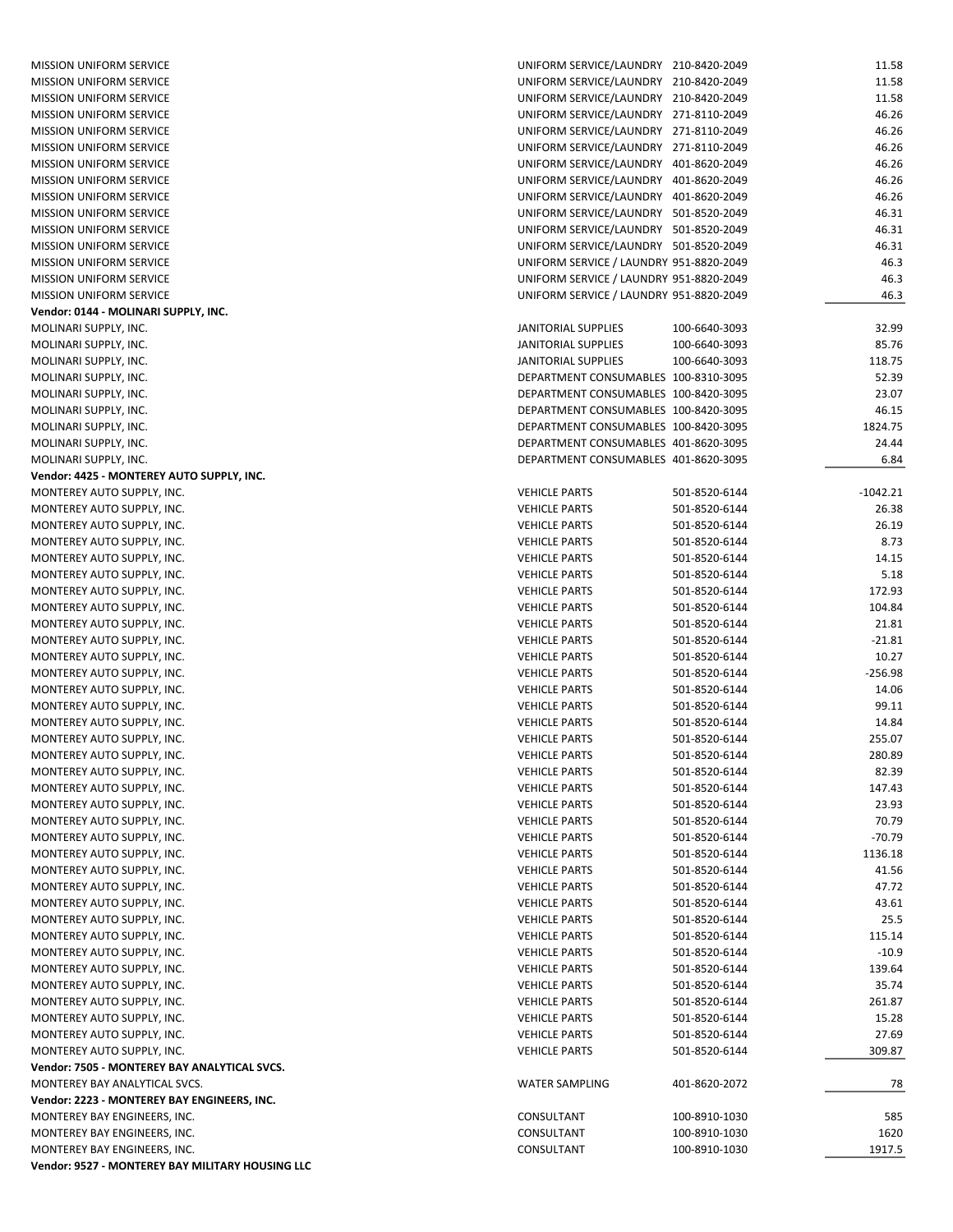| MONTEREY BAY MILITARY HOUSING LLC                           | RENTAL ASSISTANCE PRGM                  | 100-7410-4202 | 3406.75  |
|-------------------------------------------------------------|-----------------------------------------|---------------|----------|
| MONTEREY BAY MILITARY HOUSING LLC                           | RENTAL ASSISTANCE PRGM                  | 100-7410-4202 | 548.75   |
| MONTEREY BAY MILITARY HOUSING LLC                           | RENTAL ASSISTANCE PRGM                  | 100-7410-4202 | 4044.3   |
| MONTEREY BAY MILITARY HOUSING LLC                           | RENTAL ASSISTANCE PRGM                  | 100-7410-4202 | 698.75   |
| MONTEREY BAY MILITARY HOUSING LLC                           | RENTAL ASSISTANCE PRGM                  | 100-7410-4202 | 658.75   |
|                                                             |                                         |               |          |
| Vendor: 2238 - MONTEREY BAY PEST CONTROL                    |                                         |               |          |
| MONTEREY BAY PEST CONTROL                                   | PEST CONTROL                            | 100-8310-2057 | 62       |
| MONTEREY BAY PEST CONTROL                                   | PEST CONTROL                            | 100-8310-2057 | 100      |
| MONTEREY BAY PEST CONTROL                                   | PEST CONTROL                            | 100-8310-2057 | 65       |
| MONTEREY BAY PEST CONTROL                                   | PEST CONTROL                            | 100-8310-2057 | 65       |
| Vendor: 2273 - MONTEREY COUNTY HEALTH DEPT                  |                                         |               |          |
| MONTEREY COUNTY HEALTH DEPT                                 | MEDICAL EXAMS                           | 100-6110-1026 | 925      |
| <b>Vendor: 8791 - MONTEREY ONE WATER</b>                    |                                         |               |          |
|                                                             |                                         |               |          |
| <b>MONTEREY ONE WATER</b>                                   | SEWER SERVICE CHARGE                    | 100-8310-5136 | 55.2     |
| <b>MONTEREY ONE WATER</b>                                   | SEWER SERVICE CHARGE                    | 100-8310-5136 | 55.2     |
| <b>MONTEREY ONE WATER</b>                                   | SEWER SERVICE CHARGE                    | 100-8310-5136 | 276      |
| <b>MONTEREY ONE WATER</b>                                   | SEWER SERVICE CHARGE                    | 100-8310-5136 | 80.56    |
| <b>MONTEREY ONE WATER</b>                                   | SEWER SERVICE CHARGE                    | 100-8310-5136 | 879.05   |
| <b>MONTEREY ONE WATER</b>                                   | SEWER SERVICE CHARGE                    | 100-8310-5136 | 80.56    |
| <b>MONTEREY ONE WATER</b>                                   | SEWER SERVICE CHARGE                    | 100-8310-5136 | 1094.08  |
| <b>MONTEREY ONE WATER</b>                                   | SEWER SERVICE CHARGE                    | 100-8310-5136 | 165.6    |
|                                                             | SEWER SERVICE CHARGE                    | 100-8310-5136 | 221.9    |
| <b>MONTEREY ONE WATER</b>                                   |                                         |               |          |
| <b>MONTEREY ONE WATER</b>                                   | SEWER SERVICE CHARGE                    | 100-8310-5136 | 30.9     |
| <b>MONTEREY ONE WATER</b>                                   | <b>REFUSE DISPOSAL</b>                  | 210-8110-2068 | 34       |
| <b>MONTEREY ONE WATER</b>                                   | <b>REFUSE DISPOSAL</b>                  | 210-8110-2068 | 34       |
| Vendor: 2320 - MONTEREY PENINSULA CHAMBER OF COMMERCE       |                                         |               |          |
| MONTEREY PENINSULA CHAMBER OF CON                           | TRAVEL - RUBIO/OGLESBY                  | 100-1010-4115 | 150      |
| Vendor: 6599 - MONTEREY PENINSULA ENGINEERING               |                                         |               |          |
| MONTEREY PENINSULA ENGINEERING                              | PARKS IMPROVEMENTS                      | 342-8910-9570 | 4895.65  |
| MONTEREY PENINSULA ENGINEERING                              | LIFT STATION UPGRADES                   | 953-8820-9204 | 131575   |
|                                                             |                                         |               |          |
| Vendor: 2338 - MONTEREY PENINSULA WATER                     |                                         |               |          |
|                                                             |                                         |               |          |
| MONTEREY PENINSULA WATER                                    | A/P MPWMD SURCHARGE                     | 401-2002      | 6857.07  |
| Vendor: 2342 - MONTEREY REGIONAL WASTE                      |                                         |               |          |
| MONTEREY REGIONAL WASTE                                     | <b>REFUSE DISPOSAL</b>                  | 210-8110-2068 | 434.85   |
| Vendor: 7135 - MONTEREY SANITARY SUPPLY, INC.               |                                         |               |          |
|                                                             | CSA74 APPROVED MEDICAL SU 100-6120-3096 |               | 99       |
| MONTEREY SANITARY SUPPLY, INC.                              |                                         |               |          |
| Vendor: 2347 - MONTEREY SANITARY SUPPLY                     |                                         |               |          |
| <b>MONTEREY SANITARY SUPPLY</b>                             | DEPARTMENT CONSUMABLES 951-8820-3095    |               | 208.89   |
| Vendor: 7364 - MUNICIPAL EMERGENCY SERVICES DEPOSITORY ACCT |                                         |               |          |
| MUNICIPAL EMERGENCY SERVICES DEPOS                          | SAFETY EQUIPMENT                        | 100-6640-3097 | 2775.33  |
| Vendor: 9629 - NICOLE FISHER                                |                                         |               |          |
| <b>NICOLE FISHER</b>                                        | SWIM CENTER RENTAL DEPOSI 256-2345      |               | 65.25    |
| Vendor: 9387 - NORMAN A. TRAUB ASSOCIATES LLC               |                                         |               |          |
|                                                             | BACKGROUND INVESTIGATION 100-6110-1027  |               |          |
| NORMAN A. TRAUB ASSOCIATES LLC                              |                                         |               | 6873.75  |
| Vendor: 1743 - ORION DISTRIBUTING INC.                      |                                         |               |          |
| ORION DISTRIBUTING INC.                                     | DEPARTMENT CONSUMABLES 113-8730-3095    |               | 2197.01  |
| Vendor: 9637 - OTHRAM, INC.                                 |                                         |               |          |
| OTHRAM, INC.                                                | <b>INVESTIGATION EXPENSE</b>            | 100-6130-4125 | 499      |
| Vendor: 2652 - PACIFIC GAS & ELECTRIC                       |                                         |               |          |
| PACIFIC GAS & ELECTRIC                                      | UTILITY ASSISTANCE PRGM                 | 100-7410-4201 | 500.72   |
| PACIFIC GAS & ELECTRIC                                      | UTILITY ASSISTANCE PRGM                 | 100-7410-4201 | 1266.31  |
| PACIFIC GAS & ELECTRIC                                      | UTILITY ASSISTANCE PRGM                 | 100-7410-4201 | 1073.18  |
|                                                             |                                         |               |          |
| PACIFIC GAS & ELECTRIC                                      | UTILITY ASSISTANCE PRGM                 | 100-7410-4201 | 309.8    |
| PACIFIC GAS & ELECTRIC                                      | UTILITY ASSISTANCE PRGM                 | 100-7410-4201 | 1005.14  |
| PACIFIC GAS & ELECTRIC                                      | GAS & ELECTRIC                          | 100-8310-5131 | 20488.4  |
| PACIFIC GAS & ELECTRIC                                      | GAS & ELECTRIC                          | 100-8310-5131 | 20067.41 |
| PACIFIC GAS & ELECTRIC                                      | GAS & ELECTRIC                          | 100-8310-5131 | 31769.32 |
| PACIFIC GAS & ELECTRIC                                      | <b>GAS &amp; ELECTRIC</b>               | 100-8310-5131 | 21169.19 |
| PACIFIC GAS & ELECTRIC                                      | <b>GAS &amp; ELECTRIC</b>               | 100-8310-5131 | 684.83   |
| PACIFIC GAS & ELECTRIC                                      | <b>GAS &amp; ELECTRIC</b>               | 100-8310-5131 | 719.79   |
|                                                             |                                         |               |          |
| PACIFIC GAS & ELECTRIC                                      | <b>GAS &amp; ELECTRIC</b>               | 100-8310-5131 | 831.98   |
| PACIFIC GAS & ELECTRIC                                      | <b>GAS &amp; ELECTRIC</b>               | 100-8310-5131 | 865.63   |
| PACIFIC GAS & ELECTRIC                                      | <b>GAS &amp; ELECTRIC</b>               | 100-8420-5131 | 180.05   |
| PACIFIC GAS & ELECTRIC                                      | <b>GAS &amp; ELECTRIC</b>               | 100-8420-5131 | 194.25   |
| PACIFIC GAS & ELECTRIC                                      | <b>GAS &amp; ELECTRIC</b>               | 100-8420-5131 | 419.12   |
| PACIFIC GAS & ELECTRIC                                      | <b>GAS &amp; ELECTRIC</b>               | 100-8420-5131 | 515.68   |
| PACIFIC GAS & ELECTRIC                                      | <b>GAS &amp; ELECTRIC</b>               | 100-8420-5131 | 260.22   |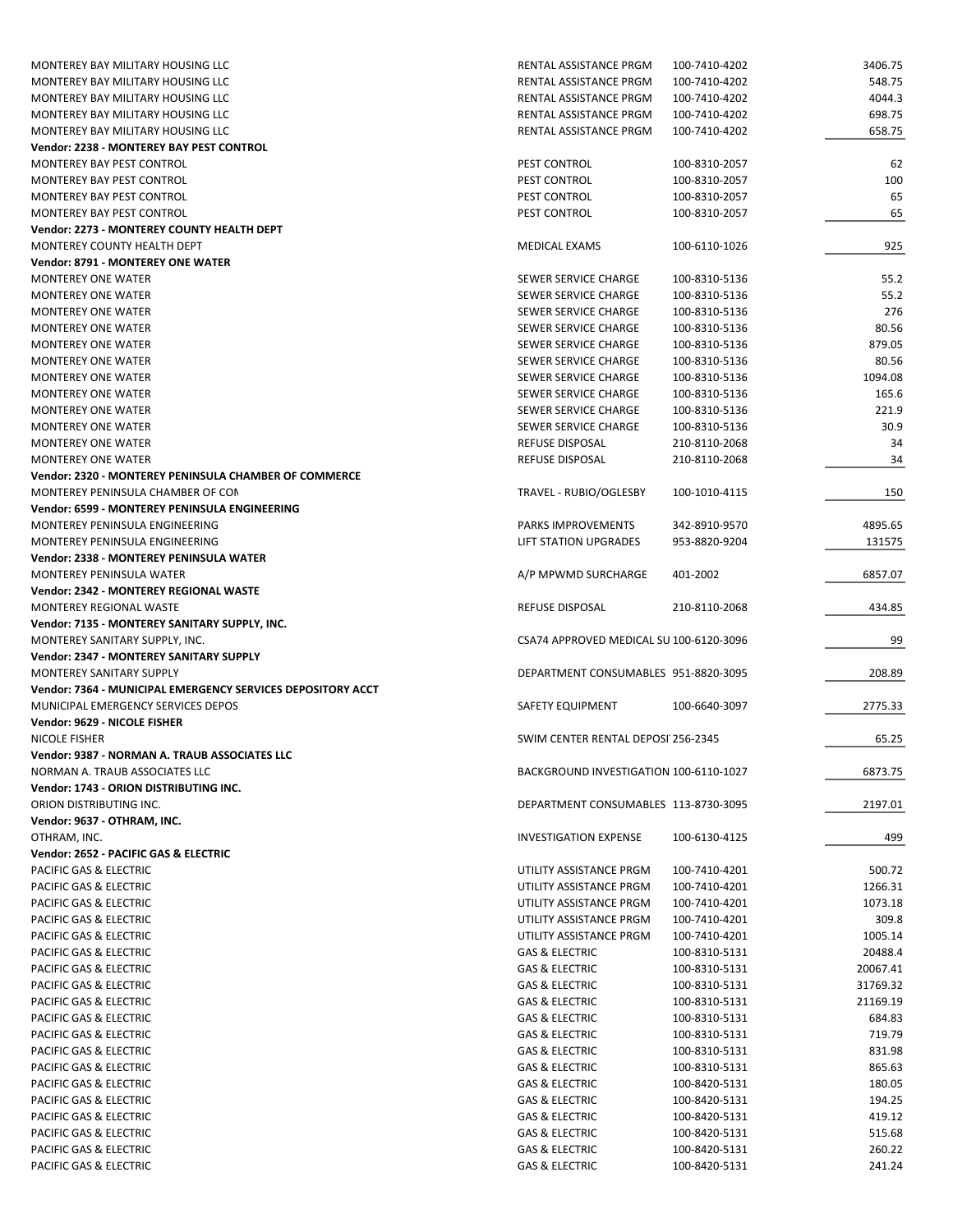| PACIFIC GAS & ELECTRIC                                  | <b>GAS &amp; ELECTRIC</b>               | 100-8420-5131 | 243.25   |
|---------------------------------------------------------|-----------------------------------------|---------------|----------|
| PACIFIC GAS & ELECTRIC                                  | <b>GAS &amp; ELECTRIC</b>               | 100-8420-5131 | 257.29   |
| PACIFIC GAS & ELECTRIC                                  | LOAN PAYMENT                            | 100-8420-9616 | 70.6     |
| PACIFIC GAS & ELECTRIC                                  | <b>LOAN PAYMENT</b>                     | 100-8420-9616 | 70.6     |
| PACIFIC GAS & ELECTRIC                                  | <b>LOAN PAYMENT</b>                     | 100-8420-9616 | 70.6     |
| PACIFIC GAS & ELECTRIC                                  | LOAN PAYMENT                            | 100-8420-9616 | 70.6     |
| <b>PACIFIC GAS &amp; ELECTRIC</b>                       | <b>GAS &amp; ELECTRIC</b>               | 210-8110-5131 | 536.04   |
| PACIFIC GAS & ELECTRIC                                  | <b>GAS &amp; ELECTRIC</b>               | 210-8110-5131 | 536.08   |
|                                                         |                                         |               |          |
| PACIFIC GAS & ELECTRIC                                  | <b>GAS &amp; ELECTRIC</b>               | 210-8110-5131 | 536.37   |
| PACIFIC GAS & ELECTRIC                                  | <b>GAS &amp; ELECTRIC</b>               | 210-8110-5131 | 535.18   |
| PACIFIC GAS & ELECTRIC                                  | <b>STREET LIGHTINGS</b>                 | 210-8210-2059 | 15482.24 |
| PACIFIC GAS & ELECTRIC                                  | <b>STREET LIGHTINGS</b>                 | 210-8210-2059 | 15553.75 |
| PACIFIC GAS & ELECTRIC                                  | <b>STREET LIGHTINGS</b>                 | 210-8210-2059 | 15548.29 |
| PACIFIC GAS & ELECTRIC                                  | <b>STREET LIGHTINGS</b>                 | 210-8210-2059 | 16001.8  |
| PACIFIC GAS & ELECTRIC                                  | <b>STREET LIGHTINGS</b>                 | 210-8210-2059 | 3699.13  |
| PACIFIC GAS & ELECTRIC                                  | <b>STREET LIGHTINGS</b>                 | 210-8210-2059 | 3493.48  |
| PACIFIC GAS & ELECTRIC                                  | <b>STREET LIGHTINGS</b>                 | 210-8210-2059 | 2965.73  |
| PACIFIC GAS & ELECTRIC                                  | <b>STREET LIGHTINGS</b>                 | 210-8210-2059 | 2843.34  |
| PACIFIC GAS & ELECTRIC                                  | GAS & ELECTRIC                          | 210-8420-5131 | 61.33    |
| PACIFIC GAS & ELECTRIC                                  | <b>GAS &amp; ELECTRIC</b>               | 210-8420-5131 | 59.79    |
| PACIFIC GAS & ELECTRIC                                  | <b>GAS &amp; ELECTRIC</b>               | 210-8420-5131 | 62.19    |
| PACIFIC GAS & ELECTRIC                                  | <b>GAS &amp; ELECTRIC</b>               | 210-8420-5131 | 55.07    |
| PACIFIC GAS & ELECTRIC                                  | <b>GAS &amp; ELECTRIC</b>               | 210-8420-5131 | 153.83   |
|                                                         |                                         | 210-8420-5131 |          |
| PACIFIC GAS & ELECTRIC                                  | <b>GAS &amp; ELECTRIC</b>               |               | 150.17   |
| PACIFIC GAS & ELECTRIC                                  | <b>GAS &amp; ELECTRIC</b>               | 210-8420-5131 | 143.81   |
| PACIFIC GAS & ELECTRIC                                  | <b>GAS &amp; ELECTRIC</b>               | 210-8420-5131 | 144.74   |
| PACIFIC GAS & ELECTRIC                                  | <b>GAS &amp; ELECTRIC</b>               | 401-8620-5131 | 2936.34  |
| PACIFIC GAS & ELECTRIC                                  | <b>GAS &amp; ELECTRIC</b>               | 401-8620-5131 | 3100.23  |
| PACIFIC GAS & ELECTRIC                                  | <b>GAS &amp; ELECTRIC</b>               | 401-8620-5131 | 3762.92  |
| PACIFIC GAS & ELECTRIC                                  | <b>GAS &amp; ELECTRIC</b>               | 401-8620-5131 | 3737.35  |
| PACIFIC GAS & ELECTRIC                                  | <b>GAS &amp; ELECTRIC</b>               | 501-8510-5131 | 223.25   |
| PACIFIC GAS & ELECTRIC                                  | <b>GAS &amp; ELECTRIC</b>               | 501-8510-5131 | 203.93   |
| PACIFIC GAS & ELECTRIC                                  | <b>GAS &amp; ELECTRIC</b>               | 501-8510-5131 | 206.86   |
| PACIFIC GAS & ELECTRIC                                  | <b>GAS &amp; ELECTRIC</b>               | 501-8510-5131 | 185.58   |
| PACIFIC GAS & ELECTRIC                                  | <b>GAS AND ELECTRIC</b>                 | 951-8820-5131 | 391.32   |
| PACIFIC GAS & ELECTRIC                                  | <b>GAS AND ELECTRIC</b>                 | 951-8820-5131 | 581.23   |
| PACIFIC GAS & ELECTRIC                                  | <b>GAS AND ELECTRIC</b>                 | 951-8820-5131 | 708.24   |
|                                                         |                                         | 951-8820-5131 | 619.48   |
| PACIFIC GAS & ELECTRIC                                  | <b>GAS AND ELECTRIC</b>                 |               |          |
| PACIFIC GAS & ELECTRIC                                  | RENTAL PROPERTY EXP & MAIN971-9710-9599 |               | 18.87    |
| PACIFIC GAS & ELECTRIC                                  | RENTAL PROPERTY EXP & MAIN971-9710-9599 |               | 20.02    |
| PACIFIC GAS & ELECTRIC                                  | RENTAL PROPERTY EXP & MAIN971-9710-9599 |               | 17.97    |
| PACIFIC GAS & ELECTRIC                                  | RENTAL PROPERTY EXP & MAIN971-9710-9599 |               | 18.97    |
| Vendor: 2663 - PACIFIC SMOG                             |                                         |               |          |
| PACIFIC SMOG                                            | <b>VEHICLE PARTS</b>                    | 501-8520-6144 | 48       |
| Vendor: 2666 - PACIFIC TRUCK PARTS, INC.                |                                         |               |          |
| PACIFIC TRUCK PARTS, INC.                               | <b>VEHICLE PARTS</b>                    | 501-8520-6144 | 323.99   |
| PACIFIC TRUCK PARTS, INC.                               | <b>VEHICLE PARTS</b>                    | 501-8520-6144 | 607.98   |
| <b>Vendor: 8014 - PAXTON ASSOCIATES</b>                 |                                         |               |          |
| <b>PAXTON ASSOCIATES</b>                                | CONSULTANT                              | 670-2120-1030 | 5500     |
| Vendor: 2746 - PENINSULA POOL SERVICE & SUPPLY INC.     |                                         |               |          |
| PENINSULA POOL SERVICE & SUPPLY INC.                    | DEPARTMENT CONSUMABLES 401-8620-3095    |               | 80.25    |
|                                                         |                                         |               |          |
| PENINSULA POOL SERVICE & SUPPLY INC.                    | DEPARTMENT CONSUMABLES 401-8620-3095    |               | 107      |
| Vendor: 2752 - PENINSULA WELDING & MEDICAL SUPPLY, INC. |                                         |               |          |
| PENINSULA WELDING & MEDICAL SUPPLY                      | <b>CSA 74 PURCHASES</b>                 | 100-6640-3096 | 25.8     |
| Vendor: 9263 - PETROVICH DEVELOPMENT COMPANY            |                                         |               |          |
| PETROVICH DEVELOPMENT COMPANY                           | <b>MAIN GATE - PETROVICH</b>            | 601-2224      | 13081.79 |
| Vendor: 6162 - PLAYCORE WISCONSIN INC                   |                                         |               |          |
| PLAYCORE WISCONSIN INC                                  | CHEMICALS                               | 100-8310-3099 | 848.25   |
| PLAYCORE WISCONSIN INC                                  | <b>CHEMICALS</b>                        | 100-8310-3099 | 1058.55  |
| Vendor: 9385 - PREMIER AUTOMOTIVE OF SEASIDE, LLC       |                                         |               |          |
| PREMIER AUTOMOTIVE OF SEASIDE, LLC                      | <b>OUTSIDE REPAIRS</b>                  | 501-8520-6148 | 185      |
| Vendor: 2849 - PREMIUM AUTO PARTS                       |                                         |               |          |
| PREMIUM AUTO PARTS                                      | DEPARTMENT CONSUMABLES 100-8420-3095    |               | 21.51    |
|                                                         |                                         |               |          |
| PREMIUM AUTO PARTS                                      | DEPARTMENT CONSUMABLES 100-8420-3095    |               | 22.89    |
| PREMIUM AUTO PARTS                                      | DEPARTMENT CONSUMABLES 100-8420-3095    |               | 14.86    |
| PREMIUM AUTO PARTS                                      | DEPARTMENT CONSUMABLES 100-8430-3095    |               | 4.32     |
| PREMIUM AUTO PARTS                                      | <b>VEHICLE PARTS</b>                    | 501-8520-6144 | 109.2    |
| PREMIUM AUTO PARTS                                      | <b>VEHICLE PARTS</b>                    | 501-8520-6144 | 60.96    |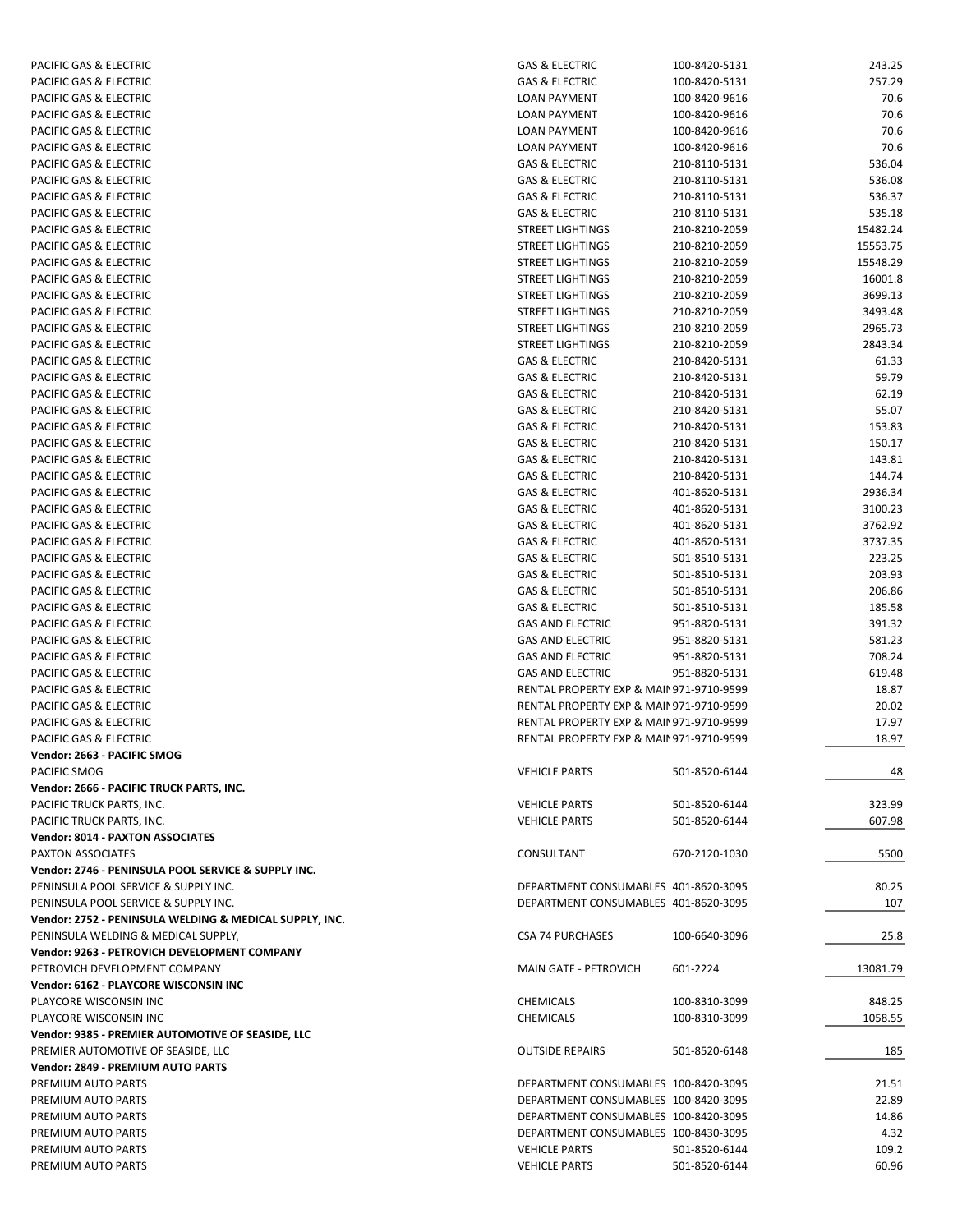| PREMIUM AUTO PARTS                                 | <b>VEHICLE PARTS</b> | 501-8520-6144 | 19.13    |
|----------------------------------------------------|----------------------|---------------|----------|
| PREMIUM AUTO PARTS                                 | <b>VEHICLE PARTS</b> | 501-8520-6144 | 83.23    |
| PREMIUM AUTO PARTS                                 | <b>VEHICLE PARTS</b> | 501-8520-6144 | 54.18    |
|                                                    |                      |               |          |
| PREMIUM AUTO PARTS                                 | <b>VEHICLE PARTS</b> | 501-8520-6144 | 151.86   |
| PREMIUM AUTO PARTS                                 | <b>VEHICLE PARTS</b> | 501-8520-6144 | 153.9    |
| PREMIUM AUTO PARTS                                 | <b>VEHICLE PARTS</b> | 501-8520-6144 | 30.91    |
| Vendor: 2877 - PUBLIC EMPLOYEES' RETIREMENT SYSTEM |                      |               |          |
| PUBLIC EMPLOYEES' RETIREMENT SYSTEM                | PERS PAYABLE         | 100-2056      | $-52.73$ |
| PUBLIC EMPLOYEES' RETIREMENT SYSTEM                | <b>PERS PAYABLE</b>  | 100-2056      | $-16.39$ |
| PUBLIC EMPLOYEES' RETIREMENT SYSTEM                | PERS PAYABLE         | 100-2056      | 10980.36 |
| PUBLIC EMPLOYEES' RETIREMENT SYSTEM                | PERS PAYABLE         | 100-2056      | 112.91   |
| PUBLIC EMPLOYEES' RETIREMENT SYSTEM                | PERS PAYABLE         | 100-2056      | 748.65   |
|                                                    |                      |               |          |
| PUBLIC EMPLOYEES' RETIREMENT SYSTEM                | PERS PAYABLE         | 100-2056      | 868.14   |
| PUBLIC EMPLOYEES' RETIREMENT SYSTEM                | <b>PERS PAYABLE</b>  | 100-2056      | 7207.51  |
| PUBLIC EMPLOYEES' RETIREMENT SYSTEM                | <b>PERS PAYABLE</b>  | 100-2056      | 7013.6   |
| PUBLIC EMPLOYEES' RETIREMENT SYSTEM                | <b>PERS PAYABLE</b>  | 100-2056      | 6532.29  |
| PUBLIC EMPLOYEES' RETIREMENT SYSTEM                | PERS PAYABLE         | 100-2056      | 5702.62  |
| PUBLIC EMPLOYEES' RETIREMENT SYSTEM                | PERS PAYABLE         | 100-2056      | 4697.21  |
| PUBLIC EMPLOYEES' RETIREMENT SYSTEM                | PERS PAYABLE         | 100-2056      | 4573.66  |
| PUBLIC EMPLOYEES' RETIREMENT SYSTEM                | <b>PERS PAYABLE</b>  | 100-2056      | 4538.27  |
|                                                    |                      |               |          |
| PUBLIC EMPLOYEES' RETIREMENT SYSTEM                | PERS PAYABLE         | 100-2056      | 2634.18  |
| PUBLIC EMPLOYEES' RETIREMENT SYSTEM                | PERS PAYABLE         | 100-2056      | 1741.42  |
| PUBLIC EMPLOYEES' RETIREMENT SYSTEM                | <b>PERS PAYABLE</b>  | 100-2056      | 1542.53  |
| PUBLIC EMPLOYEES' RETIREMENT SYSTEM                | <b>PERS PAYABLE</b>  | 100-2056      | 1445.19  |
| PUBLIC EMPLOYEES' RETIREMENT SYSTEM                | PERS PAYABLE         | 100-2056      | 1182.64  |
| PUBLIC EMPLOYEES' RETIREMENT SYSTEM                | PERS PAYABLE         | 100-2056      | 1160.63  |
| PUBLIC EMPLOYEES' RETIREMENT SYSTEM                | <b>PERS PAYABLE</b>  | 100-2056      | 901.2    |
| PUBLIC EMPLOYEES' RETIREMENT SYSTEM                |                      | 100-2056      |          |
|                                                    | PERS PAYABLE         |               | 898.16   |
| PUBLIC EMPLOYEES' RETIREMENT SYSTEM                | PERS PAYABLE         | 100-2056      | 865.21   |
| PUBLIC EMPLOYEES' RETIREMENT SYSTEM                | PERS PAYABLE         | 100-2056      | 11172.59 |
| PUBLIC EMPLOYEES' RETIREMENT SYSTEM                | PERS PAYABLE         | 100-2056      | 10661.58 |
| PUBLIC EMPLOYEES' RETIREMENT SYSTEM                | PERS PAYABLE         | 100-2056      | 8184.3   |
| PUBLIC EMPLOYEES' RETIREMENT SYSTEM                | <b>PERS PAYABLE</b>  | 100-2056      | 14100.23 |
| PUBLIC EMPLOYEES' RETIREMENT SYSTEM                | PERS PAYABLE         | 103-2056      | 0.5      |
| PUBLIC EMPLOYEES' RETIREMENT SYSTEM                | PERS PAYABLE         | 103-2056      | 163.86   |
| PUBLIC EMPLOYEES' RETIREMENT SYSTEM                | PERS PAYABLE         | 103-2056      | 104.03   |
|                                                    |                      |               |          |
| PUBLIC EMPLOYEES' RETIREMENT SYSTEM                | PERS PAYABLE         | 113-2056      | 689.28   |
| PUBLIC EMPLOYEES' RETIREMENT SYSTEM                | PERS PAYABLE         | 113-2056      | 601.74   |
| PUBLIC EMPLOYEES' RETIREMENT SYSTEM                | PERS PAYABLE         | 113-2056      | 113.39   |
| PUBLIC EMPLOYEES' RETIREMENT SYSTEM                | <b>PERS PAYABLE</b>  | 113-2056      | 3.86     |
| PUBLIC EMPLOYEES' RETIREMENT SYSTEM                | <b>PERS PAYABLE</b>  | 113-2056      | 71.95    |
| PUBLIC EMPLOYEES' RETIREMENT SYSTEM                | <b>PERS PAYABLE</b>  | 200-2056      | 0.37     |
| PUBLIC EMPLOYEES' RETIREMENT SYSTEM                | PERS PAYABLE         | 200-2056      | 108.23   |
| PUBLIC EMPLOYEES' RETIREMENT SYSTEM                | PERS PAYABLE         | 200-2056      | 94.49    |
|                                                    |                      |               |          |
| PUBLIC EMPLOYEES' RETIREMENT SYSTEM                | PERS PAYABLE         | 210-2056      | 48.22    |
| PUBLIC EMPLOYEES' RETIREMENT SYSTEM                | PERS PAYABLE         | 210-2056      | 949.38   |
| PUBLIC EMPLOYEES' RETIREMENT SYSTEM                | <b>PERS PAYABLE</b>  | 210-2056      | 42.1     |
| PUBLIC EMPLOYEES' RETIREMENT SYSTEM                | PERS PAYABLE         | 210-2056      | 3.74     |
| PUBLIC EMPLOYEES' RETIREMENT SYSTEM                | PERS PAYABLE         | 210-2056      | 602.41   |
| PUBLIC EMPLOYEES' RETIREMENT SYSTEM                | PERS PAYABLE         | 246-2056      | 316.06   |
| PUBLIC EMPLOYEES' RETIREMENT SYSTEM                | PERS PAYABLE         | 246-2056      | 275.92   |
| PUBLIC EMPLOYEES' RETIREMENT SYSTEM                | <b>PERS PAYABLE</b>  | 246-2056      | 0.93     |
|                                                    |                      |               |          |
| PUBLIC EMPLOYEES' RETIREMENT SYSTEM                | PERS PAYABLE         | 271-2056      | 291.78   |
| PUBLIC EMPLOYEES' RETIREMENT SYSTEM                | PERS PAYABLE         | 271-2056      | 289.01   |
| PUBLIC EMPLOYEES' RETIREMENT SYSTEM                | PERS PAYABLE         | 271-2056      | 455.43   |
| PUBLIC EMPLOYEES' RETIREMENT SYSTEM                | PERS PAYABLE         | 271-2056      | 3.06     |
| PUBLIC EMPLOYEES' RETIREMENT SYSTEM                | PERS PAYABLE         | 271-2056      | 334.23   |
| PUBLIC EMPLOYEES' RETIREMENT SYSTEM                | PERS PAYABLE         | 335-2056      | 1.86     |
| PUBLIC EMPLOYEES' RETIREMENT SYSTEM                | PERS PAYABLE         | 335-2056      | 528.28   |
| PUBLIC EMPLOYEES' RETIREMENT SYSTEM                | PERS PAYABLE         | 335-2056      | 461.18   |
|                                                    |                      |               |          |
| PUBLIC EMPLOYEES' RETIREMENT SYSTEM                | PERS PAYABLE         | 401-2056      | 22.61    |
| PUBLIC EMPLOYEES' RETIREMENT SYSTEM                | PERS PAYABLE         | 401-2056      | 609.4    |
| PUBLIC EMPLOYEES' RETIREMENT SYSTEM                | PERS PAYABLE         | 401-2056      | 2.97     |
| PUBLIC EMPLOYEES' RETIREMENT SYSTEM                | PERS PAYABLE         | 401-2056      | 25.9     |
| PUBLIC EMPLOYEES' RETIREMENT SYSTEM                | PERS PAYABLE         | 401-2056      | 960.34   |
| PUBLIC EMPLOYEES' RETIREMENT SYSTEM                | PERS PAYABLE         | 501-2056      | 370.47   |
| PUBLIC EMPLOYEES' RETIREMENT SYSTEM                | PERS PAYABLE         | 501-2056      | 235.1    |
| PUBLIC EMPLOYEES' RETIREMENT SYSTEM                | PERS PAYABLE         | 501-2056      | 179.03   |
|                                                    |                      |               |          |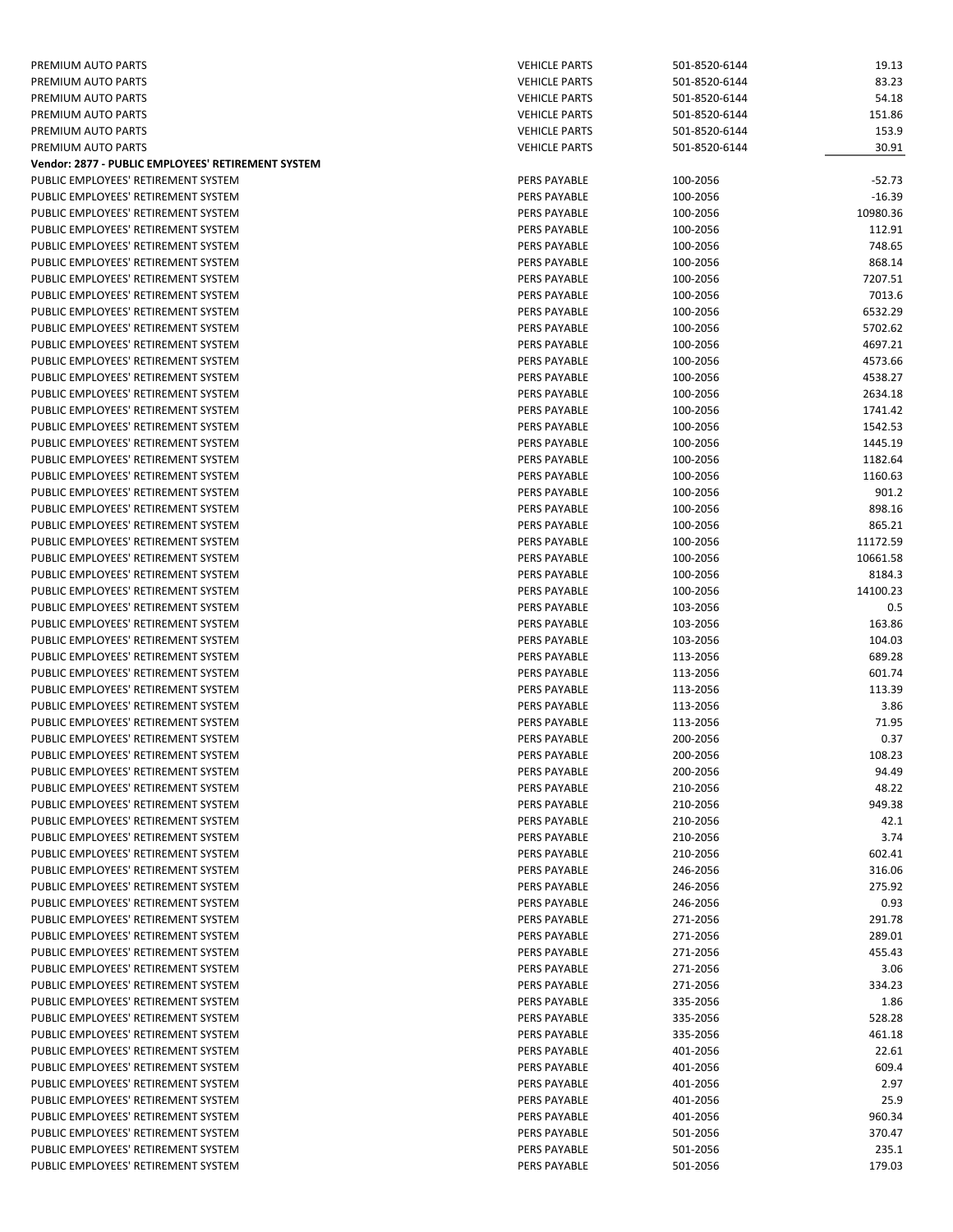| PUBLIC EMPLOYEES' RETIREMENT SYSTEM                               | PERS PAYABLE                            | 501-2056      | 1.89     |
|-------------------------------------------------------------------|-----------------------------------------|---------------|----------|
| PUBLIC EMPLOYEES' RETIREMENT SYSTEM                               | <b>PERS PAYABLE</b>                     | 501-2056      | 156.29   |
| PUBLIC EMPLOYEES' RETIREMENT SYSTEM                               | <b>PERS PAYABLE</b>                     | 503-2056      | 350.25   |
| PUBLIC EMPLOYEES' RETIREMENT SYSTEM                               | PERS PAYABLE                            | 503-2056      | 1.86     |
| PUBLIC EMPLOYEES' RETIREMENT SYSTEM                               | PERS PAYABLE                            | 503-2056      | 184.52   |
| PUBLIC EMPLOYEES' RETIREMENT SYSTEM                               | PERS PAYABLE                            | 503-2056      | 551.95   |
| PUBLIC EMPLOYEES' RETIREMENT SYSTEM                               | <b>PERS PAYABLE</b>                     | 503-2056      | 161.08   |
| PUBLIC EMPLOYEES' RETIREMENT SYSTEM                               | <b>PERS PAYABLE</b>                     | 951-2056      | 257.58   |
| PUBLIC EMPLOYEES' RETIREMENT SYSTEM                               | <b>PERS PAYABLE</b>                     | 951-2056      | 498.06   |
| PUBLIC EMPLOYEES' RETIREMENT SYSTEM                               | <b>PERS PAYABLE</b>                     | 951-2056      | 3.68     |
| PUBLIC EMPLOYEES' RETIREMENT SYSTEM                               | <b>PERS PAYABLE</b>                     | 951-2056      | 295.06   |
| PUBLIC EMPLOYEES' RETIREMENT SYSTEM                               | <b>PERS PAYABLE</b>                     | 951-2056      | 784.79   |
| PUBLIC EMPLOYEES' RETIREMENT SYSTEM                               | <b>PERS PAYABLE</b>                     | 953-2056      | 0.01     |
| PUBLIC EMPLOYEES' RETIREMENT SYSTEM                               | <b>PERS PAYABLE</b>                     | 953-2056      | 3.95     |
|                                                                   |                                         |               |          |
| PUBLIC EMPLOYEES' RETIREMENT SYSTEM                               | PERS PAYABLE                            | 953-2056      | 6.22     |
| <b>Vendor: 2888 - PURE H20 INC.</b>                               |                                         |               |          |
| PURE H20 INC.                                                     | DEPARTMENT CONSUMABLES 100-6110-3095    |               | 65.54    |
| Vendor: 6114 - R.D. OFFUTT COMPANY                                |                                         |               |          |
| R.D. OFFUTT COMPANY                                               | <b>VEHICLE PARTS</b>                    | 501-8520-6144 | 120.45   |
| Vendor: 5264 - RABOBANK, N.A.                                     |                                         |               |          |
| RABOBANK, N.A.                                                    | FEDERAL TAX PAYABLE                     | 100-2052      | 56635.86 |
| RABOBANK, N.A.                                                    | EE HEALTHCARE PAYABLE                   | 100-2057      | 15430.96 |
| RABOBANK, N.A.                                                    | FEDERAL TAX PAYABLE                     | 103-2052      | 54.99    |
| RABOBANK, N.A.                                                    | EE HEALTHCARE PAYABLE                   | 103-2057      | 19.42    |
| RABOBANK, N.A.                                                    | FEDERAL TAX PAYABLE                     | 113-2052      | 932.83   |
| RABOBANK, N.A.                                                    | EE HEALTHCARE PAYABLE                   | 113-2057      | 289.8    |
| RABOBANK, N.A.                                                    | <b>FEDERAL TAX PAYABLE</b>              | 200-2052      | 52.4     |
| RABOBANK, N.A.                                                    | EE HEALTHCARE PAYABLE                   | 200-2057      | 38.08    |
| RABOBANK, N.A.                                                    | FEDERAL TAX PAYABLE                     | 210-2052      | 655.71   |
| RABOBANK, N.A.                                                    | EE HEALTHCARE PAYABLE                   | 210-2057      | 217.42   |
| RABOBANK, N.A.                                                    | EE HEALTHCARE PAYABLE                   | 231-2057      | 3.24     |
| RABOBANK, N.A.                                                    | FEDERAL TAX PAYABLE                     | 246-2052      | 380.93   |
| RABOBANK, N.A.                                                    | EE HEALTHCARE PAYABLE                   | 246-2057      | 120.54   |
| RABOBANK, N.A.                                                    | <b>FEDERAL TAX PAYABLE</b>              | 271-2052      | 379.17   |
| RABOBANK, N.A.                                                    | EE HEALTHCARE PAYABLE                   | 271-2057      | 141.24   |
| RABOBANK, N.A.                                                    | FEDERAL TAX PAYABLE                     | 335-2052      | 1021.03  |
| RABOBANK, N.A.                                                    | EE HEALTHCARE PAYABLE                   | 335-2057      | 225.7    |
| RABOBANK, N.A.                                                    | FEDERAL TAX PAYABLE                     | 401-2052      | 702.67   |
|                                                                   | EE HEALTHCARE PAYABLE                   | 401-2057      | 277.1    |
| RABOBANK, N.A.                                                    |                                         |               |          |
| RABOBANK, N.A.                                                    | FEDERAL TAX PAYABLE                     | 501-2052      | 425.92   |
| RABOBANK, N.A.                                                    | EE HEALTHCARE PAYABLE                   | 501-2057      | 151.36   |
| RABOBANK, N.A.                                                    | FEDERAL TAX PAYABLE                     | 503-2052      | 1073.32  |
| RABOBANK, N.A.                                                    | EE HEALTHCARE PAYABLE                   | 503-2057      | 209      |
| RABOBANK, N.A.                                                    | FEDERAL TAX PAYABLE                     | 951-2052      | 962.23   |
| RABOBANK, N.A.                                                    | EE HEALTHCARE PAYABLE                   | 951-2057      | 348.66   |
| RABOBANK, N.A.                                                    | FEDERAL TAX PAYABLE                     | 953-2052      | 7.13     |
| RABOBANK, N.A.                                                    | EE HEALTHCARE PAYABLE                   | 953-2057      | 1.56     |
| Vendor: 2922 - RANDAZZO ENTERPRISES INC                           |                                         |               |          |
| RANDAZZO ENTERPRISES INC                                          | <b>ADU PROJECTS</b>                     | 297-7993-8203 | 4950     |
| Vendor: 9511 - RJV INVESTMENTS, LLC.                              |                                         |               |          |
| RJV INVESTMENTS, LLC.                                             | SATELLITE OFFICE                        | 100-9250-4207 | 1530     |
| Vendor: 6477 - ROBERT S. JAQUES                                   |                                         |               |          |
| <b>ROBERT S. JAQUES</b>                                           | <b>CONSULTING COSTS</b>                 | 670-2130-1030 | 6075     |
| Vendor: 7924 - ROSA JONG                                          |                                         |               |          |
| ROSA JONG                                                         | RECREATION CONTRACT SERVI(100-9603-2075 |               | 78.75    |
| Vendor: 9560 - RUTH DONOHUGH                                      |                                         |               |          |
| RUTH DONOHUGH                                                     | RENTAL ASSISTANCE PRGM                  | 100-7410-4202 | 4779.5   |
| Vendor: 8887 - SALINAS FIRE DEPARTMENT                            |                                         |               |          |
| SALINAS FIRE DEPARTMENT                                           | TRAINING (CSTI)                         | 218-6670-1029 | 4588.85  |
| SALINAS FIRE DEPARTMENT                                           | TRAINING (CSTI)                         | 218-6670-1029 | 2382.88  |
| Vendor: 9640 - SARAI GARCIA                                       |                                         |               |          |
| SARAI GARCIA                                                      | SWIMMING POOL REVENUE                   | 100-3676      |          |
|                                                                   |                                         |               | 55       |
| Vendor: 9104 - SCHAAF & WHEELER, CONSULTING CIVIL ENGINEERS, INC. |                                         |               |          |
| SCHAAF & WHEELER, CONSULTING CIVIL E                              | CONSULTANT                              | 100-8910-1030 | 6075     |
| Vendor: 9592 - SEASIDE HOUSING LP                                 |                                         |               |          |
| SEASIDE HOUSING LP                                                | RENTAL ASSISTANCE PRGM                  | 100-7410-4202 | 2462.1   |
| SEASIDE HOUSING LP                                                | RENTAL ASSISTANCE PRGM                  | 100-7410-4202 | 2620.65  |
| SEASIDE HOUSING LP                                                | RENTAL ASSISTANCE PRGM                  | 100-7410-4202 | 574.75   |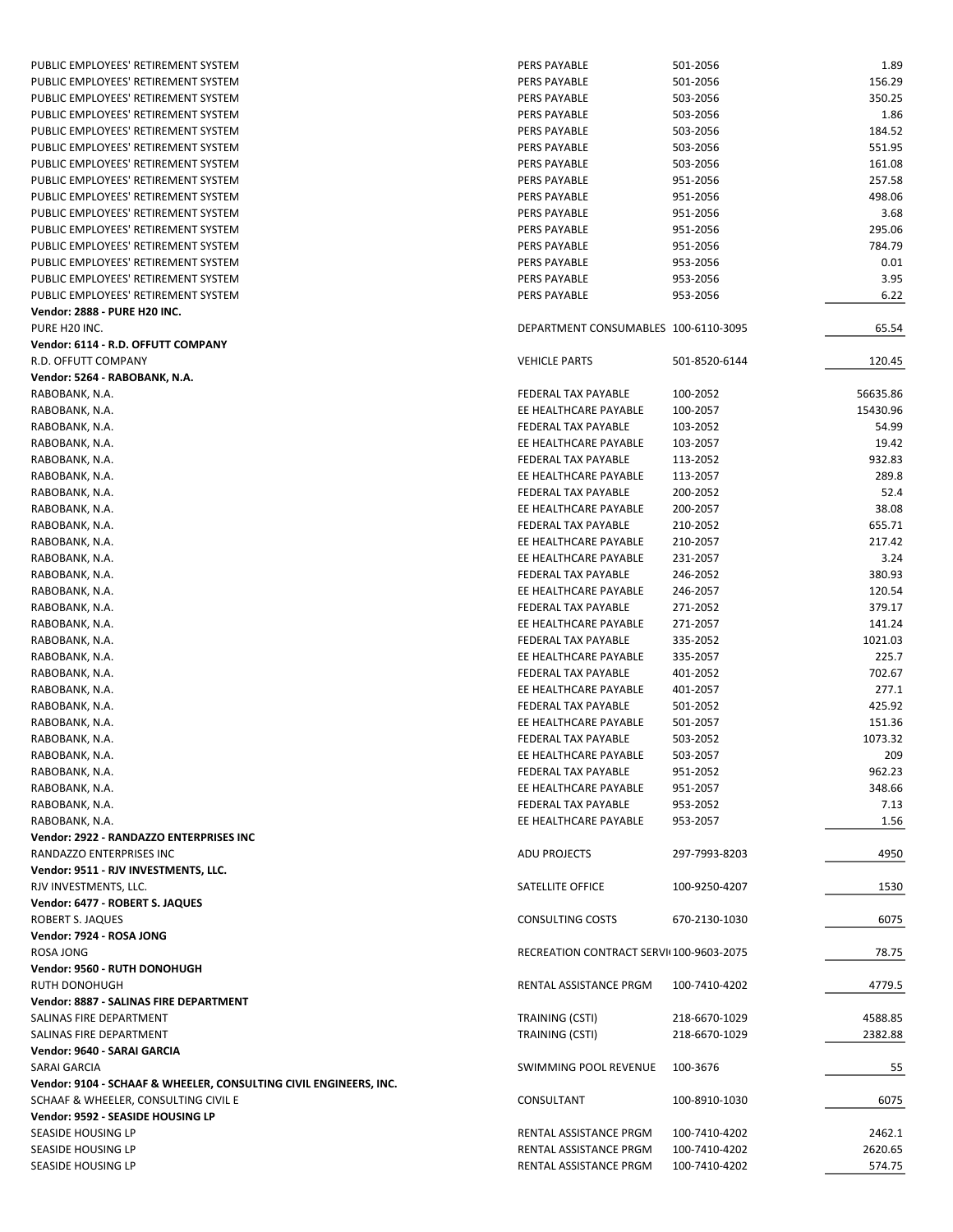| Vendor: 5761 - SHERIFF OF MONTEREY CO. / LEVYING OFFICER        |                                           |               |          |
|-----------------------------------------------------------------|-------------------------------------------|---------------|----------|
| SHERIFF OF MONTEREY CO. / LEVYING OFI                           | <b>GARNISHMENT PAYABLE</b>                | 210-2059      | $-85.84$ |
| SHERIFF OF MONTEREY CO. / LEVYING OFI                           | <b>GARNISHMENT PAYABLE</b>                | 210-2059      | 425.52   |
| SHERIFF OF MONTEREY CO. / LEVYING OFI                           | <b>GARNISHMENT PAYABLE</b>                | 210-2059      | 319.04   |
| SHERIFF OF MONTEREY CO. / LEVYING OFI                           | <b>GARNISHMENT PAYABLE</b>                | 951-2059      | 191.4    |
| Vendor: 3211 - SHERWIN-WILLIAMS CO.                             |                                           |               |          |
| SHERWIN-WILLIAMS CO.                                            | <b>VEHICLE PARTS</b>                      | 501-8520-6144 | 202.11   |
| Vendor: 8273 - SMILE BUSINESS PRODUCTS, INC.                    |                                           |               |          |
| SMILE BUSINESS PRODUCTS, INC.                                   | <b>COPIER SERVICES</b>                    | 100-5110-2044 | 158.37   |
| Vendor: 3290 - SOCIETY FOR THE PREVENTION OF CRUELTY TO ANIMALS |                                           |               |          |
| SOCIETY FOR THE PREVENTION OF CRUELT                            | SUBCONTRACTED WORK                        | 100-6160-2073 | 5379     |
| Vendor: 9565 - SOLAR INTEGRATED FUND IV-A, LLC                  |                                           |               |          |
| SOLAR INTEGRATED FUND IV-A, LLC                                 | RENTAL PROPERTY EXP & MAIN 297-7993-9599  |               | 95.56    |
| Vendor: 8380 - SPORTSENGINE INC.                                |                                           |               |          |
| SPORTSENGINE INC.                                               | PERSONNEL RECRUITMENT                     | 100-2031-2064 | 55.5     |
| SPORTSENGINE INC.                                               | BACKGROUND INVESTIGATION 100-9310-1027    |               | 148      |
| Vendor: 3319 - STAPLES ADVANTAGE                                |                                           |               |          |
| STAPLES ADVANTAGE                                               | DEPARTMENT CONSUMABLES 100-2021-3095      |               | 29.17    |
| STAPLES ADVANTAGE                                               | DEPARTMENT CONSUMABLES 100-2021-3095      |               | 7.64     |
| STAPLES ADVANTAGE                                               | STATIONARY SUPPLIES                       | 100-5110-3092 | 238.22   |
|                                                                 |                                           |               | 28.83    |
| <b>STAPLES ADVANTAGE</b>                                        | DEPARTMENT CONSUMABLES 100-5110-3095      |               |          |
| STAPLES ADVANTAGE                                               | DEPARTMENT CONSUMABLES 100-6110-3095      |               | 9.82     |
| STAPLES ADVANTAGE                                               | DEPARTMENT CONSUMABLES 100-6110-3095      |               | 73.49    |
| STAPLES ADVANTAGE                                               | CSA74 APPROVED MEDICAL SU 100-6120-3096   |               | 95.67    |
| STAPLES ADVANTAGE                                               | <b>STATIONARY SUPPLIES</b>                | 100-9100-3092 | 439.51   |
| STAPLES ADVANTAGE                                               | DEPARTMENT CONSUMABLES 100-9100-3095      |               | 18.55    |
| STAPLES ADVANTAGE                                               | DEPARTMENT CONSUMABLES 100-9100-3095      |               | 18.55    |
| Vendor: 5144 - STATE OF CALIFORNIA                              |                                           |               |          |
| STATE OF CALIFORNIA                                             | STATE TAX PAYABLE                         | 100-2053      | 21427.93 |
| STATE OF CALIFORNIA                                             | STATE TAX PAYABLE                         | 103-2053      | 20.64    |
| STATE OF CALIFORNIA                                             | STATE TAX PAYABLE                         | 113-2053      | 389.12   |
| STATE OF CALIFORNIA                                             | STATE TAX PAYABLE                         | 200-2053      | 27.84    |
| STATE OF CALIFORNIA                                             | STATE TAX PAYABLE                         | 210-2053      | 242.3    |
| STATE OF CALIFORNIA                                             | STATE TAX PAYABLE                         | 246-2053      | 119.11   |
| STATE OF CALIFORNIA                                             | STATE TAX PAYABLE                         | 271-2053      | 107.63   |
| STATE OF CALIFORNIA                                             | STATE TAX PAYABLE                         | 335-2053      | 406      |
| STATE OF CALIFORNIA                                             | STATE TAX PAYABLE                         | 401-2053      | 232.6    |
| STATE OF CALIFORNIA                                             | STATE TAX PAYABLE                         | 501-2053      | 89.7     |
| STATE OF CALIFORNIA                                             | STATE TAX PAYABLE                         | 503-2053      | 299.62   |
| STATE OF CALIFORNIA                                             | STATE TAX PAYABLE                         | 951-2053      | 338.89   |
| <b>STATE OF CALIFORNIA</b>                                      | STATE TAX PAYABLE                         | 953-2053      | 2.82     |
| Vendor: 9550 - STEPHEN JAMES DINNER                             |                                           |               |          |
| STEPHEN JAMES DINNER                                            | RENTAL ASSISTANCE PRGM                    | 100-7410-4202 | 1106.75  |
| Vendor: 9315 - STEPHEN M. WILLIAMS                              |                                           |               |          |
| STEPHEN M. WILLIAMS                                             | SUBCONTRACTED WORK                        | 210-8110-2073 | 4089     |
| Vendor: 9409 - STURDY OIL COMPANY                               |                                           |               |          |
| <b>STURDY OIL COMPANY</b>                                       | <b>VEHICLE FUEL</b>                       |               | 8924.1   |
|                                                                 |                                           | 501-8520-6145 |          |
| Vendor: 3386 - SUNBAY RESORT ASSOCIATES, LLC                    |                                           |               |          |
| SUNBAY RESORT ASSOCIATES, LLC                                   | RENTAL ASSISTANCE PRGM                    | 100-7410-4202 | 293.75   |
| Vendor: 9641 - SUNNY CORDOBA                                    |                                           |               |          |
| <b>SUNNY CORDOBA</b>                                            | RECREATION DAY CAMP                       | 100-3679      | 52.25    |
| Vendor: 9428 - TERMINIX INTERNATIONAL COMPANY LTD. PARTNERSHIP  |                                           |               |          |
| TERMINIX INTERNATIONAL COMPANY LTD                              | PEST CONTROL                              | 100-8310-2057 | 157      |
| Vendor: 5475 - TERRYBERRY                                       |                                           |               |          |
| TERRYBERRY                                                      | <b>EMPLOYEE RECOGNITION</b>               | 100-2031-1037 | 749.3    |
| TERRYBERRY                                                      | <b>EMPLOYEE RECOGNITION</b>               | 100-2031-1037 | 120.9    |
| Vendor: 1152 - THE ABY MANUFACTURING GROUP INC.                 |                                           |               |          |
| THE ABY MANUFACTURING GROUP INC.                                | OTHER EXPENSE                             | 100-6110-2078 | 135.25   |
| Vendor: 1509 - THE MONTEREY COUNTY HERALD                       |                                           |               |          |
| THE MONTEREY COUNTY HERALD                                      | PUBLISHING & LEGAL ADVERTI! 100-2021-2063 |               | 275.06   |
| Vendor: 2307 - T-MAR INC.                                       |                                           |               |          |
| T-MAR INC.                                                      | <b>OUTSIDE REPAIRS</b>                    | 501-8520-6148 | 100      |
| Vendor: 9627 - TONY ZUNIGA                                      |                                           |               |          |
| <b>TONY ZUNIGA</b>                                              | <b>COMMUNITY RELATIONS</b>                | 100-6110-1024 | 850      |
| Vendor: 8755 - TRUST TWO - CORONA 1997 TRUST                    |                                           |               |          |
| TRUST TWO - CORONA 1997 TRUST                                   | SATELLITE OFFICE                          | 100-7410-4207 | 2730     |
| Vendor: 6197 - U.S. BANK EQUIPMENT FINANCE                      |                                           |               |          |
| U.S. BANK EQUIPMENT FINANCE                                     | DEPARTMENT CONSUMABLES 100-7410-3095      |               | 213.51   |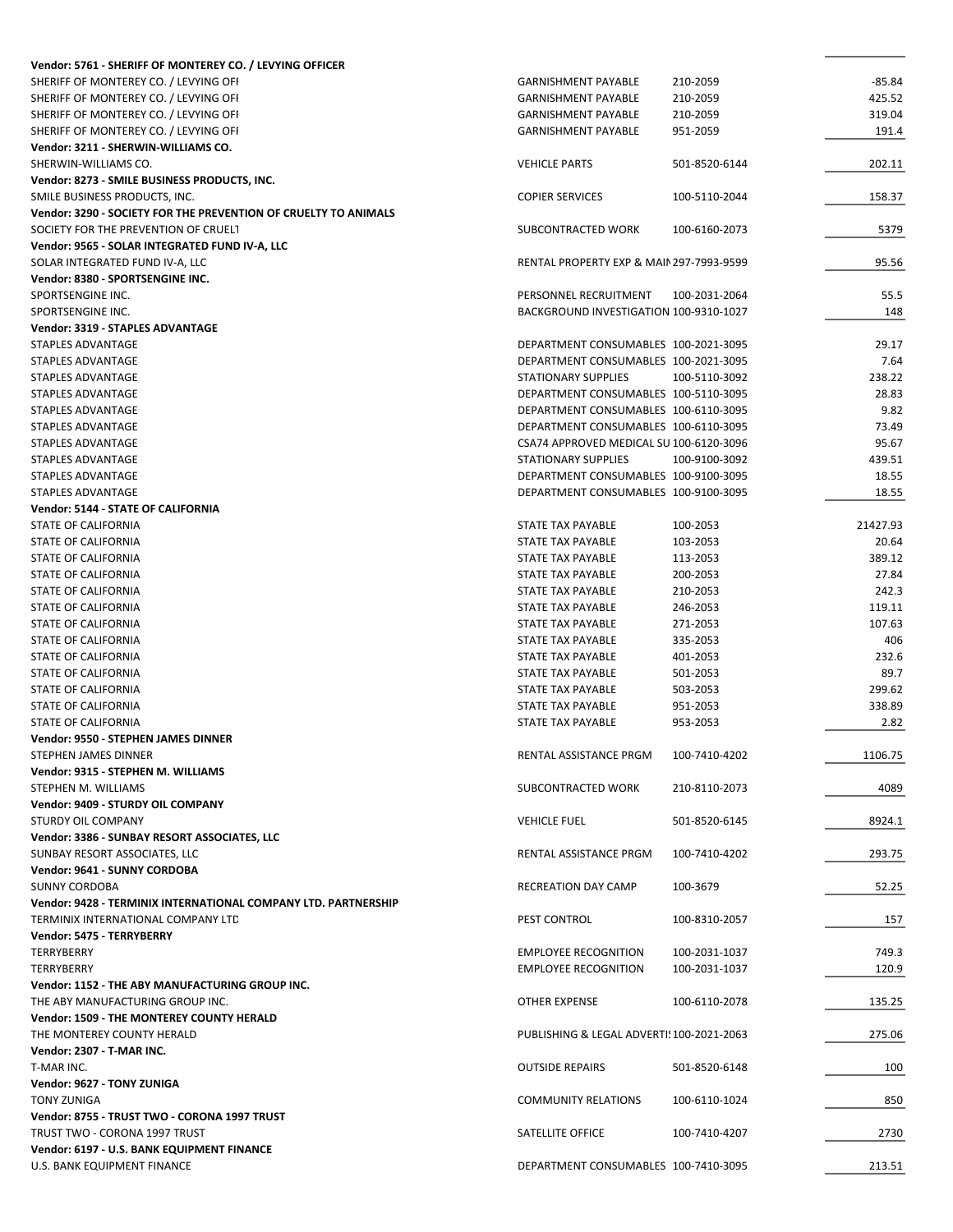| Vendor: 3574 - U.S. BANK-CALCARD                |                                                                                |                                |                  |
|-------------------------------------------------|--------------------------------------------------------------------------------|--------------------------------|------------------|
| U.S. BANK-CALCARD                               | DEPARTMENT CONSUMABLES 100-2021-3095                                           |                                | 1573.53          |
| U.S. BANK-CALCARD                               | DUES AND MEMBERSHIPS                                                           | 100-2021-4122                  | 1450             |
| U.S. BANK-CALCARD                               | PERSONNEL RECRUITMENT                                                          | 100-2031-2064                  | 1070.7           |
| U.S. BANK-CALCARD                               | <b>OUTSIDE PRINTING SERVICE</b>                                                | 100-6110-2053                  | 161.42           |
| U.S. BANK-CALCARD<br>U.S. BANK-CALCARD          | DEPARTMENT CONSUMABLES 100-6110-3095<br>COMPUTER SUPPLIES/SOFTWA 100-6110-3102 |                                | 854.22<br>303.17 |
| U.S. BANK-CALCARD                               | <b>MEETINGS &amp; TRAVEL</b>                                                   | 100-6110-4121                  | 119              |
| U.S. BANK-CALCARD                               | DUES & MEMBERSHIP                                                              | 100-6110-4122                  | 888.83           |
| U.S. BANK-CALCARD                               | DEPARTMENT EQUIPMENT                                                           | 100-6110-8187                  | 31.25            |
| U.S. BANK-CALCARD                               | TRAINING & EDUCATIONS                                                          | 100-6120-1029                  | 1159.23          |
| U.S. BANK-CALCARD                               | CANINE MAINTENANCE                                                             | 100-6120-3091                  | 735.32           |
| U.S. BANK-CALCARD                               | DEPARTMENT EQUIPMENT                                                           | 100-6120-8187                  | 1185.3           |
| U.S. BANK-CALCARD                               | <b>BOOKS &amp; PERIODICALS</b>                                                 | 100-6620-4123                  | 135.06           |
| U.S. BANK-CALCARD                               | DEPARTMENT CONSUMABLES 100-6630-3095                                           |                                | 417.18           |
| U.S. BANK-CALCARD                               | TEMPORARY CONTRACT SERVI(100-6640-2043                                         |                                | 1519.1           |
| U.S. BANK-CALCARD                               | FIRE EQUIPMENT REPAIR                                                          | 100-6640-2055                  | 32.39            |
| U.S. BANK-CALCARD                               | DEPARTMENT CONSUMABLES 100-6640-3095                                           |                                | 199.77           |
| U.S. BANK-CALCARD                               | DEPARTMENT CONSUMABLES 100-7210-3095                                           |                                | 239.56           |
| U.S. BANK-CALCARD                               | DEPARTMENT EQUIPMENT                                                           | 100-7210-8187                  | 26.72            |
| U.S. BANK-CALCARD<br>U.S. BANK-CALCARD          | <b>MARKETING MATERIALS</b><br>CONSULTANT - CV RESPONSE 100-8110-1030           | 100-7310-2040                  | 405<br>1793.95   |
| U.S. BANK-CALCARD                               | DEPT CONSUMABLES - CV RESI100-8110-3095                                        |                                | 1477.64          |
| U.S. BANK-CALCARD                               | SUBCONTRACTED WORK                                                             | 100-8310-2073                  | 1198.35          |
| U.S. BANK-CALCARD                               | <b>STATIONARY SUPPLIES</b>                                                     | 100-8310-3092                  | 100              |
| U.S. BANK-CALCARD                               | DEPARTMENT CONSUMABLES 100-8310-3095                                           |                                | 1019.41          |
| U.S. BANK-CALCARD                               | <b>STATIONARY SUPPLIES</b>                                                     | 100-8410-3092                  | 110.15           |
| U.S. BANK-CALCARD                               | DEPARTMENT CONSUMABLES 100-8420-3095                                           |                                | 2964.91          |
| U.S. BANK-CALCARD                               | DEPARTMENT CONSUMABLES 100-8430-3095                                           |                                | 224.1            |
| U.S. BANK-CALCARD                               | DEPARTMENT EQUIPMENT                                                           | 100-8910-8187                  | 65.54            |
| U.S. BANK-CALCARD                               | <b>COMPUTER SOFTWARE</b>                                                       | 100-9100-3104                  | 79.99            |
| U.S. BANK-CALCARD                               | JANITORIAL SUPPLIES                                                            | 100-9105-3093                  | 742.4            |
| U.S. BANK-CALCARD                               | DEPARTMENT CONSUMABLES 100-9200-3095                                           |                                | 1462.23          |
| U.S. BANK-CALCARD                               | DEPARTMENT CONSUMABLES 100-9320-3095                                           |                                | 107.05           |
| U.S. BANK-CALCARD                               | DEPARTMENT CONSUMABLES 100-9330-3095                                           |                                | 2044.26          |
| U.S. BANK-CALCARD<br>U.S. BANK-CALCARD          | DEPARTMENT CONSUMABLES 100-9340-3095<br>DEPARTMENT CONSUMABLES 100-9350-3095   |                                | 157.31<br>133.15 |
| U.S. BANK-CALCARD                               | <b>TRAINING &amp; EDUCATION</b>                                                | 100-9400-1029                  | 478.19           |
| U.S. BANK-CALCARD                               | UNIFORM/LAUNDRY SERVICE 100-9400-2049                                          |                                | 800.95           |
| U.S. BANK-CALCARD                               | SAFETY EQUIPMENT                                                               | 100-9400-3097                  | 53.42            |
| U.S. BANK-CALCARD                               | <b>SWIM LESSONS</b>                                                            | 100-9400-7141                  | 58.71            |
| U.S. BANK-CALCARD                               | DEPARTMENT CONSUMABLES 113-8730-3095                                           |                                | 522.37           |
| U.S. BANK-CALCARD                               | SENIOR ACTIVITIES                                                              | 251-9500-7125                  | 40.14            |
| U.S. BANK-CALCARD                               | DEPARTMENT CONSUMABLES 335-2010-3095                                           |                                | 299.56           |
| U.S. BANK-CALCARD                               | STATIONARY SUPPLIES                                                            | 401-8610-3092                  | 105.07           |
| U.S. BANK-CALCARD                               | <b>STATIONARY SUPPLIES</b>                                                     | 501-8510-3092                  | 105.07           |
| U.S. BANK-CALCARD                               | <b>BOOKS &amp; PERIODICALS</b>                                                 | 501-8510-4123                  | 188              |
| U.S. BANK-CALCARD                               | <b>TOOLS</b>                                                                   | 501-8520-3107                  | 208.14           |
| U.S. BANK-CALCARD                               | <b>VEHICLE PARTS</b>                                                           | 501-8520-6144                  | 285.14           |
| U.S. BANK-CALCARD                               | COMPUTER SUPPLIES/SOFTWA 503-4010-3102                                         |                                | 225              |
| U.S. BANK-CALCARD                               | MOBILE COMMUNICATIONS                                                          | 503-4010-5135                  | 13.1             |
| U.S. BANK-CALCARD<br>U.S. BANK-CALCARD          | <b>COMPUTER EQUIPMENT</b><br>STATIONARY SUPPLIES                               | 503-4010-8182<br>951-8820-3092 | 689.29<br>105.07 |
| Vendor: 9636 - UNITED TOWING                    |                                                                                |                                |                  |
| UNITED TOWING                                   | <b>OTHER EXPENSE</b>                                                           | 100-6110-2078                  | 200              |
| UNITED TOWING                                   | <b>INVESTIGATION EXPENSE</b>                                                   | 100-6130-4125                  | 1245             |
| UNITED TOWING                                   | <b>INVESTIGATION EXPENSE</b>                                                   | 100-6130-4125                  | 1120             |
| Vendor: 3560 - UNITED WAY OF MONTEREY PENINSULA |                                                                                |                                |                  |
| UNITED WAY OF MONTEREY PENINSULA                | MISC PAYROLL PAYABLES                                                          | 100-2062                       | 20               |
| UNITED WAY OF MONTEREY PENINSULA                | MISC PAYROLL PAYABLES                                                          | 100-2062                       | 20               |
| UNITED WAY OF MONTEREY PENINSULA                | MISC PAYROLL PAYABLES                                                          | 210-2062                       | 3                |
| UNITED WAY OF MONTEREY PENINSULA                | MISC PAYROLL PAYABLES                                                          | 210-2062                       | 3                |
| Vendor: 7370 - UPEC, LOCAL 792                  |                                                                                |                                |                  |
| UPEC, LOCAL 792                                 | MISC PAYROLL PAYABLES                                                          | 100-2062                       | 356.74           |
| UPEC, LOCAL 792                                 | MISC PAYROLL PAYABLES                                                          | 100-2062                       | 365.34           |
| UPEC, LOCAL 792                                 | MISC PAYROLL PAYABLES                                                          | 103-2062                       | 11.88            |
| UPEC, LOCAL 792                                 | MISC PAYROLL PAYABLES                                                          | 103-2062                       | 2.8              |
| UPEC, LOCAL 792                                 | MISC PAYROLL PAYABLES                                                          | 113-2062                       | 72.85            |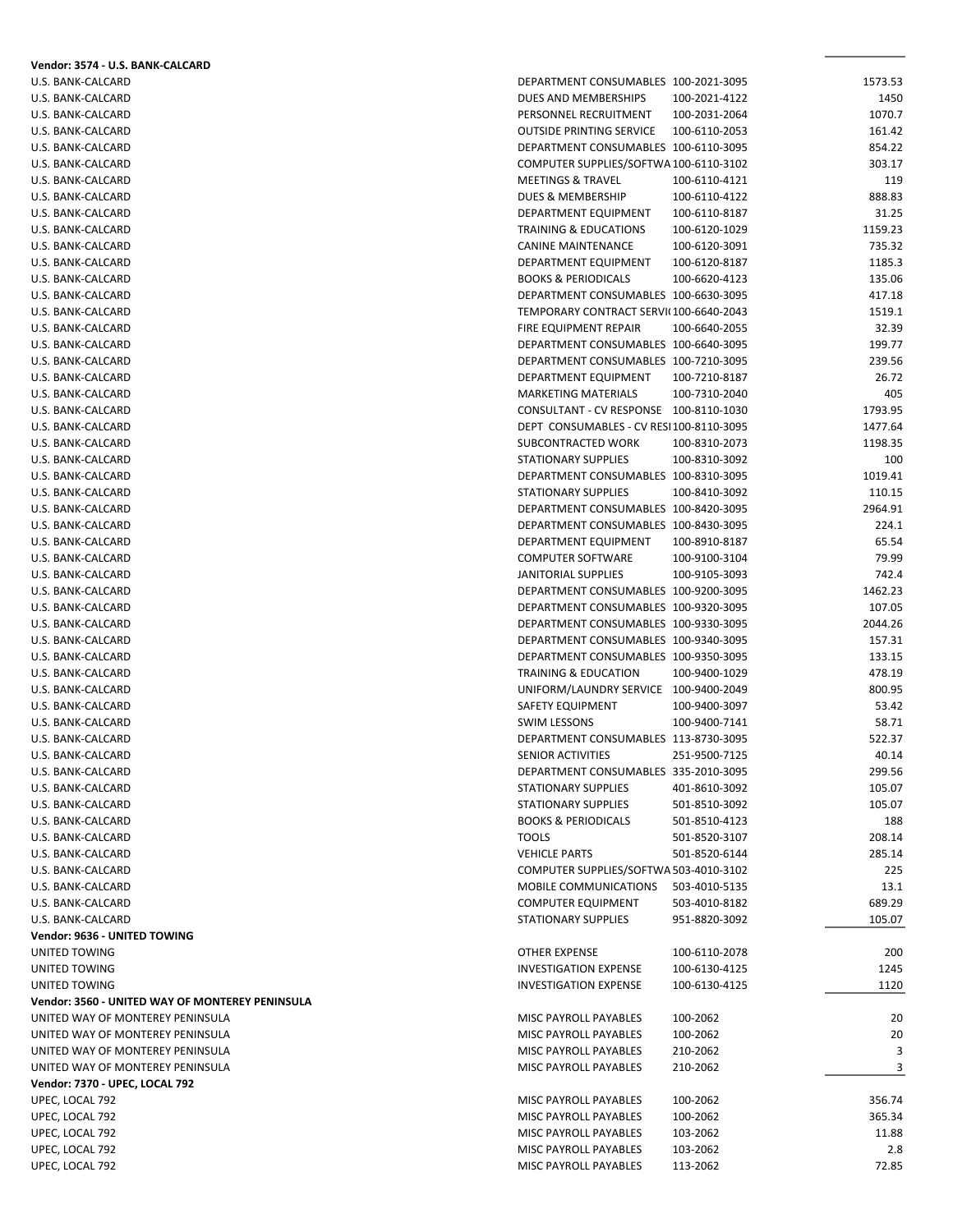| UPEC, LOCAL 792                           | MISC PAYROLL PAYABLES                  | 113-2062      | 79.69    |
|-------------------------------------------|----------------------------------------|---------------|----------|
| UPEC, LOCAL 792                           | MISC PAYROLL PAYABLES                  | 210-2062      | 87.01    |
| UPEC, LOCAL 792                           | MISC PAYROLL PAYABLES                  | 210-2062      | 82.71    |
| UPEC, LOCAL 792                           | MISC PAYROLL PAYABLES                  | 271-2062      | 72.1     |
| UPEC, LOCAL 792                           | MISC PAYROLL PAYABLES                  | 271-2062      | 62.96    |
|                                           | MISC PAYROLL PAYABLES                  | 401-2062      | 56.53    |
| UPEC, LOCAL 792                           |                                        |               |          |
| UPEC, LOCAL 792                           | MISC PAYROLL PAYABLES                  | 401-2062      | 37.47    |
| UPEC, LOCAL 792                           | MISC PAYROLL PAYABLES                  | 501-2062      | 46.14    |
| UPEC, LOCAL 792                           | MISC PAYROLL PAYABLES                  | 501-2062      | 48.95    |
| UPEC, LOCAL 792                           | MISC PAYROLL PAYABLES                  | 951-2062      | 80.5     |
| UPEC, LOCAL 792                           | MISC PAYROLL PAYABLES                  | 951-2062      | 103.83   |
| Vendor: 3585 - VALLEY POWER SYSTEMS NORTH |                                        |               |          |
| VALLEY POWER SYSTEMS NORTH                | <b>VEHICLE PARTS</b>                   | 501-8520-6144 | 790.42   |
| VALLEY POWER SYSTEMS NORTH                | <b>VEHICLE PARTS</b>                   | 501-8520-6144 | 301.27   |
| Vendor: 9642 - VANESSA PORZIG             |                                        |               |          |
| <b>VANESSA PORZIG</b>                     | PARK RENTAL FEES                       | 100-3691      | 58       |
| Vendor: 6671 - VERIZON WIRELESS           |                                        |               |          |
| <b>VERIZON WIRELESS</b>                   | <b>TELEPHONE</b>                       | 100-6110-5132 | 1495.53  |
| <b>VERIZON WIRELESS</b>                   | <b>MOBILE COMMUNICATION</b>            | 100-6120-5135 | 839.33   |
|                                           | DEPARTMENT CONSUMABLES 100-8310-3095   |               |          |
| <b>VERIZON WIRELESS</b>                   |                                        |               | 52       |
| <b>VERIZON WIRELESS</b>                   | DEPARTMENT CONSUMABLES 100-8420-3095   |               | 52       |
| <b>VERIZON WIRELESS</b>                   | DEPARTMENT CONSUMABLES 100-8420-3095   |               | 13       |
| <b>VERIZON WIRELESS</b>                   | DEPARTMENT CONSUMABLES 100-8420-3095   |               | 52       |
| <b>VERIZON WIRELESS</b>                   | DEPARTMENT CONSUMABLES 100-8910-3095   |               | 52       |
| <b>VERIZON WIRELESS</b>                   | DEPARTMENT CONSUMABLES 100-8910-3095   |               | 52       |
| <b>VERIZON WIRELESS</b>                   | DEPARTMENT CONSUMABLES 100-8910-3095   |               | 52       |
| <b>VERIZON WIRELESS</b>                   | DEPARTMENT CONSUMABLES 113-8730-3095   |               | 52       |
| <b>VERIZON WIRELESS</b>                   | DEPARTMENT CONSUMABLES 113-8730-3095   |               | 52       |
| <b>VERIZON WIRELESS</b>                   | DEPARTMENT CONSUMABLES 113-8730-3095   |               | 52       |
| <b>VERIZON WIRELESS</b>                   | DEPARTMENT CONSUMABLES 113-8730-3095   |               | 52       |
| <b>VERIZON WIRELESS</b>                   | DEPARTMENT CONSUMABLES 113-8730-3095   |               | 13       |
| <b>VERIZON WIRELESS</b>                   | DEPARTMENT CONSUMABLES 113-8730-3095   |               | 38.01    |
|                                           |                                        |               |          |
| <b>VERIZON WIRELESS</b>                   | DEPARTMENT CONSUMABLES 210-8110-3095   |               | 38.01    |
| <b>VERIZON WIRELESS</b>                   | DEPARTMENT CONSUMABLES 210-8110-3095   |               | 52       |
| <b>VERIZON WIRELESS</b>                   | DEPARTMENT CONSUMABLES 210-8110-3095   |               | 52       |
| <b>VERIZON WIRELESS</b>                   | DEPARTMENT CONSUMABLES 210-8110-3095   |               | 13       |
| <b>VERIZON WIRELESS</b>                   | DEPARTMENT CONSUMABLES 401-8620-3095   |               | 52       |
| <b>VERIZON WIRELESS</b>                   | DEPARTMENT CONSUMABLES 401-8620-3095   |               | 52       |
| <b>VERIZON WIRELESS</b>                   | DEPARTMENT CONSUMABLES 401-8620-3095   |               | 26       |
| <b>VERIZON WIRELESS</b>                   | DEPARTMENT CONSUMABLES 401-8620-3095   |               | 13       |
| <b>VERIZON WIRELESS</b>                   | MOBILE COMMUNICATIONS 503-4010-5135    |               | 650.79   |
| <b>VERIZON WIRELESS</b>                   | <b>MOBILE COMMUNICATIONS</b>           | 503-4010-5135 | 38.01    |
| <b>VERIZON WIRELESS</b>                   | MOBILE COMMUNICATIONS                  | 503-4010-5135 | 370.48   |
| <b>VERIZON WIRELESS</b>                   | DEPARTMENT CONSUMABLES 951-8820-3095   |               | 52       |
| <b>VERIZON WIRELESS</b>                   | DEPARTMENT CONSUMABLES 951-8820-3095   |               | 52       |
|                                           | DEPARTMENT CONSUMABLES 951-8820-3095   |               | 26       |
| <b>VERIZON WIRELESS</b>                   |                                        |               |          |
| <b>VERIZON WIRELESS</b>                   | DEPARTMENT CONSUMABLES 951-8820-3095   |               | 52       |
| <b>VERIZON WIRELESS</b>                   | DEPARTMENT CONSUMABLES 951-8820-3095   |               | 52       |
| Vendor: 8129 - VORTEX INDUSTRIES, INC.    |                                        |               |          |
| VORTEX INDUSTRIES, INC.                   | SUBCONTRACTED WORK                     | 100-8310-2073 | 1654.32  |
| Vendor: 1388 - W.W.GRAINGER, INC.         |                                        |               |          |
| W.W.GRAINGER, INC.                        | SUBCONTRACTED WORK                     | 100-8310-2073 | 157.35   |
| W.W.GRAINGER, INC.                        | <b>TOOLS</b>                           | 501-8520-3107 | 223.04   |
| W.W.GRAINGER, INC.                        | <b>VEHICLE PARTS</b>                   | 501-8520-6144 | 147.24   |
| W.W.GRAINGER, INC.                        | <b>VEHICLE PARTS</b>                   | 501-8520-6144 | 45.04    |
| Vendor: 2328 - WALLACE GROUP              |                                        |               |          |
| <b>WALLACE GROUP</b>                      | CONSULTANT                             | 100-8910-1030 | 2842.5   |
| <b>WALLACE GROUP</b>                      | WEST END PARTNERS DEVELOF 601-2133     |               | 3838.75  |
|                                           |                                        |               |          |
| <b>WALLACE GROUP</b>                      | BAKEWELL - CAMPUS TOWN 601-2214        |               | 17630.03 |
| <b>WALLACE GROUP</b>                      | FREMONT BL SEWR MAIN UPG 953-8820-9207 |               | 9296.26  |
| <b>WALLACE GROUP</b>                      | DEL MONTE SWR MAIN REPLA(953-8820-9214 |               | 2588.75  |
| Vendor: 9429 - WILLIAM HUNTER, SR.        |                                        |               |          |
| WILLIAM HUNTER, SR.                       | RECREATION DAY CAMP                    | 100-3679      | 495.8    |
| Vendor: 9632 - YNEZ ESPINOZA              |                                        |               |          |
| YNEZ ESPINOZA                             | RENTAL ASSISTANCE PRGM                 | 100-7410-4202 | 7500     |

**Report Summary**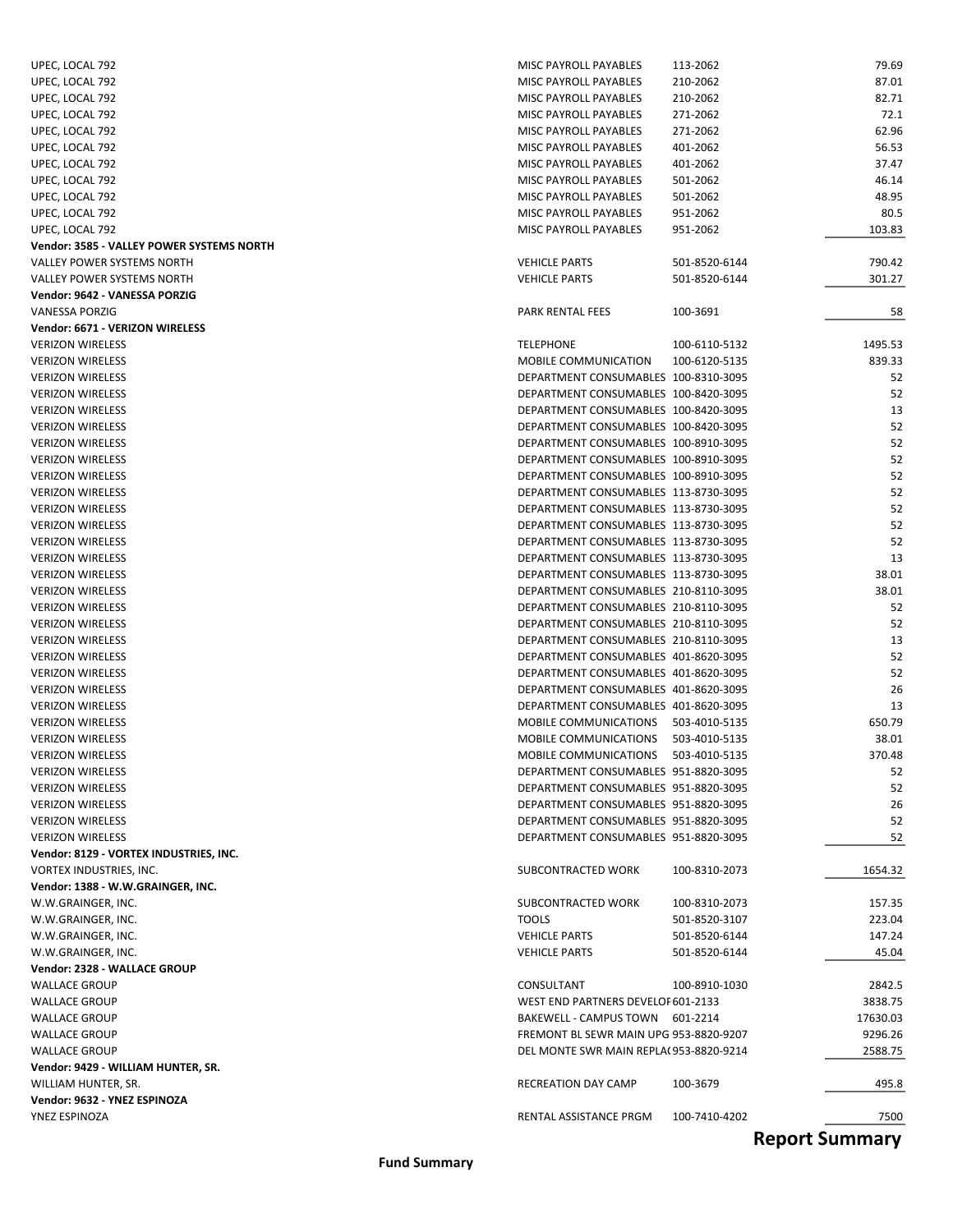| Fund                                                           |                                                       | <b>Payment Amount</b> |
|----------------------------------------------------------------|-------------------------------------------------------|-----------------------|
| 100 - GENERAL FUND                                             |                                                       | 704929.63             |
| 103 - LAGUNA GRANDE PKG FUND                                   |                                                       | 625.49                |
| 113 - POMA & DMDC FUND                                         |                                                       | 16048.55              |
| 200 - CDBG FUND                                                |                                                       | 4684.91               |
| 210 - STREETS FUND                                             |                                                       | 121212.95             |
| 212 - TRANSPORTATION CAPITAL PROJECTS<br>218 - TRAINING - FIRE |                                                       | 258782.58<br>6971.73  |
| 221 - CA SUPP LAW ENF. FUND                                    |                                                       | 960                   |
| 231 - SAFER - FEMA GRANT                                       |                                                       | 3.24                  |
| 243 - PRVNT                                                    |                                                       | 17221.49              |
| 246 - CITY AFFORDABLE HOUSING FUND                             |                                                       | 1980.15               |
| 251 - SENIOR PROGRAMS                                          |                                                       | 40.14                 |
| 256 - SWIMMING POOL FUND                                       |                                                       | 65.25                 |
| <b>257 - PARKS MAINTENANCE</b>                                 |                                                       | 32.72                 |
| 271 - STORMWATER FUND                                          |                                                       | 3994.64               |
| 297 - HS - MERGED HOUSING                                      |                                                       | 5045.56               |
| 329 - FORA BLIGHT REMOVAL                                      |                                                       | 56894.61              |
| 335 - ESCA (FORA)<br>342 - PARKS-PLAYGROUND IMPRVMNT           |                                                       | 2943.61<br>4895.65    |
| 401 - WATER FUND                                               |                                                       | 42068.35              |
| 501 - EQUIPMT MAINT FUND                                       |                                                       | 21335.63              |
| 502 - PROP/CASUALTY INS FUND                                   |                                                       | 9900                  |
| 503 - MIS FUND                                                 |                                                       | 12152.5               |
| 601 - EXPEND TRUST FUND                                        |                                                       | 34550.57              |
| 670 - WATERMASTER FUND                                         |                                                       | 22555.4               |
| 951 - SAN, DISTRICT GEN, FUND                                  |                                                       | 23721.99              |
| 953 - SAN, DISTRICT CAP, IMPROV                                |                                                       | 157392.92             |
| 971 - SA MERGED CAPITAL PROJ                                   |                                                       | 75.83                 |
|                                                                | <b>Account Summary</b>                                |                       |
| <b>Account Number</b>                                          | <b>Account Name</b>                                   | <b>Payment Amount</b> |
| 100-1004                                                       | PETTY CASH - FINANCE                                  | 485.55                |
| 100-1010-4115                                                  | TRAVEL - RUBIO/OGLESBY                                | 150                   |
| 100-1010-7167                                                  | <b>COMMUNITY FIREWORKS</b>                            | 900                   |
| 100-2021-2063                                                  | PUBLISHING & LEGAL ADV                                | 827.9                 |
| 100-2021-2075<br>100-2021-3095                                 | <b>CONTRACT SERVICES</b><br>DEPARTMENT CONSUMAL       | 455.9<br>1610.34      |
| 100-2021-4122                                                  | DUES AND MEMBERSHIPS                                  | 1450                  |
| 100-2031-1030                                                  | CONSULTANT                                            | 5016                  |
| 100-2031-1037                                                  | <b>EMPLOYEE RECOGNITION</b>                           | 870.2                 |
| 100-2031-2064                                                  | PERSONNEL RECRUITMEN                                  | 1222.2                |
| 100-2042-1039                                                  | JAN ROEHL CONSULTING                                  | 3875                  |
| 100-2052                                                       | FEDERAL TAX PAYABLE                                   | 56635.86              |
| 100-2053                                                       | STATE TAX PAYABLE                                     | 21427.93              |
| 100-2056                                                       | PERS PAYABLE                                          | 109395.96             |
| 100-2057                                                       | EE HEALTHCARE PAYABLE                                 | 43000.53              |
| 100-2059                                                       | <b>GARNISHMENT PAYABLE</b>                            | 1285.82               |
| 100-2060                                                       | DEFERRED COMP PAYABL                                  | 56297.59              |
| 100-2062<br>100-3010-1023                                      | MISC PAYROLL PAYABLES<br>LEGAL SERVICES - SPECIAL     | 1343.08<br>9941.5     |
| 100-3676                                                       | SWIMMING POOL REVENI                                  | 55                    |
| 100-3679                                                       | <b>RECREATION DAY CAMP</b>                            | 548.05                |
| 100-3691                                                       | PARK RENTAL FEES                                      | 156.15                |
| 100-5110-2044                                                  | <b>COPIER SERVICES</b>                                | 702.64                |
| 100-5110-3092                                                  | <b>STATIONARY SUPPLIES</b>                            | 238.22                |
| 100-5110-3095                                                  | DEPARTMENT CONSUMAL                                   | 28.83                 |
|                                                                | <b>Account Summary</b>                                |                       |
| <b>Account Number</b>                                          | <b>Account Name</b>                                   | <b>Payment Amount</b> |
| 100-6110-1024                                                  | <b>COMMUNITY RELATIONS</b>                            | 850                   |
| 100-6110-1026                                                  | <b>MEDICAL EXAMS</b>                                  | 925                   |
| 100-6110-1027                                                  | <b>BACKGROUND INVESTIGA</b>                           | 6873.75               |
| 100-6110-2053                                                  | <b>OUTSIDE PRINTING SERVI</b>                         | 161.42                |
| 100-6110-2078                                                  | OTHER EXPENSE                                         | 1065.25               |
| 100-6110-3095                                                  | DEPARTMENT CONSUMAL                                   | 1003.07               |
| 100-6110-3102<br>100-6110-4121                                 | COMPUTER SUPPLIES/SOI<br><b>MEETINGS &amp; TRAVEL</b> | 3003.71<br>119        |
| 100-6110-4122                                                  | DUES & MEMBERSHIP                                     | 888.83                |
|                                                                |                                                       |                       |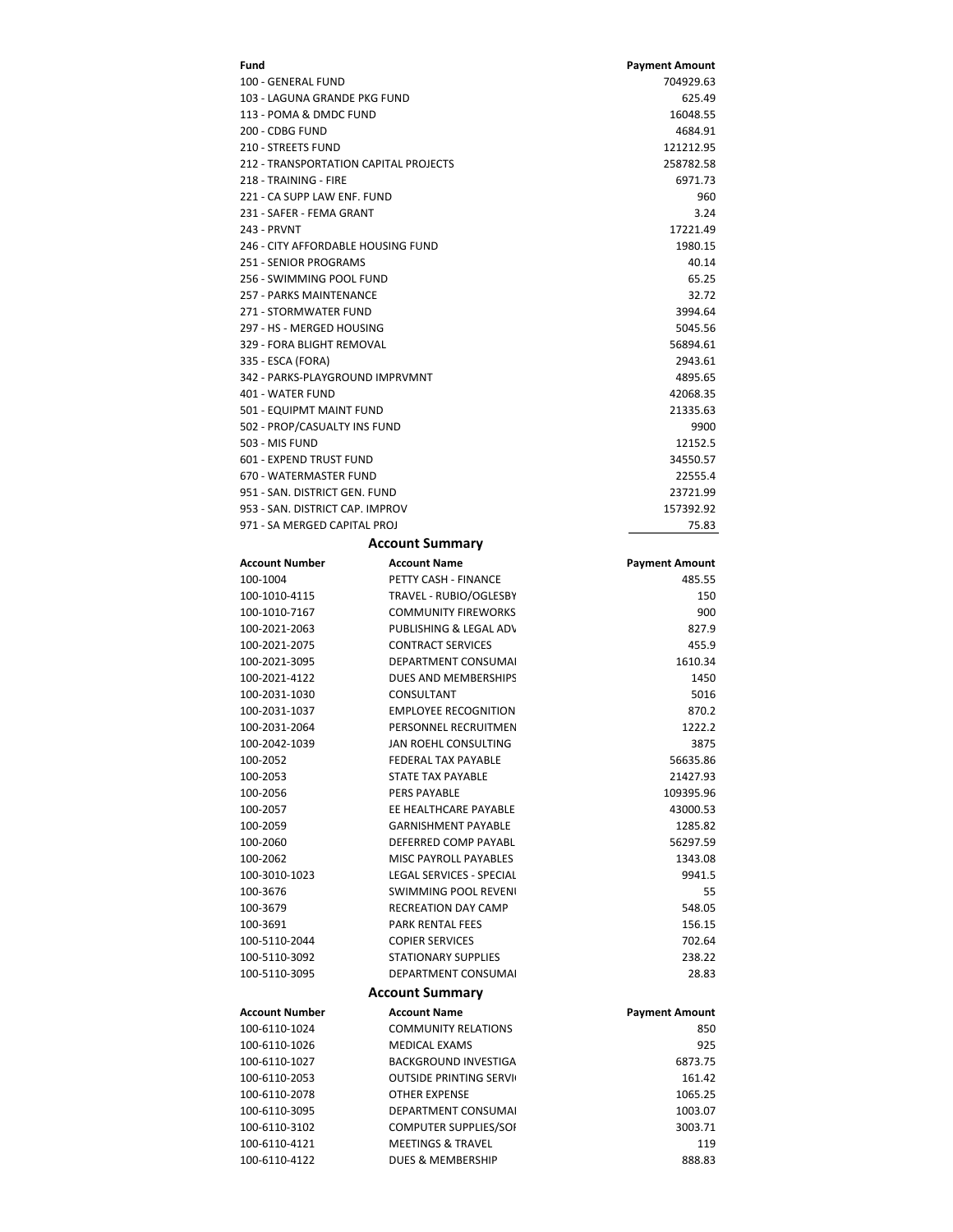| 100-6110-5132         | <b>TELEPHONE</b>               | 1527.36               |
|-----------------------|--------------------------------|-----------------------|
| 100-6110-8187         | DEPARTMENT EQUIPMEN            | 31.25                 |
| 100-6120-1029         | TRAINING & EDUCATIONS          | 1159.23               |
| 100-6120-2052         | RADIO REPAIR                   | 10200.85              |
| 100-6120-3091         | <b>CANINE MAINTENANCE</b>      | 735.32                |
| 100-6120-3096         | CSA74 APPROVED MEDIC           | 194.67                |
| 100-6120-5135         | <b>MOBILE COMMUNICATIO</b>     | 839.33                |
| 100-6120-8187         | DEPARTMENT EQUIPMEN            | 1185.3                |
| 100-6130-4125         | <b>INVESTIGATION EXPENSE</b>   | 3289                  |
| 100-6160-2073         | SUBCONTRACTED WORK             | 5379                  |
| 100-6610-2041         | <b>COUNTY COMMUNICATIC</b>     | 447.12                |
| 100-6610-2044         | <b>COPIER SERVICES</b>         | 337.42                |
| 100-6610-3095         | DEPARTMENT CONSUMAL            | 27.68                 |
| 100-6620-4123         |                                | 135.06                |
|                       | <b>BOOKS &amp; PERIODICALS</b> |                       |
| 100-6630-3095         | <b>DEPARTMENT CONSUMAL</b>     | 417.18                |
| 100-6640-2043         | <b>TEMPORARY CONTRACT S</b>    | 6941.04               |
| 100-6640-2049         | UNIFORM SERVICE/LAUNI          | 488.82                |
| 100-6640-2055         | FIRE EQUIPMENT REPAIR          | 32.39                 |
| 100-6640-3093         | JANITORIAL SUPPLIES            | 237.5                 |
| 100-6640-3095         | DEPARTMENT CONSUMAL            | 199.77                |
| 100-6640-3096         | <b>CSA 74 PURCHASES</b>        | 33.69                 |
| 100-6640-3097         | SAFETY EQUIPMENT               | 2775.33               |
| 100-7210-3095         | DEPARTMENT CONSUMAL            | 239.56                |
| 100-7210-8187         | DEPARTMENT EQUIPMEN            | 26.72                 |
| 100-7310-2040         | <b>MARKETING MATERIALS</b>     | 405                   |
| 100-7410-3095         | DEPARTMENT CONSUMAL            | 213.51                |
| 100-7410-4201         | UTILITY ASSISTANCE PRGM        | 12374.22              |
| 100-7410-4202         | RENTAL ASSISTANCE PRGI         | 65953.54              |
| 100-7410-4207         | SATELLITE OFFICE               | 2730                  |
| 100-8110-1030         | CONSULTANT - CV RESPOI         | 2293.95               |
| 100-8110-2073         | SUBCONTRACTED WORK             | 9841.28               |
| 100-8110-3095         | DEPT CONSUMABLES - C\          | 86233.64              |
| 100-8310-2044         | <b>COPIER SERVICES</b>         | 249.15                |
|                       |                                |                       |
| 100-8310-2049         | UNIFORM SERVICE / LAUN         | 173.52                |
| 100-8310-2057         | PEST CONTROL                   | 541                   |
| 100-8310-2073         | SUBCONTRACTED WORK             | 5148.4                |
| 100-8310-3092         | STATIONARY SUPPLIES            | 100                   |
| 100-8310-3095         | DEPARTMENT CONSUMAL            | 2082.69               |
| 100-8310-3099         | CHEMICALS                      | 1906.8                |
| 100-8310-5131         | <b>GAS &amp; ELECTRIC</b>      | 96596.55              |
| 100-8310-5133         | WATER                          | 488.76                |
| 100-8310-5136         | SEWER SERVICE CHARGE           | 2939.05               |
| 100-8410-2049         | UNIFORM SERVICE/LAUNI          | 55.53                 |
| 100-8410-3092         | <b>STATIONARY SUPPLIES</b>     | 110.15                |
| 100-8420-2049         | UNIFORM SERVICE/LAUNI          | 198.88                |
| 100-8420-2073         | SUBCONTRACTED WORK             | 4730.11               |
| 100-8420-2087         | <b>EQUIPMENT RENTAL</b>        | 130.36                |
| 100-8420-3095         | <b>DEPARTMENT CONSUMAL</b>     | 6775.99               |
| 100-8420-5131         | <b>GAS &amp; ELECTRIC</b>      | 2311.1                |
|                       | <b>Account Summary</b>         |                       |
|                       |                                |                       |
| <b>Account Number</b> | <b>Account Name</b>            | <b>Payment Amount</b> |
| 100-8420-9616         | <b>LOAN PAYMENT</b>            | 282.4                 |
| 100-8430-2073         | SUBCONTRACTED WORK             | 3155.49               |
| 100-8430-3095         | DEPARTMENT CONSUMAL            | 228.42                |
| 100-8440-2049         | UNIFORM SERVICE / LAUN         | 104.07                |
| 100-8440-5133         | <b>WATER</b>                   | 3830.21               |
| 100-8450-2049         | UNIFORM SERVICE / LAUN         | 55.53                 |
| 100-8910-1030         | CONSULTANT                     | 13040                 |
| 100-8910-3095         | DEPARTMENT CONSUMAL            | 156                   |
| 100-8910-8187         | DEPARTMENT EQUIPMEN            | 65.54                 |
| 100-9100-2043         | <b>TEMPORARY CONTRACT S</b>    | 144.5                 |
| 100-9100-2073         | SUBCONTRACTED WORK             | 574.1                 |
| 100-9100-3092         | <b>STATIONARY SUPPLIES</b>     | 439.51                |
| 100-9100-3095         | DEPARTMENT CONSUMAL            | 37.1                  |
| 100-9100-3104         | <b>COMPUTER SOFTWARE</b>       | 79.99                 |
| 100-9105-2049         | UNIFORM SERVICE/LAUNI          | 268.3                 |
| 100-9105-3093         | JANITORIAL SUPPLIES            | 742.4                 |
|                       |                                |                       |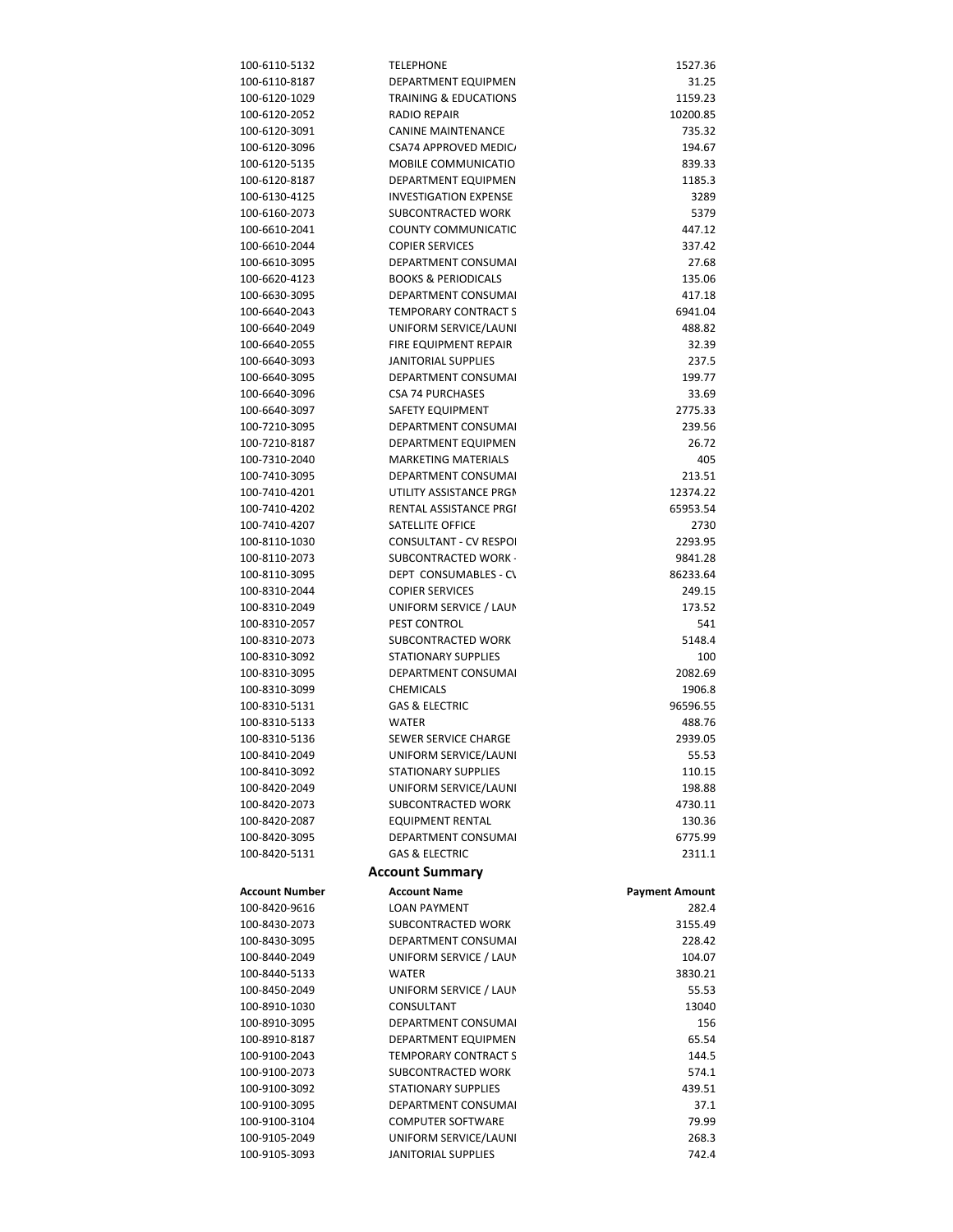| 100-9200-3095         | DEPARTMENT CONSUMAL          | 1462.23               |
|-----------------------|------------------------------|-----------------------|
| 100-9250-4207         | SATELLITE OFFICE             | 1530                  |
| 100-9310-1027         | <b>BACKGROUND INVESTIGA</b>  | 436                   |
| 100-9320-3095         | <b>DEPARTMENT CONSUMAL</b>   | 107.05                |
| 100-9330-3095         | DEPARTMENT CONSUMAL          | 2044.26               |
| 100-9340-3095         | DEPARTMENT CONSUMAL          | 157.31                |
| 100-9350-3095         | DEPARTMENT CONSUMAL          | 133.15                |
| 100-9400-1029         | TRAINING & EDUCATION         | 478.19                |
|                       |                              |                       |
| 100-9400-2049         | UNIFORM/LAUNDRY SERV         | 800.95                |
| 100-9400-3097         | SAFETY EQUIPMENT             | 53.42                 |
| 100-9400-7141         | <b>SWIM LESSONS</b>          | 58.71                 |
| 100-9603-2075         | <b>RECREATION CONTRACT S</b> | 190.75                |
| 103-2052              | FEDERAL TAX PAYABLE          | 54.99                 |
| 103-2053              | STATE TAX PAYABLE            | 20.64                 |
| 103-2056              | <b>PERS PAYABLE</b>          | 268.39                |
| 103-2057              | EE HEALTHCARE PAYABLE        | 199.82                |
| 103-2060              | DEFERRED COMP PAYABL         | 66.97                 |
| 103-2062              | <b>MISC PAYROLL PAYABLES</b> | 14.68                 |
| 113-2052              | <b>FEDERAL TAX PAYABLE</b>   | 932.83                |
| 113-2053              | STATE TAX PAYABLE            | 389.12                |
| 113-2056              | <b>PERS PAYABLE</b>          | 1480.22               |
| 113-2057              | EE HEALTHCARE PAYABLE        | 777.61                |
| 113-2059              | <b>GARNISHMENT PAYABLE</b>   | 97.76                 |
|                       |                              |                       |
| 113-2060              | DEFERRED COMP PAYABL         | 854.18                |
| 113-2062              | MISC PAYROLL PAYABLES        | 152.54                |
| 113-8730-2049         | UNIFORM SERVICE / LAUN       | 390.89                |
| 113-8730-2073         | SUBCONTRACTED WORK           | 5447.85               |
| 113-8730-3095         | <b>DEPARTMENT CONSUMAL</b>   | 4049.55               |
| 113-8730-8187         | DEPARTMENT EQUIPMEN          | 1476                  |
| 200-2052              | FEDERAL TAX PAYABLE          | 52.4                  |
| 200-2053              | STATE TAX PAYABLE            | 27.84                 |
| 200-2056              | <b>PERS PAYABLE</b>          | 203.09                |
| 200-2057              | EE HEALTHCARE PAYABLE        | 38.08                 |
|                       | DEFERRED COMP PAYABL         | 176                   |
|                       |                              |                       |
| 200-2060              |                              |                       |
| 200-5410-7180         | <b>CV3 ALL PROGRAMS</b>      | 4187.5                |
| 210-2052              | FEDERAL TAX PAYABLE          | 655.71                |
| 210-2053              | STATE TAX PAYABLE            | 242.3                 |
| 210-2056              | PERS PAYABLE                 | 1645.85               |
| 210-2057              | EE HEALTHCARE PAYABLE        | 943.18                |
| 210-2059              | <b>GARNISHMENT PAYABLE</b>   | 658.72                |
| 210-2060              | DEFERRED COMP PAYABL         | 1507.82               |
| 210-2062              | <b>MISC PAYROLL PAYABLES</b> | 175.72                |
|                       | <b>Account Summary</b>       |                       |
|                       |                              |                       |
| <b>Account Number</b> | <b>Account Name</b>          | <b>Payment Amount</b> |
| 210-8110-2049         | UNIFORM SERVICE/LAUNI        | 199.34                |
| 210-8110-2068         | REFUSE DISPOSAL              | 502.85                |
| 210-8110-2073         | SUBCONTRACTED WORK           | 4089                  |
| 210-8110-3095         | DEPARTMENT CONSUMAL          | 1553.05               |
| 210-8110-5131         | <b>GAS &amp; ELECTRIC</b>    | 2143.67               |
| 210-8210-2059         | <b>STREET LIGHTINGS</b>      | 75587.76              |
| 210-8210-2077         | TRAFFIC SIGNAL MAINTEN       | 5758.75               |
| 210-8210-9576         | BICYCLE SAFE STORM GRA       | 5852                  |
| 210-8210-9577         | <b>SB1 CAPITAL PROJECTS</b>  | 17390.8               |
| 210-8420-2049         | UNIFORM SERVICE/LAUNI        | 34.74                 |
| 210-8420-5131         | <b>GAS &amp; ELECTRIC</b>    | 830.93                |
| 210-8420-5133         | WATER                        | 1440.76               |
| 212-8920-9600         | <b>CONSTRUCTION IN PROGI</b> | 258782.58             |
|                       |                              |                       |
| 218-6670-1029         | TRAINING (CSTI)              | 6971.73               |
| 221-6120-8184         | POLICE EQUIPMENT             | 960                   |
| 231-2057              | EE HEALTHCARE PAYABLE        | 3.24                  |
| 243-6110-4125         | INVESTIGATION EXPENDIT       | 8948.35               |
| 243-6110-8184         | PRVNT EQUIPMENT              | 8273.14               |
| 246-2052              | FEDERAL TAX PAYABLE          | 380.93                |
| 246-2053              | STATE TAX PAYABLE            | 119.11                |
| 246-2056              | <b>PERS PAYABLE</b>          | 592.91                |
| 246-2057              | EE HEALTHCARE PAYABLE        | 120.54                |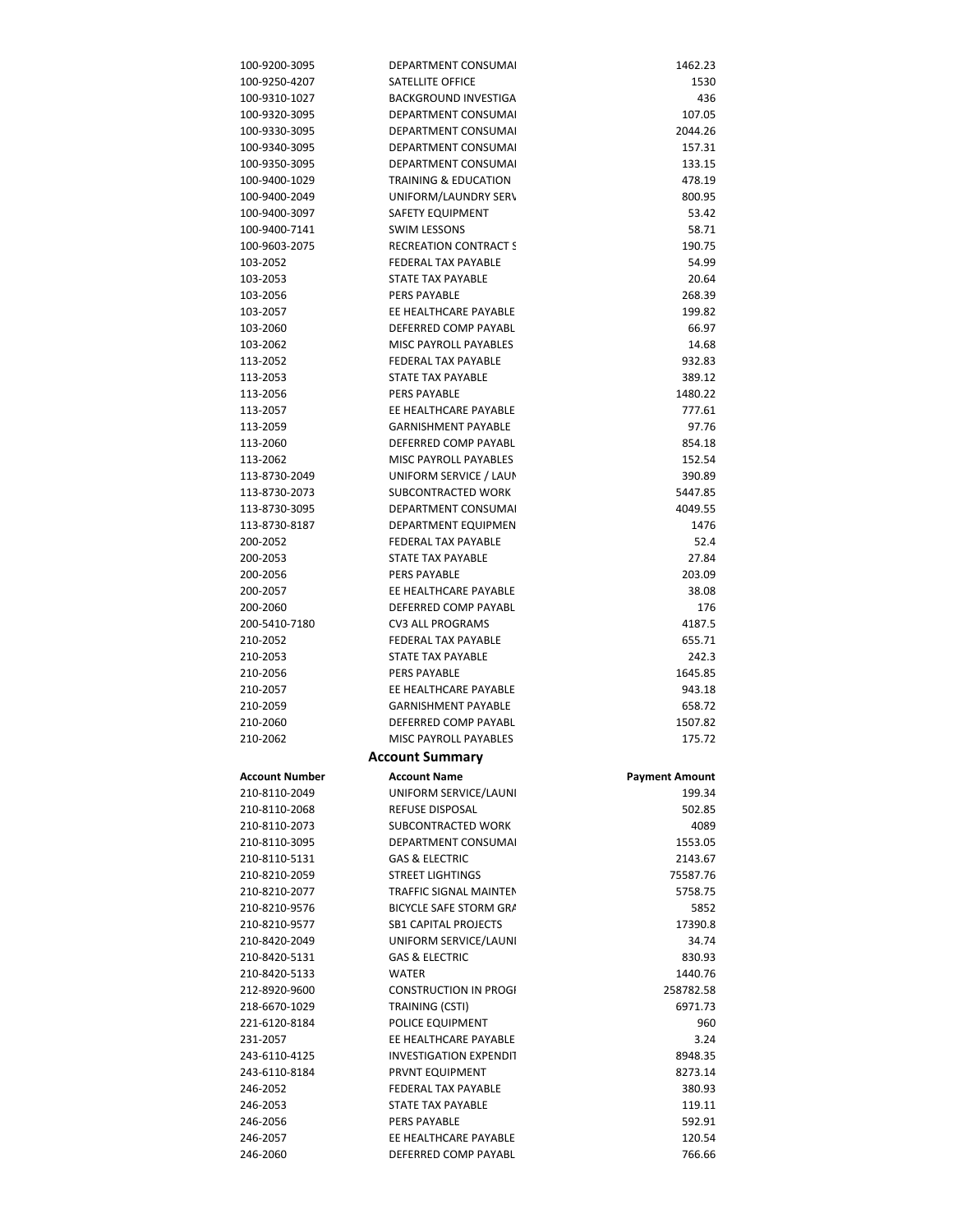| 251-9500-7125                                                                                                       | SENIOR ACTIVITIES                   | 40.14                 |
|---------------------------------------------------------------------------------------------------------------------|-------------------------------------|-----------------------|
| 256-2345                                                                                                            | SWIM CENTER RENTAL DE               | 65.25                 |
| 257-3689                                                                                                            | <b>MAINTENANCE FEES</b>             | 32.72                 |
| 271-2052                                                                                                            | <b>FEDERAL TAX PAYABLE</b>          | 379.17                |
| 271-2053                                                                                                            | STATE TAX PAYABLE                   | 107.63                |
| 271-2056                                                                                                            | PERS PAYABLE                        | 1373.51               |
| 271-2057                                                                                                            | EE HEALTHCARE PAYABLE               | 1040.19               |
| 271-2059                                                                                                            | <b>GARNISHMENT PAYABLE</b>          | 153                   |
|                                                                                                                     |                                     |                       |
| 271-2060                                                                                                            | DEFERRED COMP PAYABL                | 626.41                |
| 271-2062                                                                                                            | MISC PAYROLL PAYABLES               | 135.06                |
| 271-8110-2049                                                                                                       | UNIFORM SERVICE/LAUNI               | 138.78                |
| 271-8110-3095                                                                                                       | <b>CONSUMABLES</b>                  | 40.89                 |
| 297-7993-8203                                                                                                       | <b>ADU PROJECTS</b>                 | 4950                  |
| 297-7993-9599                                                                                                       | <b>RENTAL PROPERTY EXP &amp;</b>    | 95.56                 |
| 329-8110-2073                                                                                                       | SUBCONTRACTED WORK                  | 56894.61              |
| 335-2010-3095                                                                                                       | <b>DEPARTMENT CONSUMAL</b>          | 299.56                |
| 335-2052                                                                                                            | <b>FEDERAL TAX PAYABLE</b>          | 1021.03               |
| 335-2053                                                                                                            | STATE TAX PAYABLE                   | 406                   |
| 335-2056                                                                                                            | <b>PERS PAYABLE</b>                 | 991.32                |
| 335-2057                                                                                                            | EE HEALTHCARE PAYABLE               | 225.7                 |
| 342-8910-9570                                                                                                       | <b>PARKS IMPROVEMENTS</b>           | 4895.65               |
| 401-2002                                                                                                            | A/P MPWMD SURCHARGI                 | 6857.07               |
| 401-2052                                                                                                            | <b>FEDERAL TAX PAYABLE</b>          | 702.67                |
|                                                                                                                     |                                     |                       |
| 401-2053                                                                                                            | STATE TAX PAYABLE                   | 232.6                 |
| 401-2056                                                                                                            | <b>PERS PAYABLE</b>                 | 1621.22               |
| 401-2057                                                                                                            | EE HEALTHCARE PAYABLE               | 1091.38               |
| 401-2060                                                                                                            | DEFERRED COMP PAYABL                | 1123.73               |
| 401-2062                                                                                                            | MISC PAYROLL PAYABLES               | 94                    |
| 401-8610-3092                                                                                                       | <b>STATIONARY SUPPLIES</b>          | 105.07                |
| 401-8620-2049                                                                                                       | UNIFORM SERVICE/LAUNI               | 138.78                |
| 401-8620-2072                                                                                                       | <b>WATER SAMPLING</b>               | 78                    |
| 401-8620-3095                                                                                                       | DEPARTMENT CONSUMAL                 | 602.69                |
| 401-8620-5131                                                                                                       | <b>GAS &amp; ELECTRIC</b>           | 13536.84              |
| 401-8910-9556                                                                                                       | <b>WATER TANK RECOATING</b>         | 15884.3               |
| 501-2052                                                                                                            | FEDERAL TAX PAYABLE                 | 425.92                |
|                                                                                                                     |                                     |                       |
|                                                                                                                     |                                     |                       |
|                                                                                                                     | <b>Account Summary</b>              |                       |
|                                                                                                                     | <b>Account Name</b>                 | <b>Payment Amount</b> |
| Account Number<br>501-2053                                                                                          | STATE TAX PAYABLE                   | 89.7                  |
|                                                                                                                     | <b>PERS PAYABLE</b>                 | 942.78                |
|                                                                                                                     | EE HEALTHCARE PAYABLE               | 580.76                |
|                                                                                                                     | DEFERRED COMP PAYABL                | 666.58                |
| 501-2056<br>501-2057<br>501-2060<br>501-2062                                                                        | MISC PAYROLL PAYABLES               | 95.09                 |
|                                                                                                                     | <b>OTHER EXPENSE</b>                | 21                    |
|                                                                                                                     | <b>STATIONARY SUPPLIES</b>          | 105.07                |
|                                                                                                                     | <b>BOOKS &amp; PERIODICALS</b>      | 188                   |
|                                                                                                                     |                                     |                       |
|                                                                                                                     | <b>GAS &amp; ELECTRIC</b>           | 819.62                |
|                                                                                                                     | UNIFORM SERVICE/LAUNI               | 138.93                |
|                                                                                                                     | <b>TOOLS</b>                        | 677.83                |
| 501-8510-2078<br>501-8510-3092<br>501-8510-4123<br>501-8510-5131<br>501-8520-2049<br>501-8520-3107<br>501-8520-6144 | <b>VEHICLE PARTS</b>                | 6389.52               |
| 501-8520-6145                                                                                                       | <b>VEHICLE FUEL</b>                 | 8924.1                |
| 501-8520-6147                                                                                                       | TIRES                               | 25.73                 |
| 501-8520-6148                                                                                                       | <b>OUTSIDE REPAIRS</b>              | 1245                  |
| 502-5120-2088                                                                                                       | JUDGEMENTS/DAMAGES                  | 9900                  |
| 503-2052                                                                                                            | FEDERAL TAX PAYABLE                 | 1073.32               |
| 503-2053                                                                                                            | STATE TAX PAYABLE                   | 299.62                |
| 503-2056                                                                                                            | PERS PAYABLE                        | 1249.66               |
| 503-2057                                                                                                            | EE HEALTHCARE PAYABLE               | 292.32                |
| 503-2060                                                                                                            | DEFERRED COMP PAYABL                | 3399.14               |
| 503-4010-3102                                                                                                       | COMPUTER SUPPLIES/SOI               | 225                   |
| 503-4010-5132                                                                                                       | <b>TELEPHONE</b>                    | 2830.14               |
| 503-4010-5135                                                                                                       | MOBILE COMMUNICATIO                 |                       |
|                                                                                                                     |                                     | 1793.95               |
| 503-4010-5138                                                                                                       | DATA COMMUNICATION                  | 300.06                |
| 503-4010-8182                                                                                                       | <b>COMPUTER EQUIPMENT</b>           | 689.29                |
| 601-2133                                                                                                            | <b>WEST END PARTNERS DEV</b>        | 3838.75               |
| 601-2214                                                                                                            | <b>BAKEWELL - CAMPUS TOV</b>        | 17630.03              |
| 601-2224<br>670-2120-1030                                                                                           | MAIN GATE - PETROVICH<br>CONSULTANT | 13081.79<br>5500      |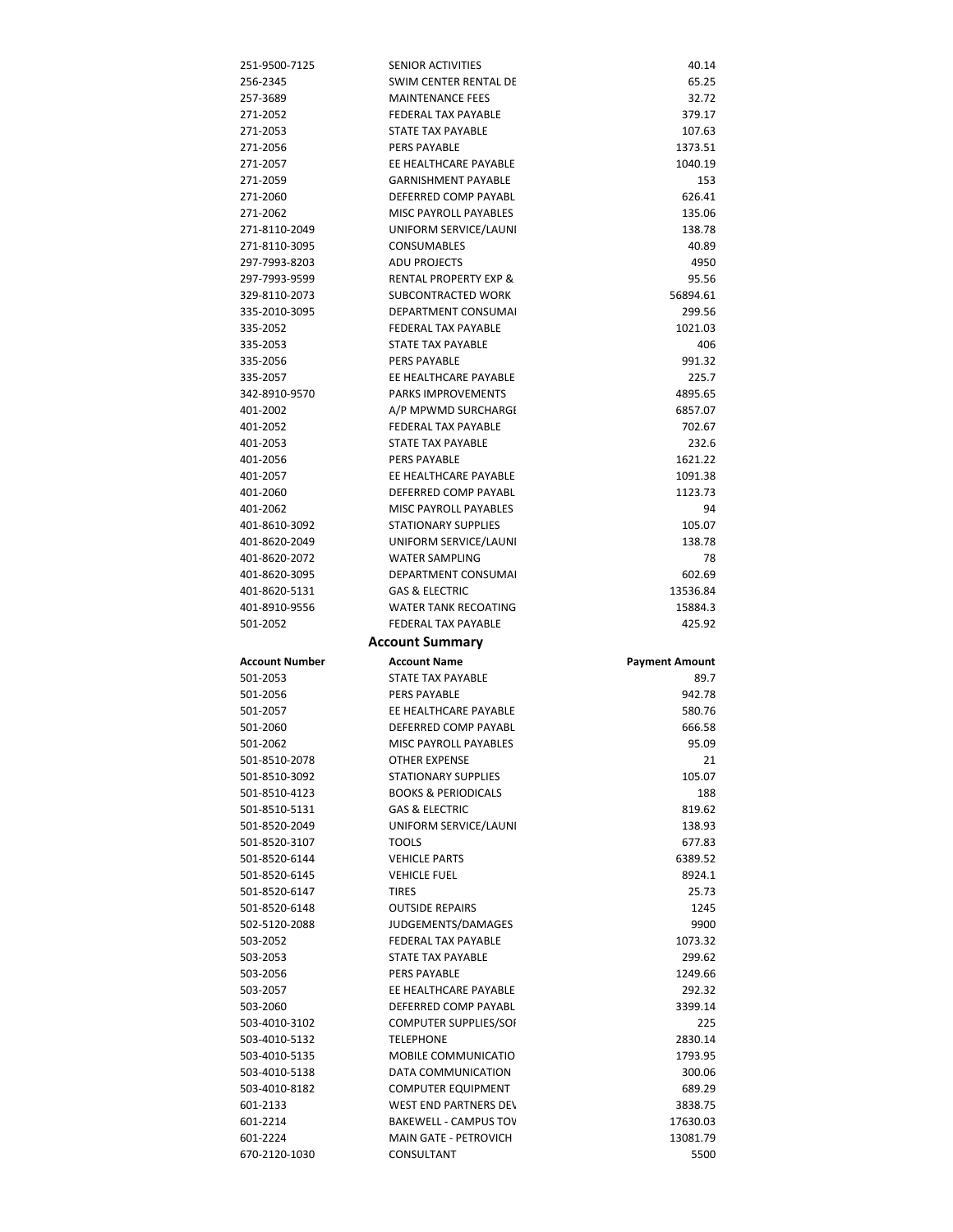| 670-2130-1030              | <b>CONSULTING COSTS</b>          | 17055.4               |
|----------------------------|----------------------------------|-----------------------|
| 951-2052                   | <b>FEDERAL TAX PAYABLE</b>       | 962.23                |
| 951-2053                   | <b>STATE TAX PAYABLE</b>         | 338.89                |
| 951-2056                   | <b>PERS PAYABLE</b>              | 1839.17               |
| 951-2057                   | EE HEALTHCARE PAYABLE            | 1156.46               |
| 951-2059                   | <b>GARNISHMENT PAYABLE</b>       | 340.65                |
| 951-2060                   | DEFERRED COMP PAYABL             | 1463.81               |
| 951-2062                   | <b>MISC PAYROLL PAYABLES</b>     | 184.33                |
| 951-8810-9196              | <b>IMPACT FEES</b>               | 13768.35              |
| 951-8820-2049              | UNIFORM SERVICE / LAUN           | 138.9                 |
| 951-8820-2073              | SUBCONTRACTED WORK               | 54.7                  |
| 951-8820-3092              | <b>STATIONARY SUPPLIES</b>       | 105.07                |
| 951-8820-3095              | <b>DEPARTMENT CONSUMAL</b>       | 1069.16               |
| 951-8820-5131              | <b>GAS AND ELECTRIC</b>          | 2300.27               |
| 953-2052                   | <b>FEDERAL TAX PAYABLE</b>       | 7.13                  |
| 953-2053                   | <b>STATE TAX PAYABLE</b>         | 2.82                  |
| 953-2056                   | <b>PERS PAYABLE</b>              | 10.18                 |
| 953-2057                   | EE HEALTHCARE PAYABLE            | 1.56                  |
| 953-2060                   | DEFERRED COMP PAYABL             | 13.72                 |
| 953-8820-9204              | <b>LIFT STATION UPGRADES</b>     | 138242.5              |
| 953-8820-9207              | <b>FREMONT BL SEWR MAIN</b>      | 15056.26              |
| 953-8820-9214              | DEL MONTE SWR MAIN R             | 4058.75               |
| 971-9710-9599              | <b>RENTAL PROPERTY EXP &amp;</b> | 75.83                 |
|                            | <b>Project Account Summary</b>   |                       |
| <b>Project Account Key</b> |                                  | <b>Payment Amount</b> |
| **None**                   |                                  | 1499609.11            |
|                            | <b>Project Account Summary</b>   |                       |
|                            |                                  |                       |

| <b>Project Account Key</b> | <b>Payment Amount</b> |
|----------------------------|-----------------------|
| 2005411                    | 900                   |
| 2005412                    | 3287.5                |
| 271EMP                     | 40.89                 |
| 5005009 AA                 | 3900                  |
| 5005010 AA                 | 449.71                |
| 5005011 AA                 | 157.09                |
| 5005012 AA                 | 295.74                |
| 5005014 AA                 | 611.29                |
| 5005015 AA                 | 2554.56               |
| 5005016 AA                 | 1100                  |
| 5005060 AA                 | 2295.9                |
| 56CONTR                    | 15884.3               |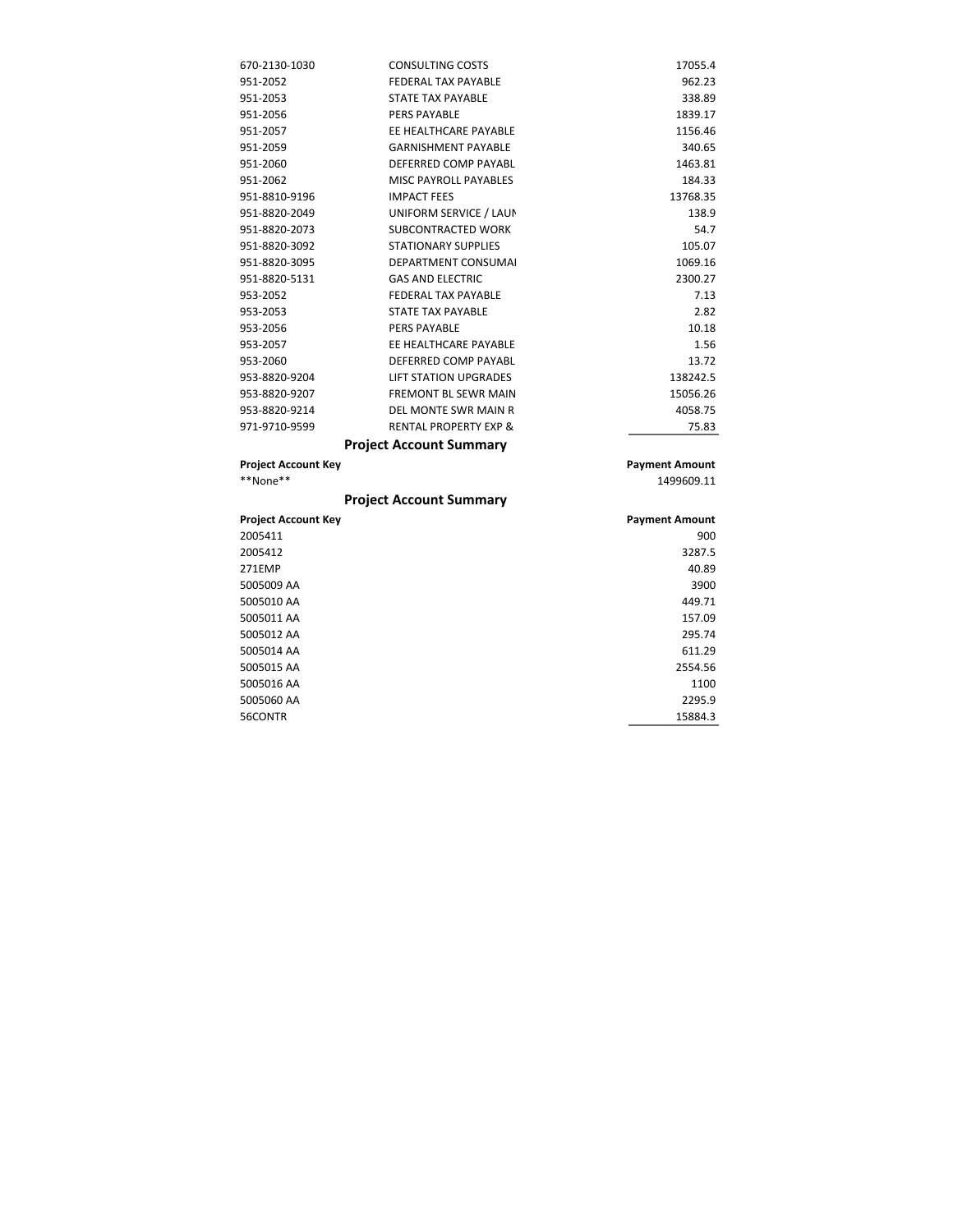

# **Distribution Report**

Seaside, CA Payroll Set: 01 Expense Range - Payment Range 06/19/2021-07/02/2021

| SALARIES<br>2,000.00<br>100-1010-0001<br>SALARIES<br>100-2010-0001<br>17,570.28<br><b>AUTO ALLOWANCE</b><br>200.00<br>100-2010-0018<br>100-2010-0019<br>HOUSING ALLOWANCE<br>4,900.00<br><b>FITNESS PROGRAM</b><br>100-2010-1033<br>45.00<br>100-2021-0001<br>SALARIES<br>432.30<br>SALARIES<br>10,328.84<br>100-2031-0001<br><b>FITNESS PROGRAM</b><br>9.00<br>100-2031-1033<br>PERSONNEL RECRUITMENT<br>20.00<br>100-2031-2064<br>100-2042-0020<br>PART-TIME HOURLY WAGES<br>4,845.22<br>100-3010-0001<br>SALARIES<br>7,015.45<br>SALARIES<br>100-5110-0001<br>18,163.56<br>100-5110-0041<br><b>MEDICAL INSURANCE</b><br>46.15<br>SALARIES<br>35,161.01<br>100-6110-0001<br><b>OVERTIME</b><br>711.92<br>100-6110-0002<br>361.38<br>100-6110-0004<br>UNIFORM ALLOWANCE<br><b>FITNESS PROGRAM</b><br>100-6110-1033<br>18.00<br>107,003.62<br>100-6120-0001<br>SALARIES<br><b>OVERTIME</b><br>100-6120-0002<br>15,675.81<br>100-6120-0004<br>UNIFORM ALLOWANCE<br>112.14<br><b>FITNESS PROGRAM</b><br>90.00<br>100-6120-1033<br>SALARIES<br>100-6130-0001<br>35,848.15<br><b>OVERTIME</b><br>100-6130-0002<br>5,297.01<br>UNIFORM ALLOWANCE<br>37.38<br>100-6130-0004<br><b>FTINESS PROGRAM</b><br>100-6130-1033<br>45.00<br>100-6150-0001<br>SALARIES<br>3,663.68<br><b>OVERTIME</b><br>114.49<br>100-6150-0002<br>36.00<br>100-6150-0004<br>UNIFORM ALLOWANCE<br>7,879.43<br>100-6610-0001<br>SALARIES<br>UNIFORM ALLOWANCE<br>34.62<br>100-6610-0004<br><b>FITNESS PROGRAM</b><br>18.00<br>100-6610-1033<br>SALARIES<br>116,925.39<br>100-6640-0001<br><b>OVERTIME</b><br>100-6640-0002<br>25,269.71<br><b>HOLIDAY OVERTIME</b><br>11,692.53<br>100-6640-0003<br>103.86<br>100-6640-0004<br>UNIFORM ALLOWANCE<br>OPER COMP DIV CHIEFS ST TIME<br>2,899.26<br>100-6640-0008<br><b>FITNESS PROGRAM</b><br>100-6640-1033<br>45.00<br>100-7110-0001<br>SALARIES<br>4,124.58<br>100-7210-0001<br>SALARIES<br>9,200.05<br>SALARIES<br>100-7220-0001<br>2,955.33<br>100-7220-1033<br><b>FITNESS PROGRAM</b><br>67.96 |
|------------------------------------------------------------------------------------------------------------------------------------------------------------------------------------------------------------------------------------------------------------------------------------------------------------------------------------------------------------------------------------------------------------------------------------------------------------------------------------------------------------------------------------------------------------------------------------------------------------------------------------------------------------------------------------------------------------------------------------------------------------------------------------------------------------------------------------------------------------------------------------------------------------------------------------------------------------------------------------------------------------------------------------------------------------------------------------------------------------------------------------------------------------------------------------------------------------------------------------------------------------------------------------------------------------------------------------------------------------------------------------------------------------------------------------------------------------------------------------------------------------------------------------------------------------------------------------------------------------------------------------------------------------------------------------------------------------------------------------------------------------------------------------------------------------------------------------------------------------------------------------------------------------------------------------------------------------------------------------------------------------------|
|                                                                                                                                                                                                                                                                                                                                                                                                                                                                                                                                                                                                                                                                                                                                                                                                                                                                                                                                                                                                                                                                                                                                                                                                                                                                                                                                                                                                                                                                                                                                                                                                                                                                                                                                                                                                                                                                                                                                                                                                                  |
|                                                                                                                                                                                                                                                                                                                                                                                                                                                                                                                                                                                                                                                                                                                                                                                                                                                                                                                                                                                                                                                                                                                                                                                                                                                                                                                                                                                                                                                                                                                                                                                                                                                                                                                                                                                                                                                                                                                                                                                                                  |
|                                                                                                                                                                                                                                                                                                                                                                                                                                                                                                                                                                                                                                                                                                                                                                                                                                                                                                                                                                                                                                                                                                                                                                                                                                                                                                                                                                                                                                                                                                                                                                                                                                                                                                                                                                                                                                                                                                                                                                                                                  |
|                                                                                                                                                                                                                                                                                                                                                                                                                                                                                                                                                                                                                                                                                                                                                                                                                                                                                                                                                                                                                                                                                                                                                                                                                                                                                                                                                                                                                                                                                                                                                                                                                                                                                                                                                                                                                                                                                                                                                                                                                  |
|                                                                                                                                                                                                                                                                                                                                                                                                                                                                                                                                                                                                                                                                                                                                                                                                                                                                                                                                                                                                                                                                                                                                                                                                                                                                                                                                                                                                                                                                                                                                                                                                                                                                                                                                                                                                                                                                                                                                                                                                                  |
|                                                                                                                                                                                                                                                                                                                                                                                                                                                                                                                                                                                                                                                                                                                                                                                                                                                                                                                                                                                                                                                                                                                                                                                                                                                                                                                                                                                                                                                                                                                                                                                                                                                                                                                                                                                                                                                                                                                                                                                                                  |
|                                                                                                                                                                                                                                                                                                                                                                                                                                                                                                                                                                                                                                                                                                                                                                                                                                                                                                                                                                                                                                                                                                                                                                                                                                                                                                                                                                                                                                                                                                                                                                                                                                                                                                                                                                                                                                                                                                                                                                                                                  |
|                                                                                                                                                                                                                                                                                                                                                                                                                                                                                                                                                                                                                                                                                                                                                                                                                                                                                                                                                                                                                                                                                                                                                                                                                                                                                                                                                                                                                                                                                                                                                                                                                                                                                                                                                                                                                                                                                                                                                                                                                  |
|                                                                                                                                                                                                                                                                                                                                                                                                                                                                                                                                                                                                                                                                                                                                                                                                                                                                                                                                                                                                                                                                                                                                                                                                                                                                                                                                                                                                                                                                                                                                                                                                                                                                                                                                                                                                                                                                                                                                                                                                                  |
|                                                                                                                                                                                                                                                                                                                                                                                                                                                                                                                                                                                                                                                                                                                                                                                                                                                                                                                                                                                                                                                                                                                                                                                                                                                                                                                                                                                                                                                                                                                                                                                                                                                                                                                                                                                                                                                                                                                                                                                                                  |
|                                                                                                                                                                                                                                                                                                                                                                                                                                                                                                                                                                                                                                                                                                                                                                                                                                                                                                                                                                                                                                                                                                                                                                                                                                                                                                                                                                                                                                                                                                                                                                                                                                                                                                                                                                                                                                                                                                                                                                                                                  |
|                                                                                                                                                                                                                                                                                                                                                                                                                                                                                                                                                                                                                                                                                                                                                                                                                                                                                                                                                                                                                                                                                                                                                                                                                                                                                                                                                                                                                                                                                                                                                                                                                                                                                                                                                                                                                                                                                                                                                                                                                  |
|                                                                                                                                                                                                                                                                                                                                                                                                                                                                                                                                                                                                                                                                                                                                                                                                                                                                                                                                                                                                                                                                                                                                                                                                                                                                                                                                                                                                                                                                                                                                                                                                                                                                                                                                                                                                                                                                                                                                                                                                                  |
|                                                                                                                                                                                                                                                                                                                                                                                                                                                                                                                                                                                                                                                                                                                                                                                                                                                                                                                                                                                                                                                                                                                                                                                                                                                                                                                                                                                                                                                                                                                                                                                                                                                                                                                                                                                                                                                                                                                                                                                                                  |
|                                                                                                                                                                                                                                                                                                                                                                                                                                                                                                                                                                                                                                                                                                                                                                                                                                                                                                                                                                                                                                                                                                                                                                                                                                                                                                                                                                                                                                                                                                                                                                                                                                                                                                                                                                                                                                                                                                                                                                                                                  |
|                                                                                                                                                                                                                                                                                                                                                                                                                                                                                                                                                                                                                                                                                                                                                                                                                                                                                                                                                                                                                                                                                                                                                                                                                                                                                                                                                                                                                                                                                                                                                                                                                                                                                                                                                                                                                                                                                                                                                                                                                  |
|                                                                                                                                                                                                                                                                                                                                                                                                                                                                                                                                                                                                                                                                                                                                                                                                                                                                                                                                                                                                                                                                                                                                                                                                                                                                                                                                                                                                                                                                                                                                                                                                                                                                                                                                                                                                                                                                                                                                                                                                                  |
|                                                                                                                                                                                                                                                                                                                                                                                                                                                                                                                                                                                                                                                                                                                                                                                                                                                                                                                                                                                                                                                                                                                                                                                                                                                                                                                                                                                                                                                                                                                                                                                                                                                                                                                                                                                                                                                                                                                                                                                                                  |
|                                                                                                                                                                                                                                                                                                                                                                                                                                                                                                                                                                                                                                                                                                                                                                                                                                                                                                                                                                                                                                                                                                                                                                                                                                                                                                                                                                                                                                                                                                                                                                                                                                                                                                                                                                                                                                                                                                                                                                                                                  |
|                                                                                                                                                                                                                                                                                                                                                                                                                                                                                                                                                                                                                                                                                                                                                                                                                                                                                                                                                                                                                                                                                                                                                                                                                                                                                                                                                                                                                                                                                                                                                                                                                                                                                                                                                                                                                                                                                                                                                                                                                  |
|                                                                                                                                                                                                                                                                                                                                                                                                                                                                                                                                                                                                                                                                                                                                                                                                                                                                                                                                                                                                                                                                                                                                                                                                                                                                                                                                                                                                                                                                                                                                                                                                                                                                                                                                                                                                                                                                                                                                                                                                                  |
|                                                                                                                                                                                                                                                                                                                                                                                                                                                                                                                                                                                                                                                                                                                                                                                                                                                                                                                                                                                                                                                                                                                                                                                                                                                                                                                                                                                                                                                                                                                                                                                                                                                                                                                                                                                                                                                                                                                                                                                                                  |
|                                                                                                                                                                                                                                                                                                                                                                                                                                                                                                                                                                                                                                                                                                                                                                                                                                                                                                                                                                                                                                                                                                                                                                                                                                                                                                                                                                                                                                                                                                                                                                                                                                                                                                                                                                                                                                                                                                                                                                                                                  |
|                                                                                                                                                                                                                                                                                                                                                                                                                                                                                                                                                                                                                                                                                                                                                                                                                                                                                                                                                                                                                                                                                                                                                                                                                                                                                                                                                                                                                                                                                                                                                                                                                                                                                                                                                                                                                                                                                                                                                                                                                  |
|                                                                                                                                                                                                                                                                                                                                                                                                                                                                                                                                                                                                                                                                                                                                                                                                                                                                                                                                                                                                                                                                                                                                                                                                                                                                                                                                                                                                                                                                                                                                                                                                                                                                                                                                                                                                                                                                                                                                                                                                                  |
|                                                                                                                                                                                                                                                                                                                                                                                                                                                                                                                                                                                                                                                                                                                                                                                                                                                                                                                                                                                                                                                                                                                                                                                                                                                                                                                                                                                                                                                                                                                                                                                                                                                                                                                                                                                                                                                                                                                                                                                                                  |
|                                                                                                                                                                                                                                                                                                                                                                                                                                                                                                                                                                                                                                                                                                                                                                                                                                                                                                                                                                                                                                                                                                                                                                                                                                                                                                                                                                                                                                                                                                                                                                                                                                                                                                                                                                                                                                                                                                                                                                                                                  |
|                                                                                                                                                                                                                                                                                                                                                                                                                                                                                                                                                                                                                                                                                                                                                                                                                                                                                                                                                                                                                                                                                                                                                                                                                                                                                                                                                                                                                                                                                                                                                                                                                                                                                                                                                                                                                                                                                                                                                                                                                  |
|                                                                                                                                                                                                                                                                                                                                                                                                                                                                                                                                                                                                                                                                                                                                                                                                                                                                                                                                                                                                                                                                                                                                                                                                                                                                                                                                                                                                                                                                                                                                                                                                                                                                                                                                                                                                                                                                                                                                                                                                                  |
|                                                                                                                                                                                                                                                                                                                                                                                                                                                                                                                                                                                                                                                                                                                                                                                                                                                                                                                                                                                                                                                                                                                                                                                                                                                                                                                                                                                                                                                                                                                                                                                                                                                                                                                                                                                                                                                                                                                                                                                                                  |
|                                                                                                                                                                                                                                                                                                                                                                                                                                                                                                                                                                                                                                                                                                                                                                                                                                                                                                                                                                                                                                                                                                                                                                                                                                                                                                                                                                                                                                                                                                                                                                                                                                                                                                                                                                                                                                                                                                                                                                                                                  |
|                                                                                                                                                                                                                                                                                                                                                                                                                                                                                                                                                                                                                                                                                                                                                                                                                                                                                                                                                                                                                                                                                                                                                                                                                                                                                                                                                                                                                                                                                                                                                                                                                                                                                                                                                                                                                                                                                                                                                                                                                  |
|                                                                                                                                                                                                                                                                                                                                                                                                                                                                                                                                                                                                                                                                                                                                                                                                                                                                                                                                                                                                                                                                                                                                                                                                                                                                                                                                                                                                                                                                                                                                                                                                                                                                                                                                                                                                                                                                                                                                                                                                                  |
|                                                                                                                                                                                                                                                                                                                                                                                                                                                                                                                                                                                                                                                                                                                                                                                                                                                                                                                                                                                                                                                                                                                                                                                                                                                                                                                                                                                                                                                                                                                                                                                                                                                                                                                                                                                                                                                                                                                                                                                                                  |
|                                                                                                                                                                                                                                                                                                                                                                                                                                                                                                                                                                                                                                                                                                                                                                                                                                                                                                                                                                                                                                                                                                                                                                                                                                                                                                                                                                                                                                                                                                                                                                                                                                                                                                                                                                                                                                                                                                                                                                                                                  |
|                                                                                                                                                                                                                                                                                                                                                                                                                                                                                                                                                                                                                                                                                                                                                                                                                                                                                                                                                                                                                                                                                                                                                                                                                                                                                                                                                                                                                                                                                                                                                                                                                                                                                                                                                                                                                                                                                                                                                                                                                  |
|                                                                                                                                                                                                                                                                                                                                                                                                                                                                                                                                                                                                                                                                                                                                                                                                                                                                                                                                                                                                                                                                                                                                                                                                                                                                                                                                                                                                                                                                                                                                                                                                                                                                                                                                                                                                                                                                                                                                                                                                                  |
|                                                                                                                                                                                                                                                                                                                                                                                                                                                                                                                                                                                                                                                                                                                                                                                                                                                                                                                                                                                                                                                                                                                                                                                                                                                                                                                                                                                                                                                                                                                                                                                                                                                                                                                                                                                                                                                                                                                                                                                                                  |
|                                                                                                                                                                                                                                                                                                                                                                                                                                                                                                                                                                                                                                                                                                                                                                                                                                                                                                                                                                                                                                                                                                                                                                                                                                                                                                                                                                                                                                                                                                                                                                                                                                                                                                                                                                                                                                                                                                                                                                                                                  |
|                                                                                                                                                                                                                                                                                                                                                                                                                                                                                                                                                                                                                                                                                                                                                                                                                                                                                                                                                                                                                                                                                                                                                                                                                                                                                                                                                                                                                                                                                                                                                                                                                                                                                                                                                                                                                                                                                                                                                                                                                  |
|                                                                                                                                                                                                                                                                                                                                                                                                                                                                                                                                                                                                                                                                                                                                                                                                                                                                                                                                                                                                                                                                                                                                                                                                                                                                                                                                                                                                                                                                                                                                                                                                                                                                                                                                                                                                                                                                                                                                                                                                                  |
|                                                                                                                                                                                                                                                                                                                                                                                                                                                                                                                                                                                                                                                                                                                                                                                                                                                                                                                                                                                                                                                                                                                                                                                                                                                                                                                                                                                                                                                                                                                                                                                                                                                                                                                                                                                                                                                                                                                                                                                                                  |
| 7,049.07<br>100-7310-0001<br>SALARIES                                                                                                                                                                                                                                                                                                                                                                                                                                                                                                                                                                                                                                                                                                                                                                                                                                                                                                                                                                                                                                                                                                                                                                                                                                                                                                                                                                                                                                                                                                                                                                                                                                                                                                                                                                                                                                                                                                                                                                            |
| 100-7410-0001<br>SALARIES<br>5,088.13                                                                                                                                                                                                                                                                                                                                                                                                                                                                                                                                                                                                                                                                                                                                                                                                                                                                                                                                                                                                                                                                                                                                                                                                                                                                                                                                                                                                                                                                                                                                                                                                                                                                                                                                                                                                                                                                                                                                                                            |
| 100-8310-0001<br>SALARIES<br>3,544.46                                                                                                                                                                                                                                                                                                                                                                                                                                                                                                                                                                                                                                                                                                                                                                                                                                                                                                                                                                                                                                                                                                                                                                                                                                                                                                                                                                                                                                                                                                                                                                                                                                                                                                                                                                                                                                                                                                                                                                            |
| 100-8310-0002<br><b>OVERTIME</b><br>712.22                                                                                                                                                                                                                                                                                                                                                                                                                                                                                                                                                                                                                                                                                                                                                                                                                                                                                                                                                                                                                                                                                                                                                                                                                                                                                                                                                                                                                                                                                                                                                                                                                                                                                                                                                                                                                                                                                                                                                                       |
| 100-8310-0097<br>UNALLOCATED PAGER<br>1,685.25<br>SALARIES                                                                                                                                                                                                                                                                                                                                                                                                                                                                                                                                                                                                                                                                                                                                                                                                                                                                                                                                                                                                                                                                                                                                                                                                                                                                                                                                                                                                                                                                                                                                                                                                                                                                                                                                                                                                                                                                                                                                                       |
| 100-8410-0001<br>1,533.97                                                                                                                                                                                                                                                                                                                                                                                                                                                                                                                                                                                                                                                                                                                                                                                                                                                                                                                                                                                                                                                                                                                                                                                                                                                                                                                                                                                                                                                                                                                                                                                                                                                                                                                                                                                                                                                                                                                                                                                        |
| 100-8420-0001<br>SALARIES<br>9,223.40                                                                                                                                                                                                                                                                                                                                                                                                                                                                                                                                                                                                                                                                                                                                                                                                                                                                                                                                                                                                                                                                                                                                                                                                                                                                                                                                                                                                                                                                                                                                                                                                                                                                                                                                                                                                                                                                                                                                                                            |
| 100-8420-0002<br><b>OVERTIME</b><br>123.03                                                                                                                                                                                                                                                                                                                                                                                                                                                                                                                                                                                                                                                                                                                                                                                                                                                                                                                                                                                                                                                                                                                                                                                                                                                                                                                                                                                                                                                                                                                                                                                                                                                                                                                                                                                                                                                                                                                                                                       |
| 100-8430-0001<br>SALARIES<br>229.06                                                                                                                                                                                                                                                                                                                                                                                                                                                                                                                                                                                                                                                                                                                                                                                                                                                                                                                                                                                                                                                                                                                                                                                                                                                                                                                                                                                                                                                                                                                                                                                                                                                                                                                                                                                                                                                                                                                                                                              |
| OVERTIME<br>100-8430-0002<br>58.54                                                                                                                                                                                                                                                                                                                                                                                                                                                                                                                                                                                                                                                                                                                                                                                                                                                                                                                                                                                                                                                                                                                                                                                                                                                                                                                                                                                                                                                                                                                                                                                                                                                                                                                                                                                                                                                                                                                                                                               |
| SALARIES<br>100-8440-0001<br>1,612.69                                                                                                                                                                                                                                                                                                                                                                                                                                                                                                                                                                                                                                                                                                                                                                                                                                                                                                                                                                                                                                                                                                                                                                                                                                                                                                                                                                                                                                                                                                                                                                                                                                                                                                                                                                                                                                                                                                                                                                            |
| SALARIES<br>1,134.65<br>100-8450-0001                                                                                                                                                                                                                                                                                                                                                                                                                                                                                                                                                                                                                                                                                                                                                                                                                                                                                                                                                                                                                                                                                                                                                                                                                                                                                                                                                                                                                                                                                                                                                                                                                                                                                                                                                                                                                                                                                                                                                                            |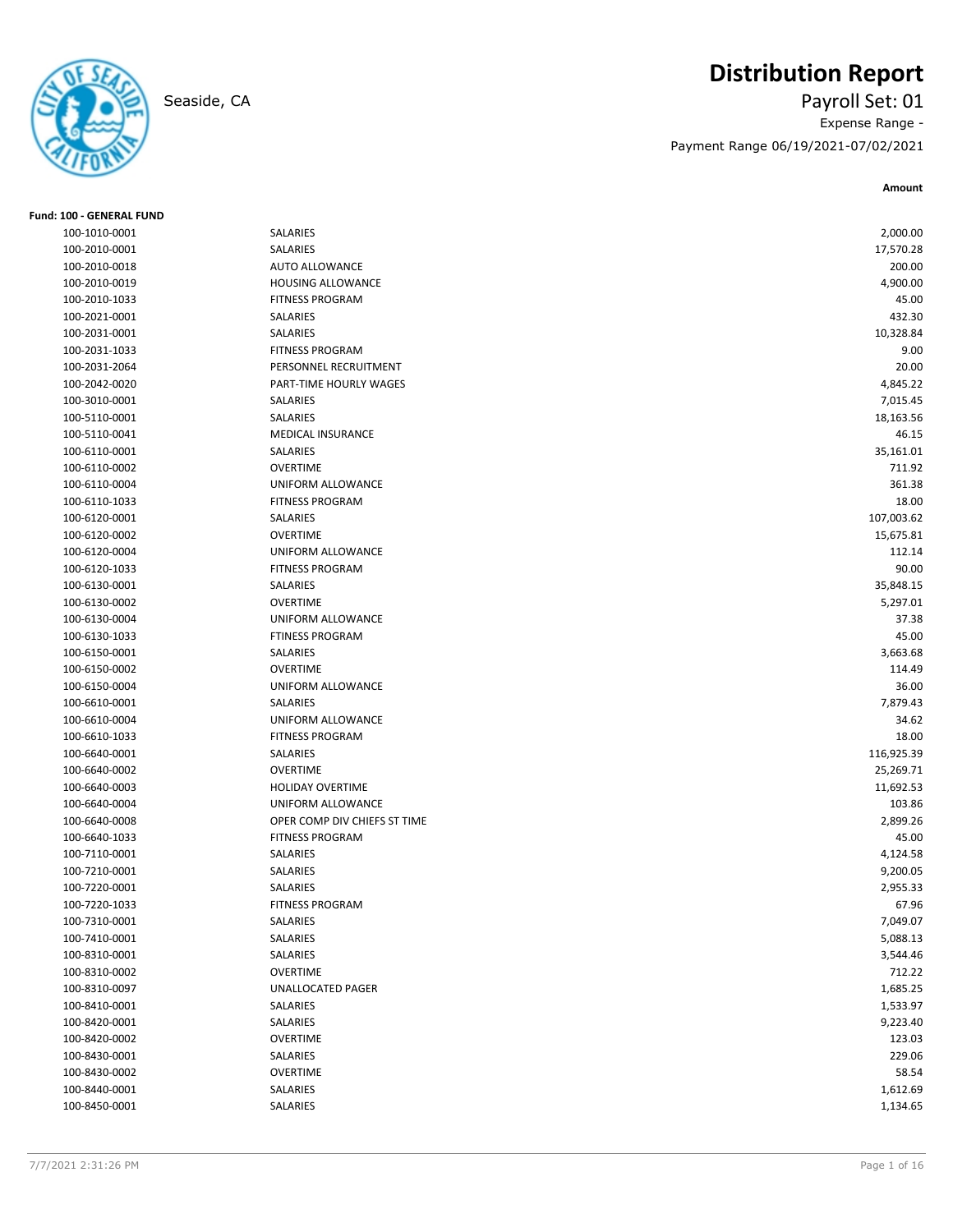| 100-8450-0002 | <b>OVERTIME</b>               |                                          | 175.63     |
|---------------|-------------------------------|------------------------------------------|------------|
| 100-8910-0001 | <b>SALARIES</b>               |                                          | 14,033.78  |
| 100-8910-1033 | <b>FITNESS PROGRAM</b>        |                                          | 65.25      |
| 100-9100-0001 | SALARIES                      |                                          | 5,670.72   |
| 100-9100-0020 | PART-TIME HOURLY WAGES        |                                          | 3,980.72   |
| 100-9105-0001 | <b>SALARIES</b>               |                                          | 2,126.05   |
| 100-9105-0020 | <b>PART-TIME HOURLY WAGES</b> |                                          | 3,542.87   |
| 100-9200-0020 | <b>PART-TIME HOURLY WAGES</b> |                                          | 5,332.53   |
| 100-9250-0001 | <b>SALARIES</b>               |                                          | 2,775.60   |
| 100-9250-0020 | <b>PART-TIME HOURLY WAGES</b> |                                          | 2,990.61   |
| 100-9310-0001 | <b>SALARIES</b>               |                                          | 2,613.32   |
| 100-9310-0020 | PART-TIME HOURLY WAGES        |                                          | 14,017.26  |
| 100-9320-0002 | <b>OVERTIME</b>               |                                          | 184.47     |
| 100-9320-0020 | PART-TIME HOURLY WAGES        |                                          | 1,788.80   |
| 100-9330-0002 | <b>OVERTIME</b>               |                                          | 50.54      |
| 100-9330-0020 | PART-TIME HOURLY WAGES        |                                          | 5,774.60   |
| 100-9340-0002 | <b>OVERTIME</b>               |                                          | 208.81     |
| 100-9340-0020 | <b>PART-TIME HOURLY WAGES</b> |                                          | 6,053.51   |
| 100-9350-0020 | <b>PART-TIME HOURLY WAGES</b> |                                          | 1,308.06   |
| 100-9400-0020 | PART-TIME HOURLY WAGES        |                                          | 11,276.83  |
| 100-9500-0020 | PART-TIME HOURLY WAGES        |                                          | 1,196.52   |
|               |                               | Fund 100 - GENERAL FUND Total: 12,847.95 | 568,128.06 |
|               |                               |                                          |            |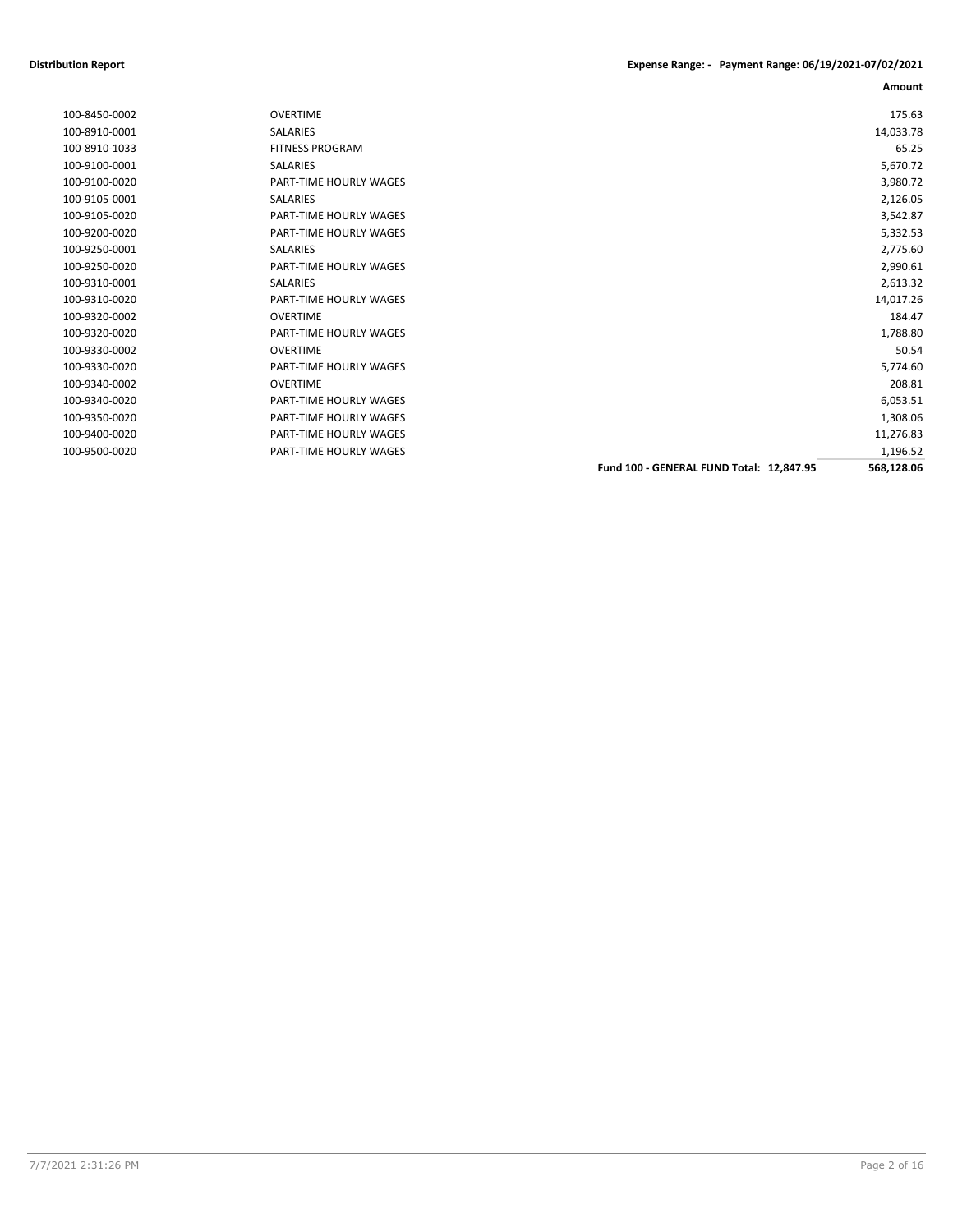**Fund: 103 - LAGUNA GRANDE PKG FUND**

103-8710-0001 SALARIES 813.03

**Fund 103 - LAGUNA GRANDE PKG FUND Total: 18.77 813.03**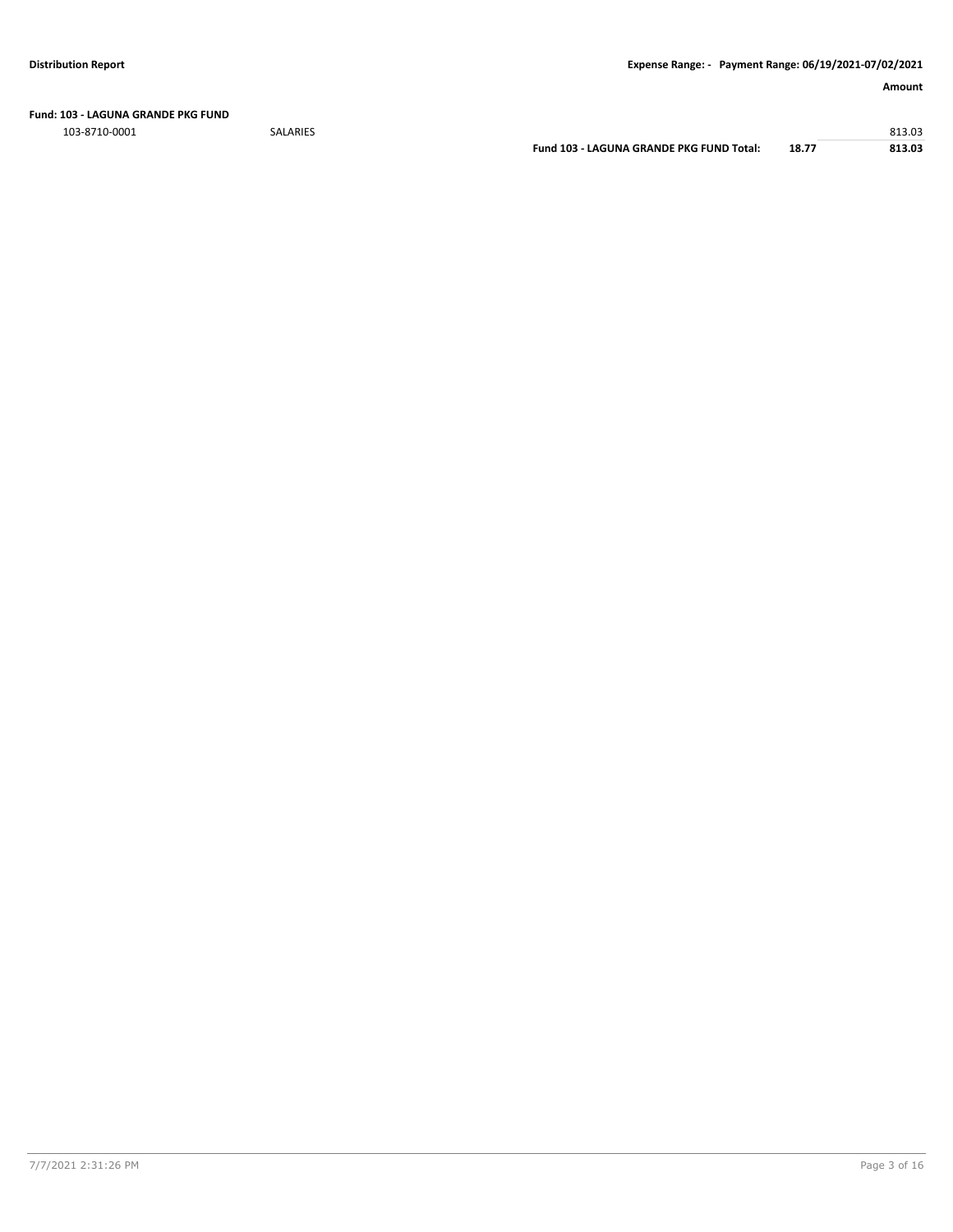| <b>Fund: 113 - POMA &amp; DMDC FUND</b> |  |
|-----------------------------------------|--|
|-----------------------------------------|--|

| 113-8730-0001<br><b>SALARIES</b>   |        | 10,253.69 |
|------------------------------------|--------|-----------|
| 113-8730-0002<br><b>OVERTIME</b>   |        | 137.65    |
| 113-8730-0041<br>MEDICAL INSURANCE |        | 46.15     |
| Fund 113 - POMA & DMDC FUND Total: | 266.50 | 10.437.49 |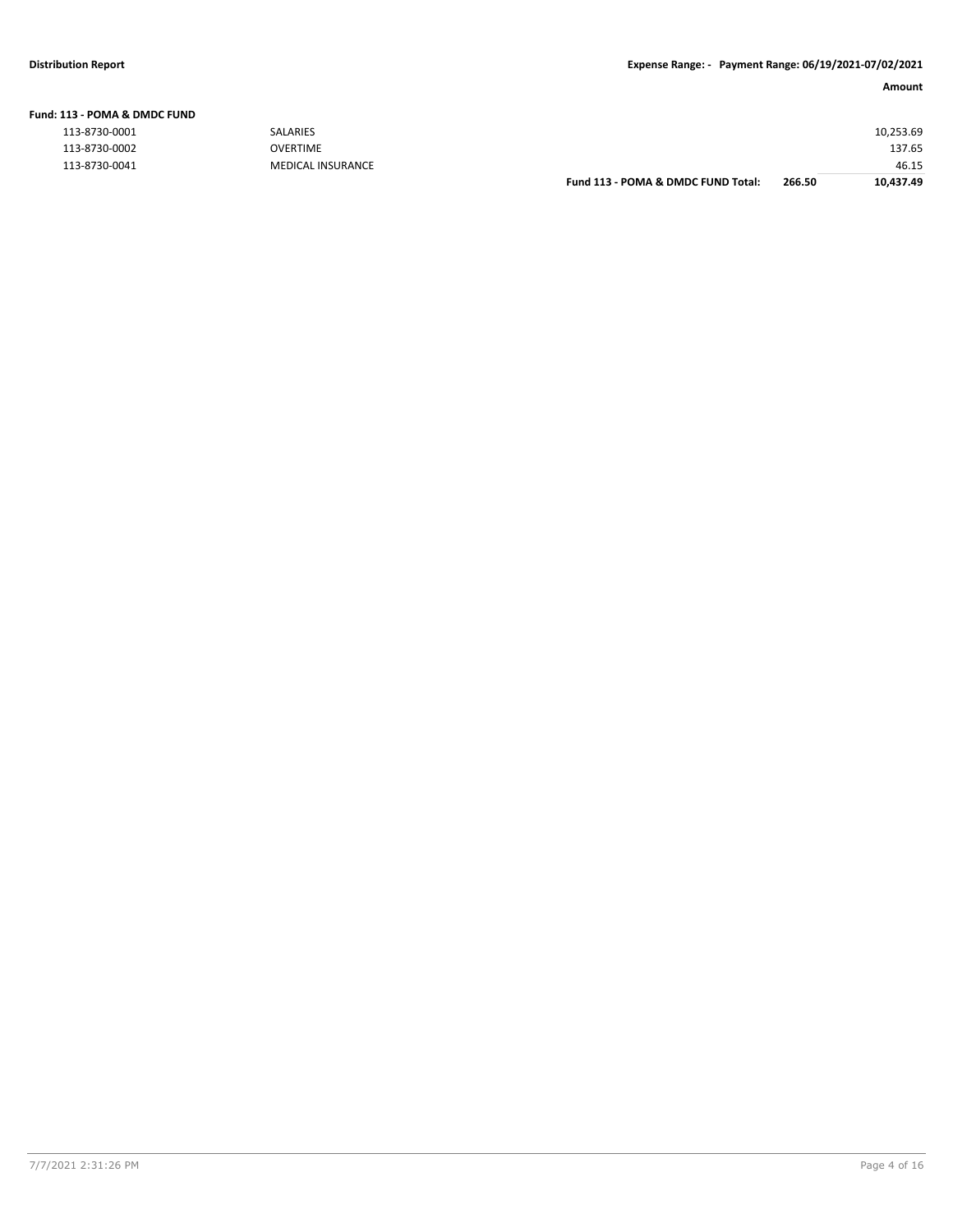**Fund: 200 - CDBG FUND** 200-5410-0001 SALARIES 1,399.81

**Fund 200 - CDBG FUND Total: 32.00 1,399.81**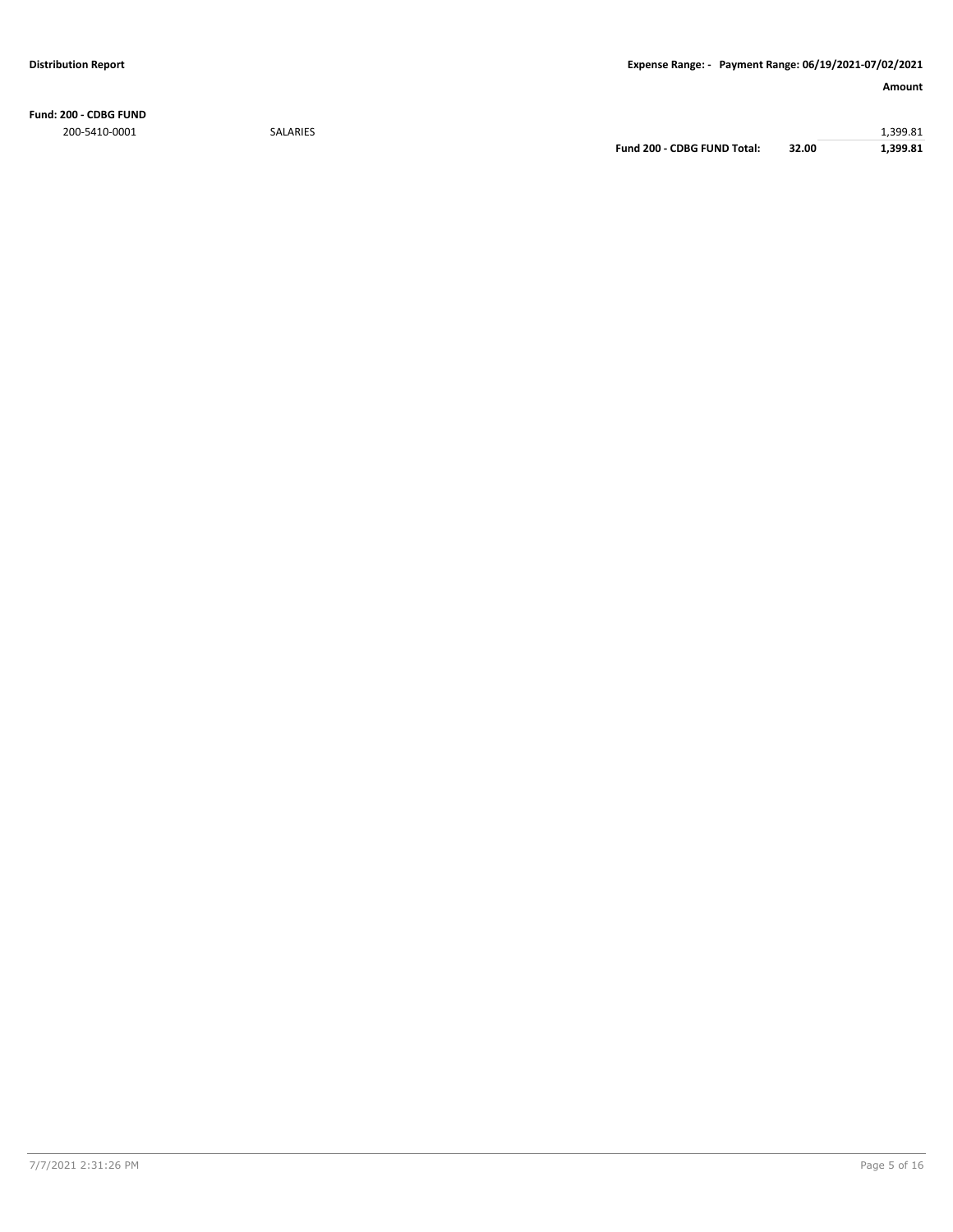#### **Distribution Report Expense Range: - Payment Range: 06/19/2021-07/02/2021**

| <b>210 - STREETS FUND</b> |                        |                                       |        |          |
|---------------------------|------------------------|---------------------------------------|--------|----------|
| 210-8110-0001             | <b>SALARIES</b>        |                                       |        | 6,766.90 |
| 210-8110-0002             | OVERTIME               |                                       |        | 406.28   |
| 210-8110-1033             | <b>FITNESS PROGRAM</b> |                                       |        | 4.50     |
| 210-8420-0001             | SALARIES               |                                       |        | 957.84   |
|                           |                        | <b>Fund 210 - STREETS FUND Total:</b> | 202.60 | 8.135.52 |

#### **Fund: 210 - STREETS FUND**

| 210-8110-0001 |
|---------------|
| 210-8110-0002 |
| 210-8110-1033 |
| 210-8420-0001 |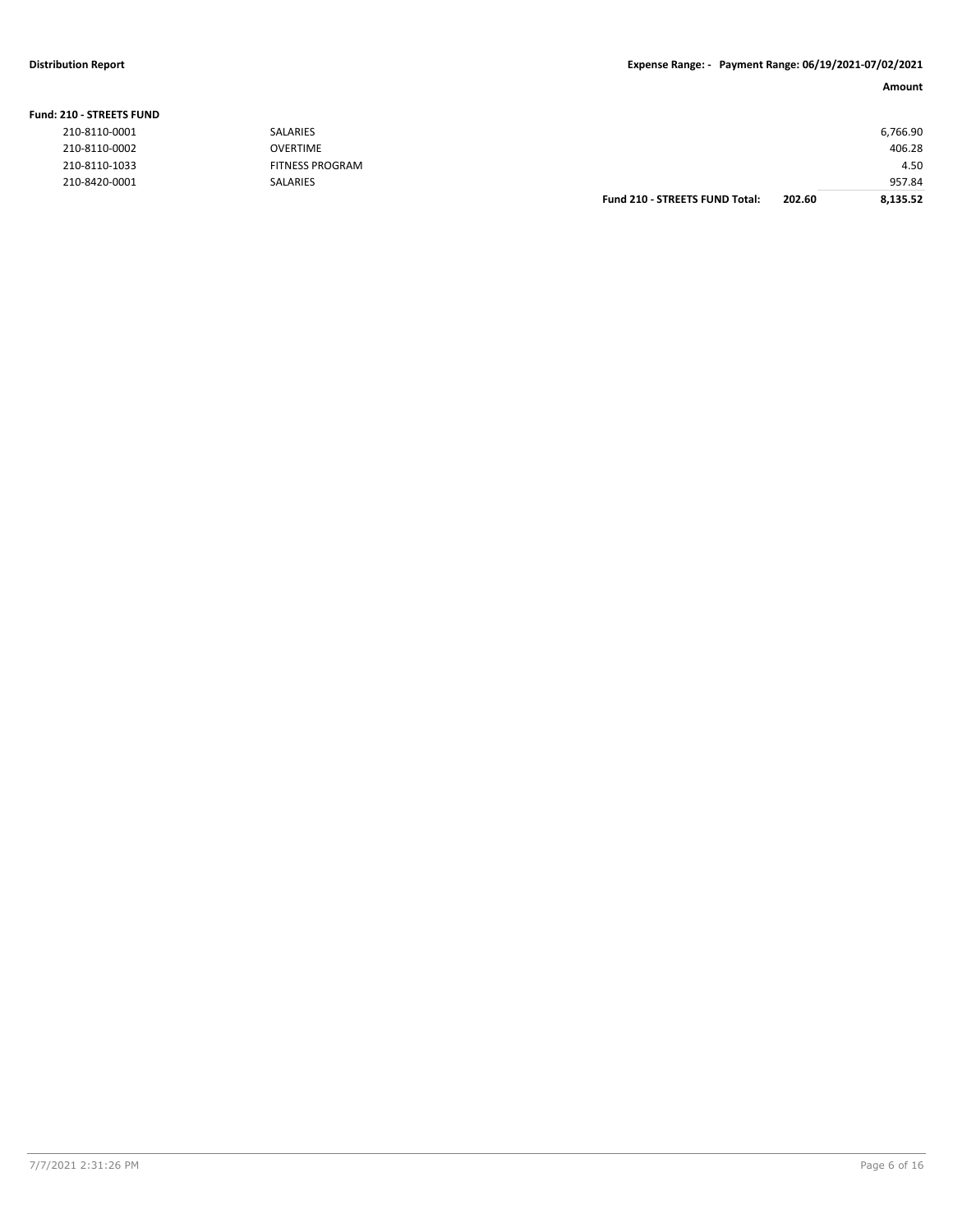**Fund: 231 - SAFER - FEMA GRANT** 231-6660-0020 PART-TIME HOURLY WAGES 112.00

**Fund 231 - SAFER - FEMA GRANT Total: 112.00**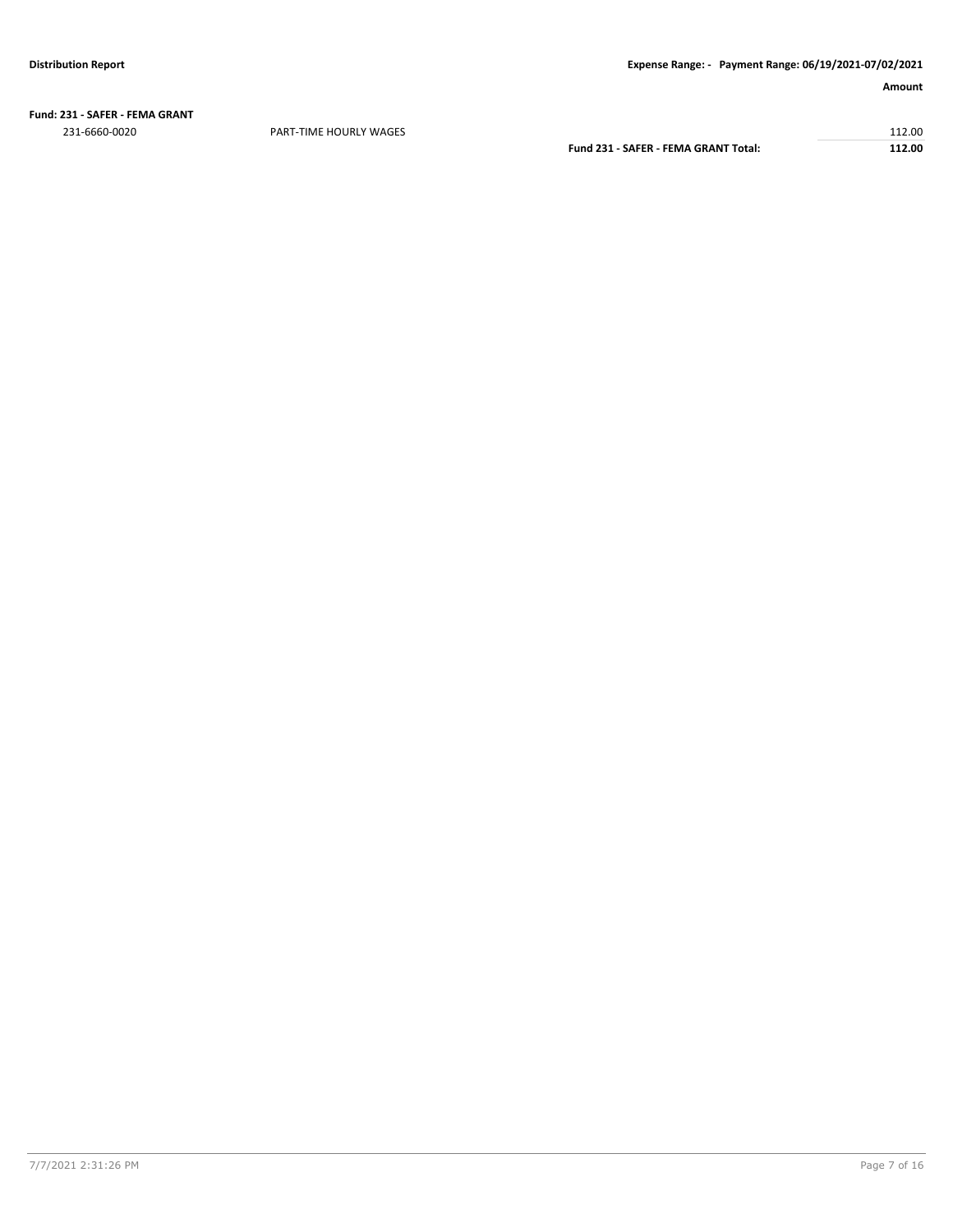#### **Fund: 246 - CITY AFFORDABLE HOUSING FUND**

246-2010-0001 SALARIES 4,087.68

**Fund 246 - CITY AFFORDABLE HOUSING FUND Total: 80.00 4,087.68**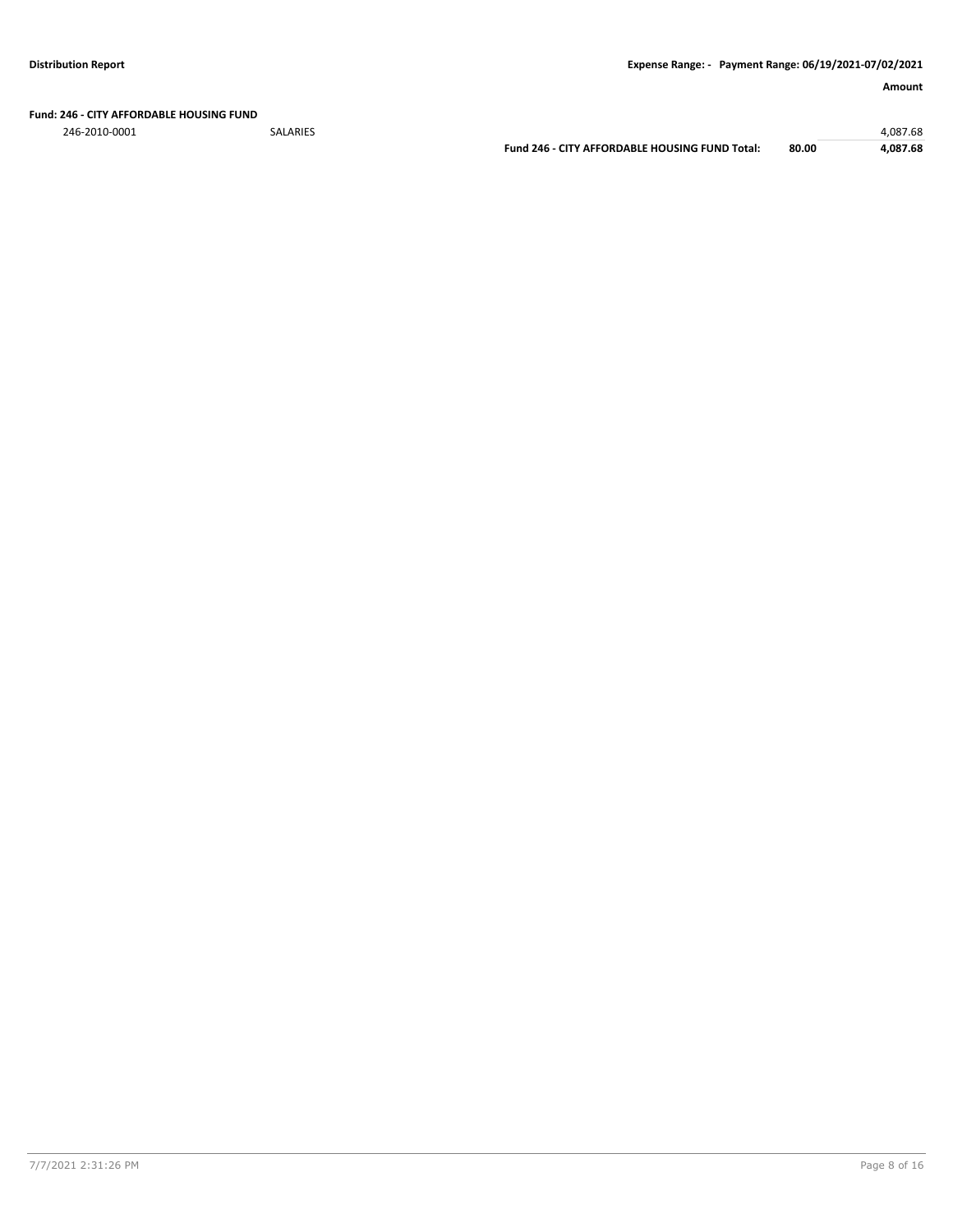| <b>Fund: 271 - STORMWATER FUND</b> |                                |                                          |        |          |
|------------------------------------|--------------------------------|------------------------------------------|--------|----------|
| 271-8110-0001                      | SALARIES                       |                                          |        | 5,552.96 |
| 271-8110-0002                      | <b>OVERTIME</b>                |                                          |        | 26.55    |
| 271-8110-1033                      | <b>FITNESS PROGRAM</b>         |                                          |        | 6.75     |
| 271-8910-9961                      | DEL MONTE MANOR STORM DRN IMPR |                                          |        | 56.37    |
|                                    |                                | <b>Fund 271 - STORMWATER FUND Total:</b> | 157.66 | 5,642.63 |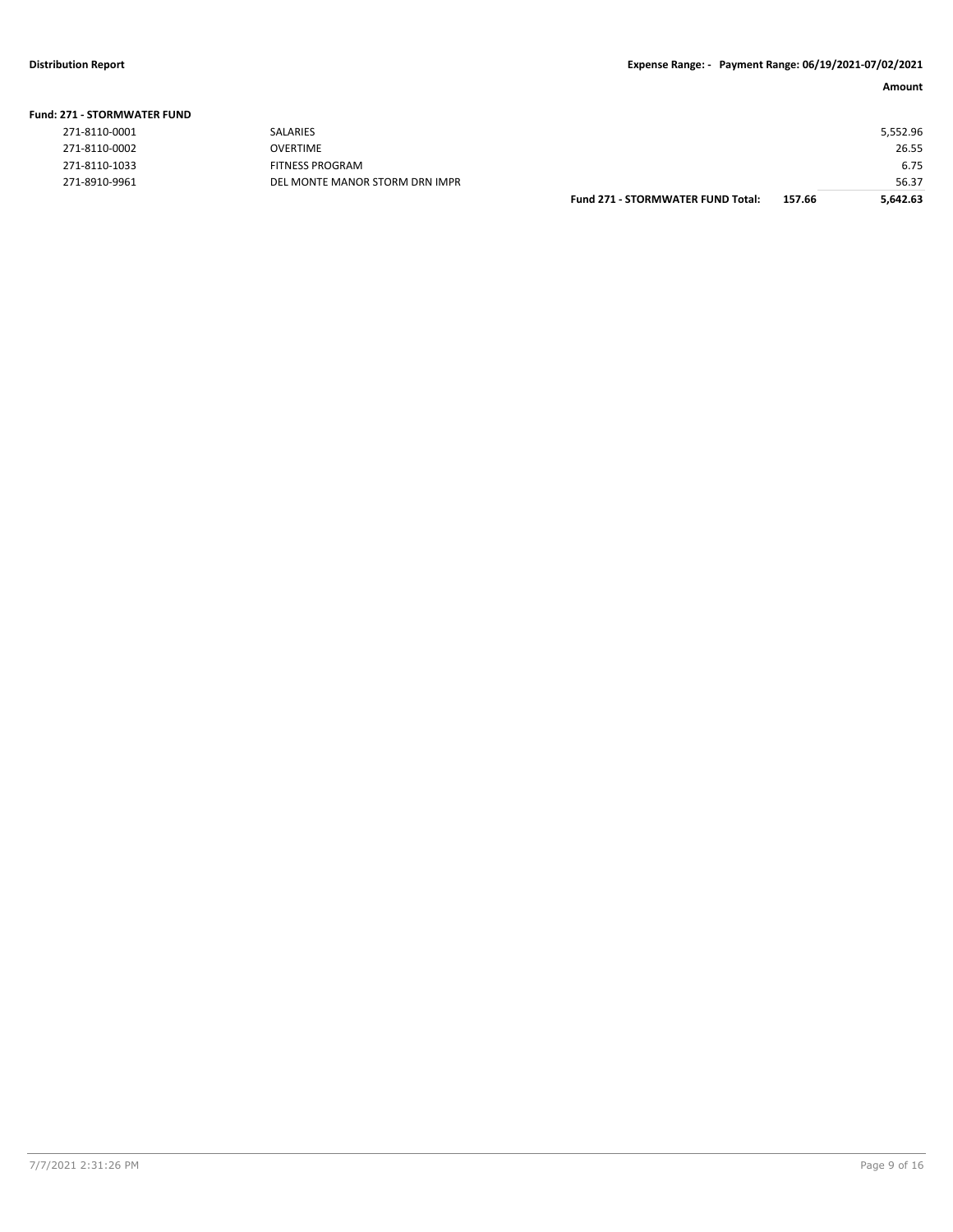|                   |                           | Fund 335 - ESCA (FORA) Total: | 183.91 | 7,853.42 |
|-------------------|---------------------------|-------------------------------|--------|----------|
| 335-2010-0012     | VACATION\COMP TIME PAYOFF |                               |        | 2,729.12 |
| 335-2010-0010     | MANAGEMENT LEAVE PAYOFF   |                               |        | 1,708.10 |
| 335-2010-0001     | SALARIES                  |                               |        | 3,416.20 |
| 335 - ESCA (FORA) |                           |                               |        |          |

**Fund: 335 - ESCA (FORA)**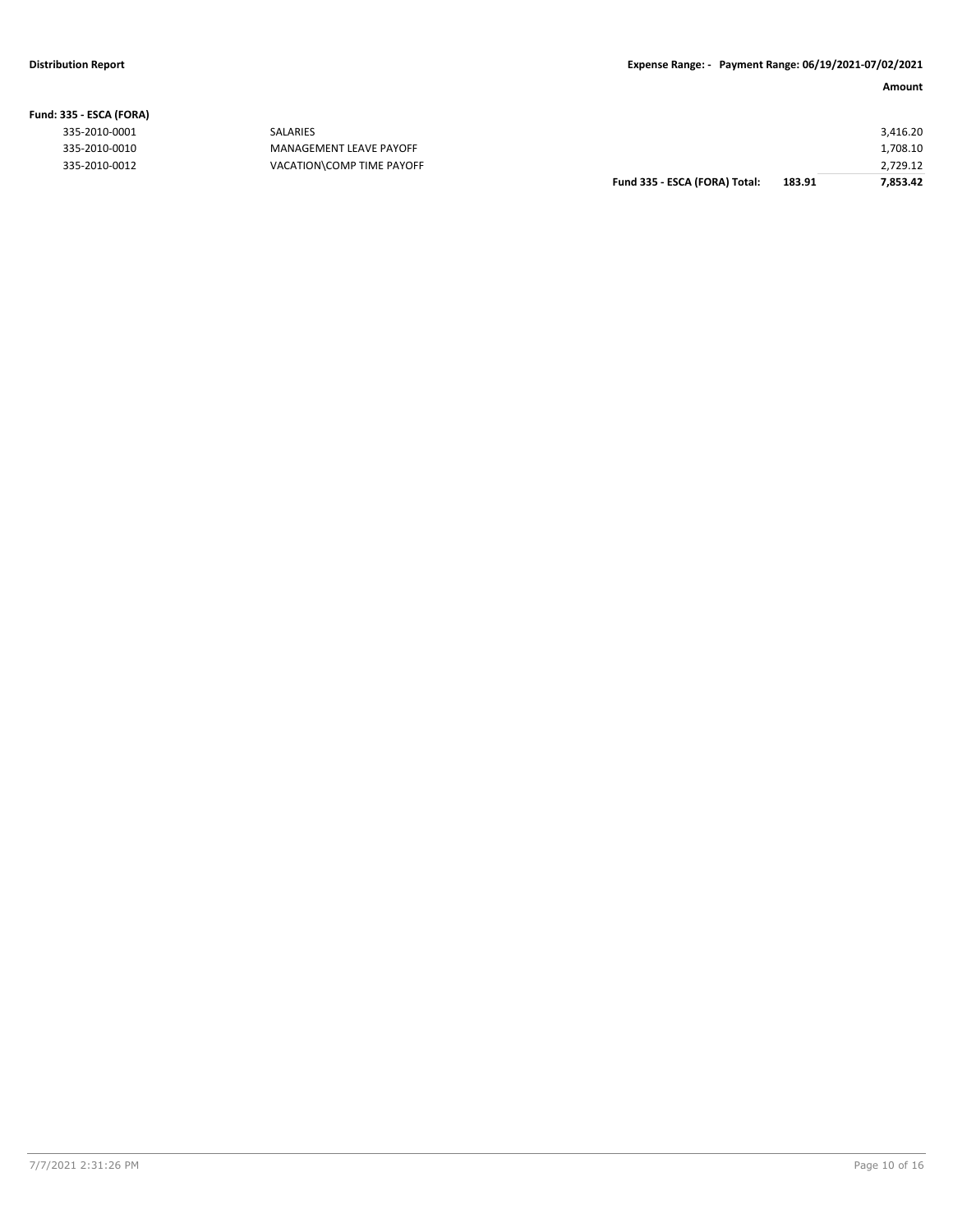#### **Distribution Report Expense Range: - Payment Range: 06/19/2021-07/02/2021**

| IO1 - WATER FUND |                        |                                     |        |           |
|------------------|------------------------|-------------------------------------|--------|-----------|
| 401-8610-0001    | SALARIES               |                                     |        | 510.90    |
| 401-8620-0001    | SALARIES               |                                     |        | 9,738.28  |
| 401-8620-0002    | OVERTIME               |                                     |        | 784.22    |
| 401-8620-1033    | <b>FITNESS PROGRAM</b> |                                     |        | 31.50     |
|                  |                        | <b>Fund 401 - WATER FUND Total:</b> | 284.97 | 11,064.90 |

**Fund: 401 - WATER FUND**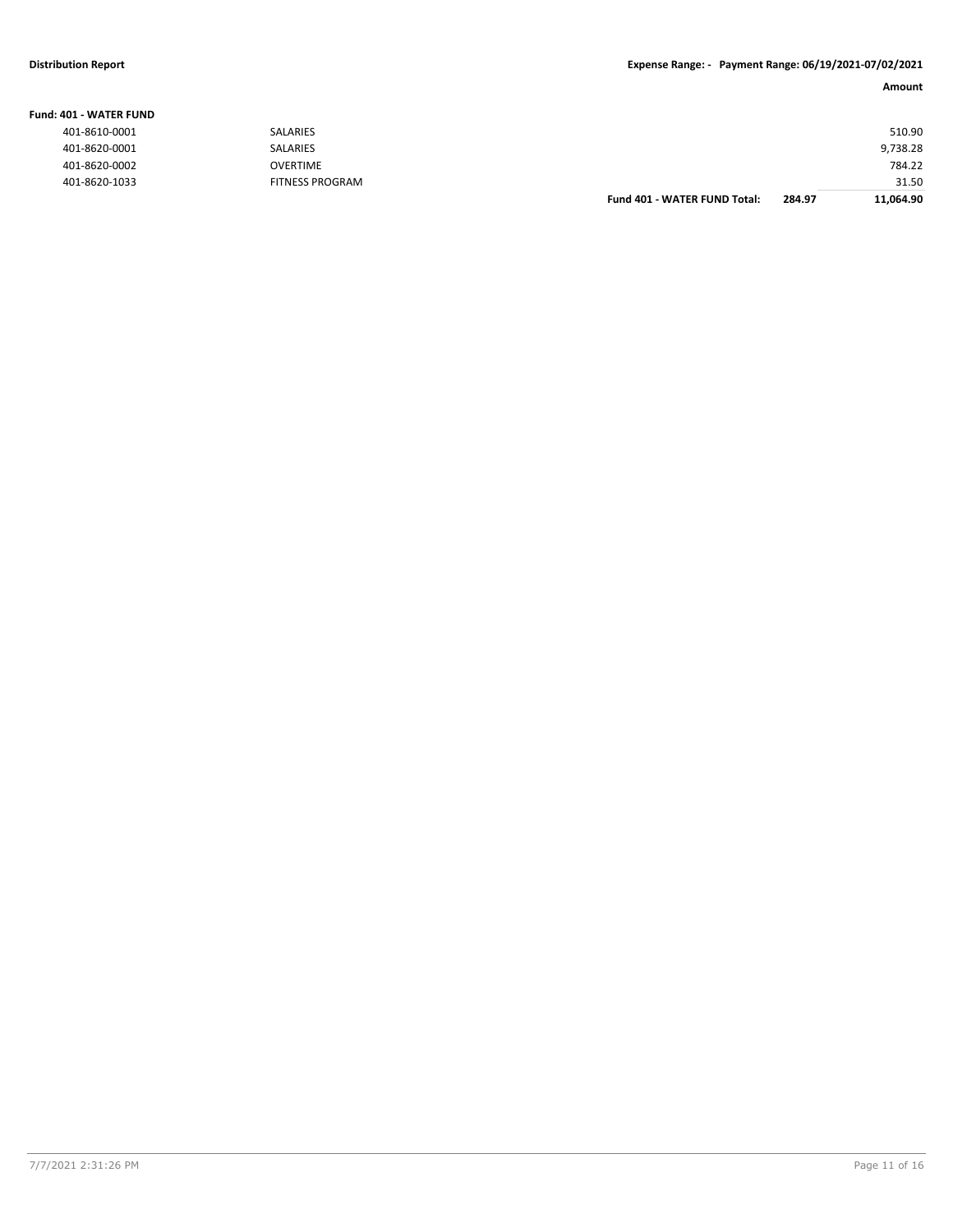| <b>Fund: 501 - EQUIPMT MAINT FUND</b> |                 |                                      |        |          |
|---------------------------------------|-----------------|--------------------------------------|--------|----------|
| 501-8510-0001                         | <b>SALARIES</b> |                                      |        | 458.13   |
| 501-8520-0001                         | <b>SALARIES</b> |                                      |        | 5,237.85 |
|                                       |                 | Fund 501 - EQUIPMT MAINT FUND Total: | 156.00 | 5.695.98 |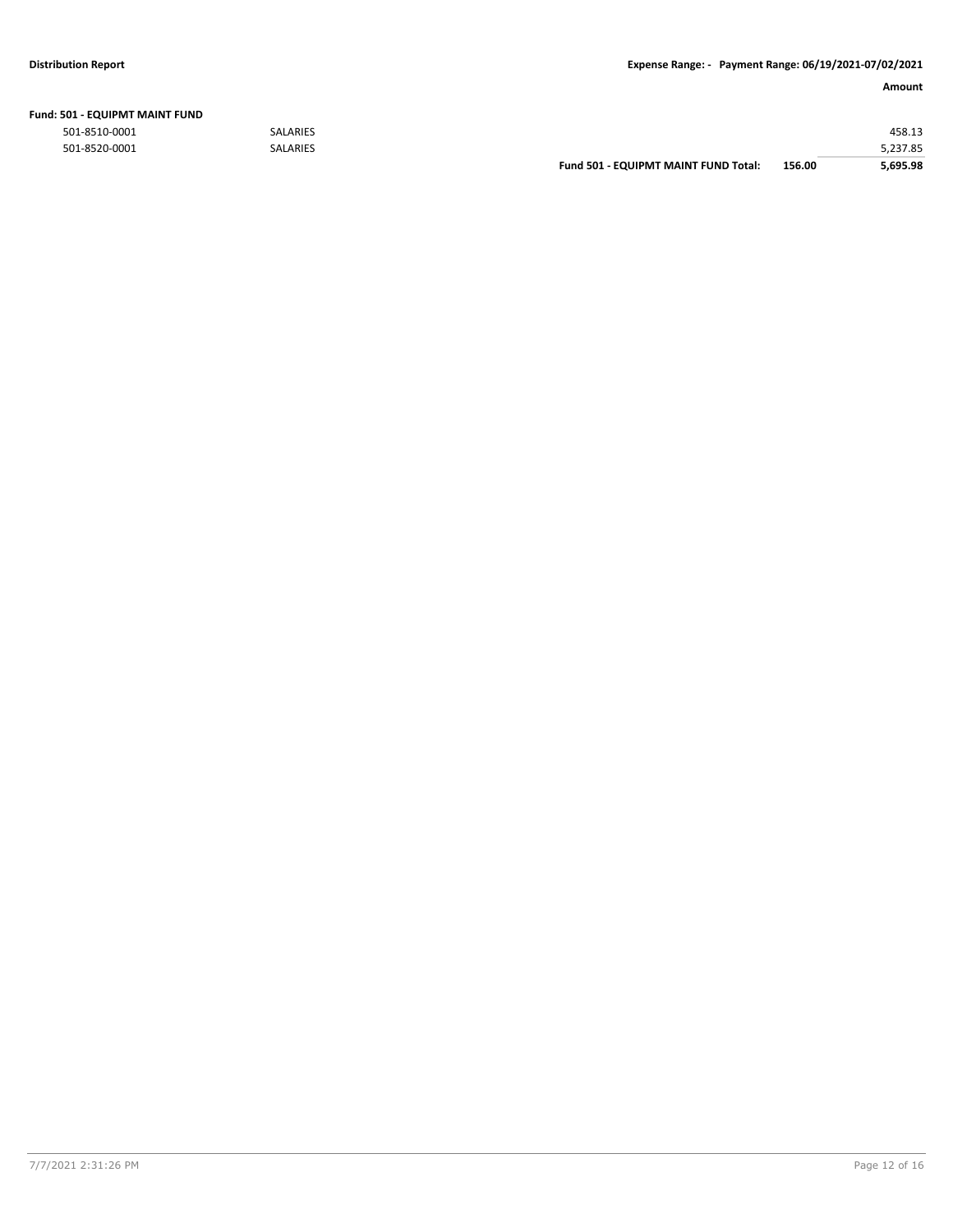**Fund: 503 - MIS FUND**

| 503-4010-0041<br>MEDICAL INSURANCE-BLUE CORSS | 46.15    |
|-----------------------------------------------|----------|
| 503-4010-0001<br><b>SALARIES</b>              | 7,390.05 |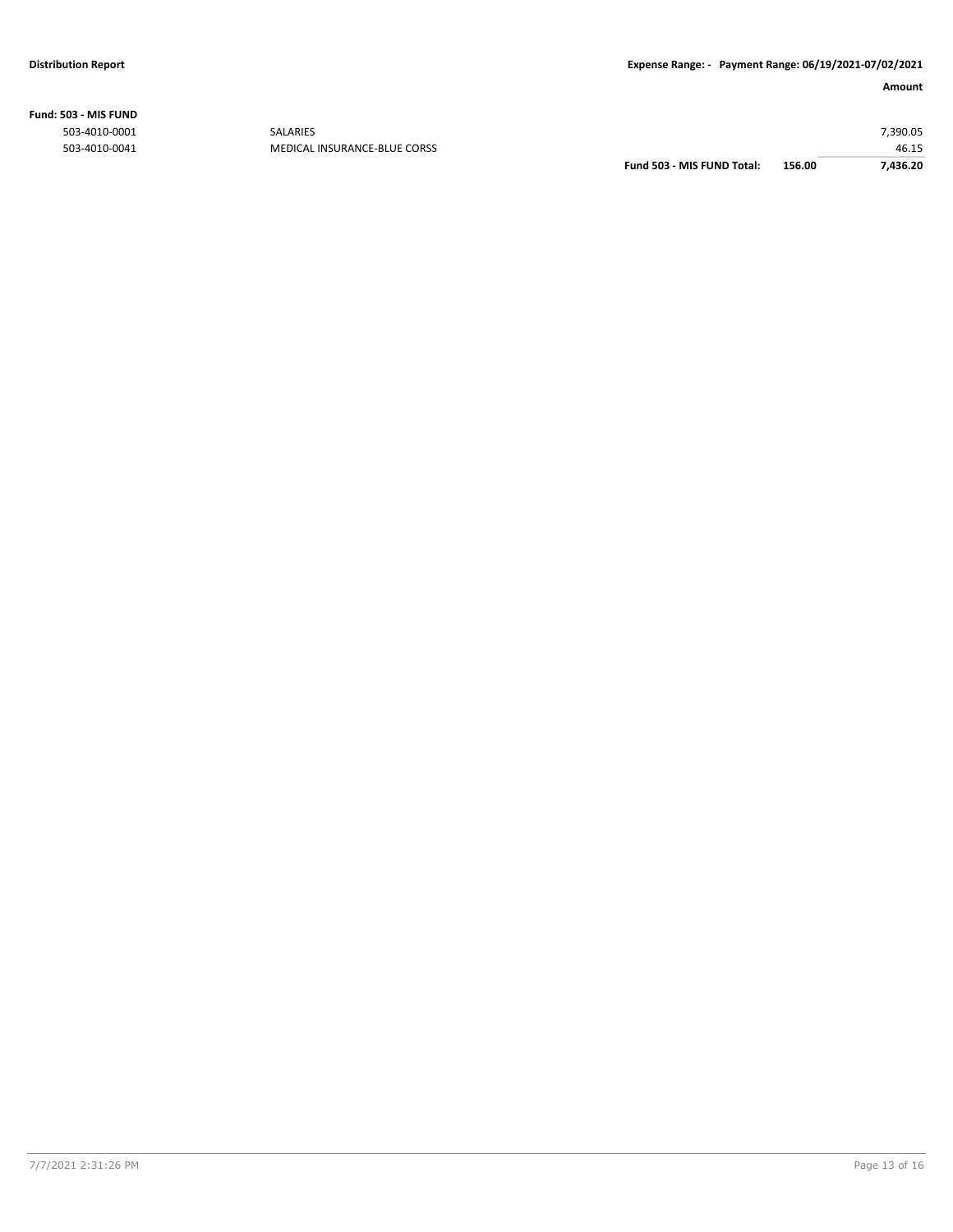| Fund: 951 - SAN, DISTRICT GEN, FUND |                        |                                           |        |           |
|-------------------------------------|------------------------|-------------------------------------------|--------|-----------|
| 951-8810-0001                       | SALARIES               |                                           |        | 2,109.15  |
| 951-8810-0020                       | PART-TIME HOURLY WAGES |                                           |        | 1,052.13  |
| 951-8820-0001                       | <b>SALARIES</b>        |                                           |        | 10,560.45 |
| 951-8820-0002                       | <b>OVERTIME</b>        |                                           |        | 26.56     |
| 951-8820-1033                       | <b>FITNESS PROGRAM</b> |                                           |        | 27.00     |
|                                     |                        | Fund 951 - SAN, DISTRICT GEN, FUND Total: | 400.15 | 13.775.29 |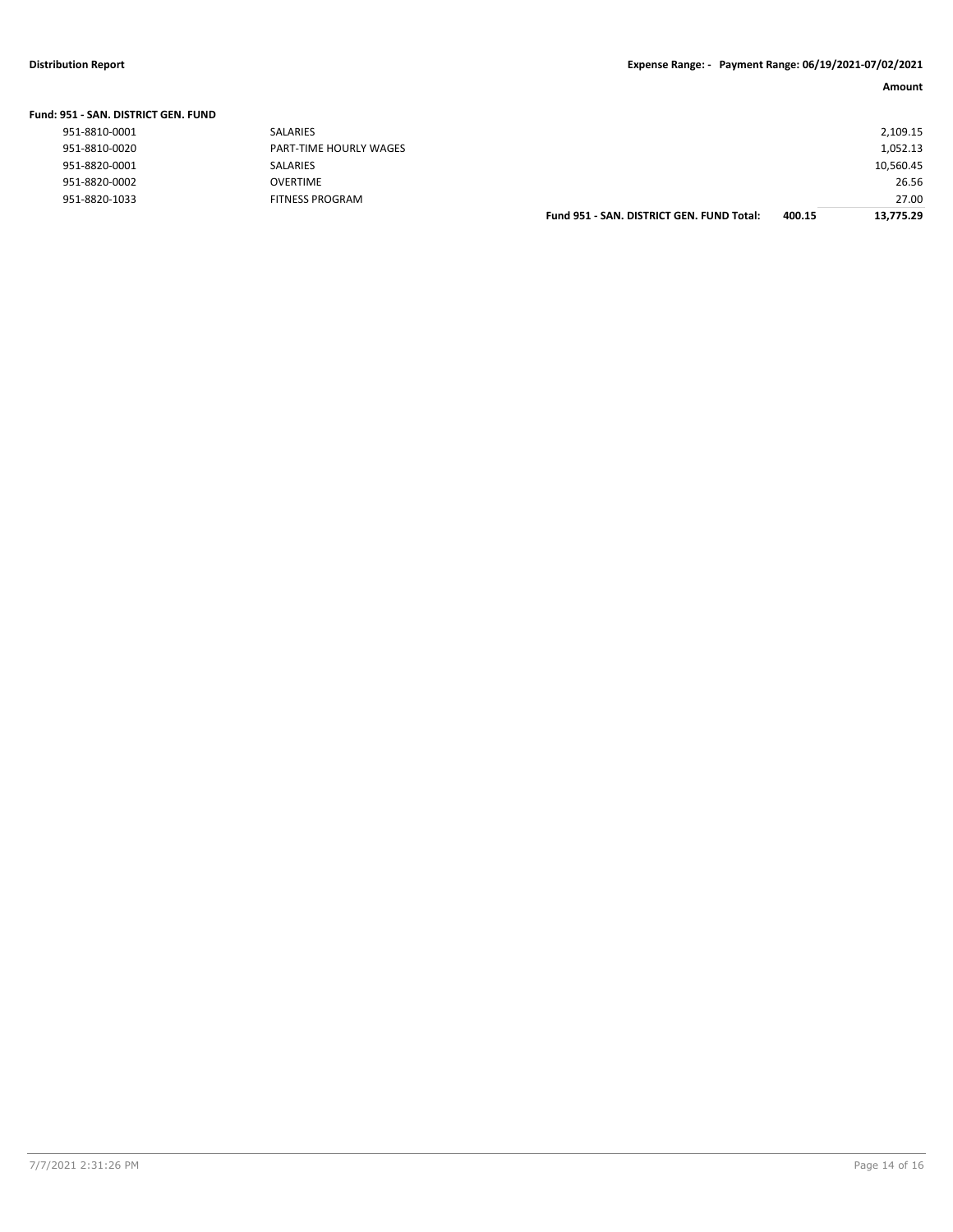**Fund: 953 - SAN. DISTRICT CAP. IMPROV**

er in the station of the station of the station of the station of the station of the station of the station of the station of the station of the station of the station of the station of the station of the station of the st

**Fund 953 - SAN. DISTRICT CAP. IMPROV Total: 1.00 56.37**